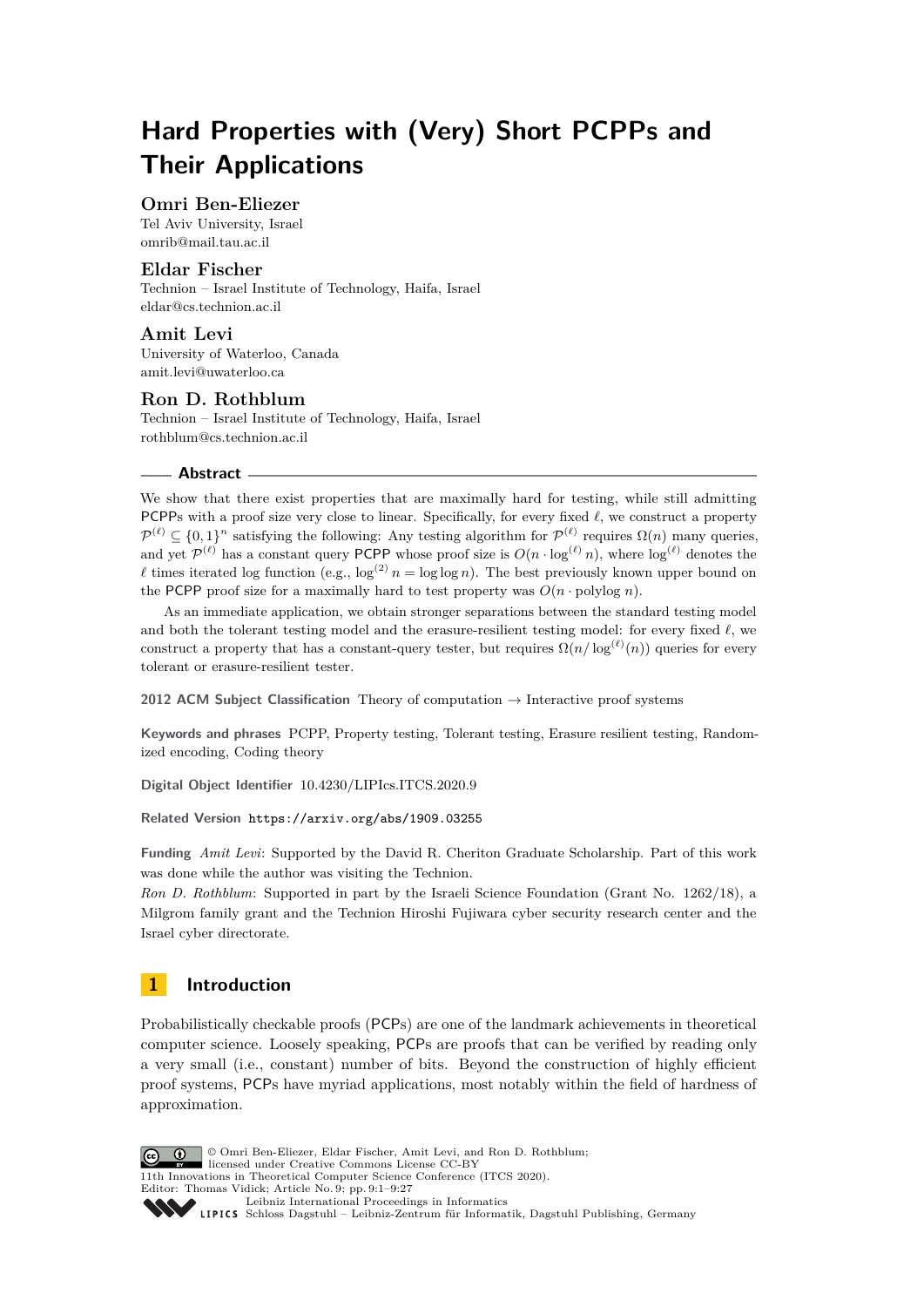#### **9:2 Hard Properties with (Very) Short PCPPs and Their Applications**

A closely related variant of PCPs, called *probabilistically checkable proofs of proximity* (PCPPs), was introduced independently by Ben-Sasson *et al.* [\[5\]](#page-24-0) and Dinur and Reingold [\[13\]](#page-25-0). In the PCPP setting, a verifier is given oracle access to both an input *x* and a proof *π*. It should make a few (e.g., constant) number of queries to both oracles to ascertain whether  $x \in \mathcal{L}$ . Since the verifier can only read a few of the input bits, we only require that it rejects inputs that are *far* (in Hamming distance) from  $\mathcal{L}$ , no matter what proof  $\pi$  is provided. PCPPs are highly instrumental in the construction of standard PCPs. Indeed, using modern terminology, both the original algebraic construction of PCPs [\[1\]](#page-24-1) (see also [\[5\]](#page-24-0)) as well as Dinur's [\[12\]](#page-25-1) combinatorial proof utilize PCPPs.

By combining the seminal works of Ben-Sasson and Sudan [\[7\]](#page-25-2) and Dinur [\[12\]](#page-25-1), one can obtain PCPs and PCPPs with only poly-logarithmic (multiplicative) overhead. More specifically, the usual benchmark for PCPPs is with respect to the CircuitEval problem, in which the verifier is given explicit access to a circuit *C* and oracle access to both an input *x* and a proof  $\pi$ , and needs to verify that *x* is close to the set  $\{x': C(x') = 1\}$ . The works of [\[7,](#page-25-2) [12\]](#page-25-1) yield a PCPP whose length is quasilinear in the size  $|C|$  of the circuit  $C$ <sup>[1](#page-1-0)</sup>

Given the important connections both to constructions of efficient proof-systems, and to hardness of approximation, a central question in the area is whether this result can be improved: Do PCPPs with only a *constant* overhead exist? In a recent work, Ben Sasson *et al.* [\[6\]](#page-24-2) construct PCPs with constant overhead, albeit with very large query complexity (as well as a non-uniform verification procedure).<sup>[2](#page-1-1)</sup> To verify that  $C(x) = 1$  the verifier needs to make  $|C|^{\delta}$  queries, where  $\delta > 0$  can be any fixed constant.

Given the lack of success (despite the significant interest) in constructing constant-query PCPPs with constant overhead, it may be the case that there exist languages that do not have such efficient PCPPs. A natural class of candidate languages for which such PCPPs may not exist are languages for which it is *maximally* hard to test whether  $x \in \mathcal{L}$  or is far from such, *without* a PCPP proof. In other words, languages (or rather properties) that do not admit sub-linear query testers. Thus, we investigate the following question:

Supposing that  $\mathcal L$  *requires*  $\Omega(n)$  *queries for every (property) tester, must any constantquery* PCPP *for*  $\mathcal L$  *have proof length*  $n \cdot (\log n)^{\Omega(1)}$ ?

#### **1.1 Our Results**

Our first main result answers the above question negatively, by constructing a property that is maximally hard for testing, while admitting a very short PCPP. For the exact theorem statement, we let  $\log^{(\ell)}$  denote the  $\ell$  times iterated log function. That is,  $\log^{(\ell)}(n)$  $\log(\log^{(\ell-1)}(n))$  for  $\ell \geq 1$  and  $\log^{(0)} n = n$ .

<span id="page-1-3"></span>**► Theorem 1** (informal restatement of Theorem [30\)](#page-13-0). For every constant integer  $\ell \in \mathbb{N}$ , there *exists a property*  $P \subseteq \{0,1\}^n$  *such that any testing algorithm for* P *requires*  $\Omega(n)$  *many queries, while*  $\mathcal{P}$  *admits* a (constant query<sup>[3](#page-1-2)</sup>) PCPP system with proof length  $O(n \cdot \log^{(\ell)}(n))$ .

<span id="page-1-0"></span><sup>1</sup> Note that a PCPP for CircuitEval can be easily used to construct a PCP for CircuitSAT with similar overhead (see [\[5,](#page-24-0) Proposition 2.4]).

<span id="page-1-1"></span><sup>&</sup>lt;sup>2</sup> Although it is not stated in [\[6\]](#page-24-2), we believe that their techniques can also yield PCPPs with similar parameters.

<span id="page-1-2"></span><sup>&</sup>lt;sup>3</sup> For detection radius (or proximity parameter)  $\varepsilon > 0$  and constant soundness, the particular query complexity of the PCPP system is bounded by  $(2^{\ell}/\varepsilon)^{O(\ell)}$ .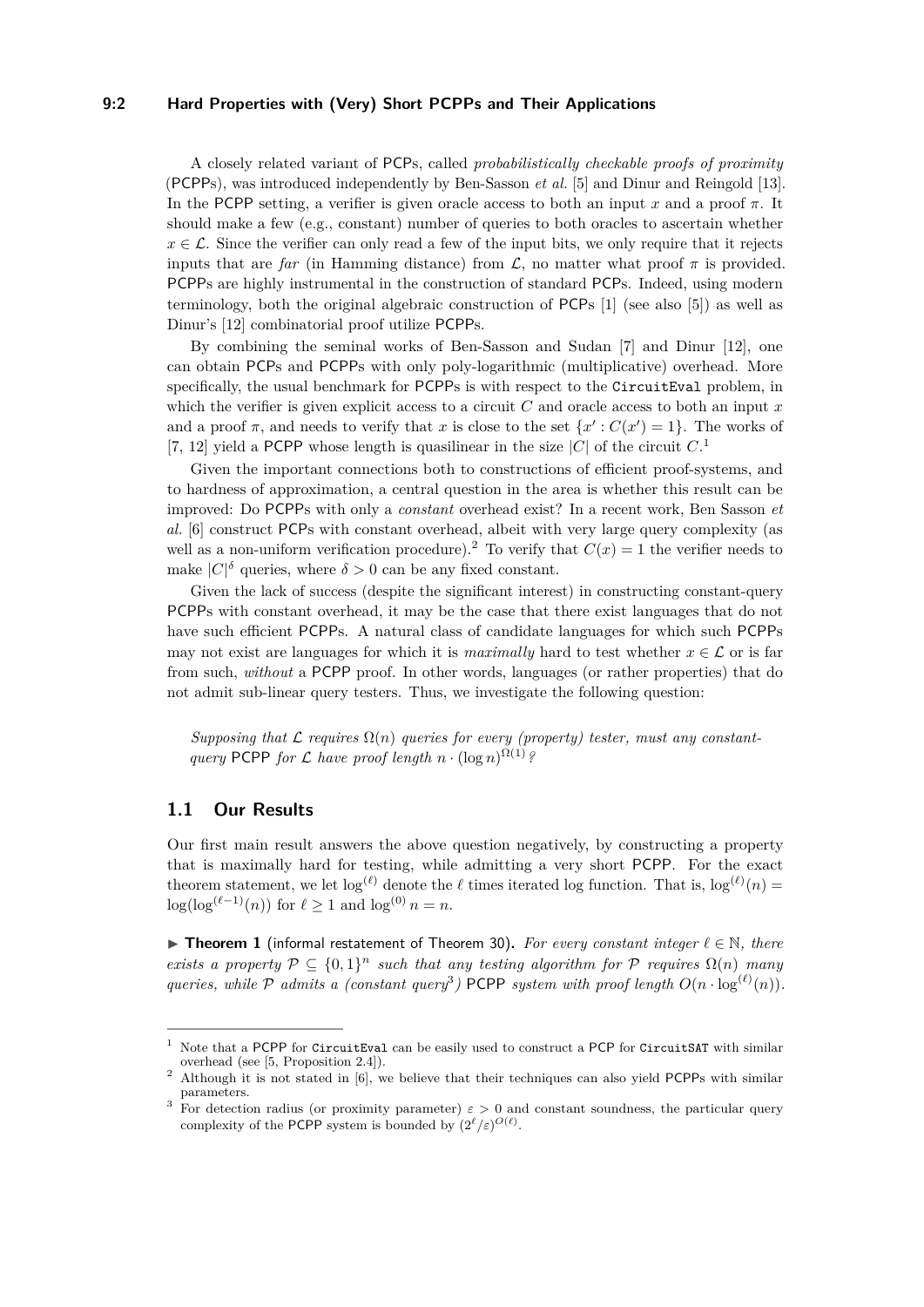We remark that all such maximally hard properties cannot have constant-query PCPP proof-systems with a *sub-linear* length proof string (see Proposition [13\)](#page-8-0), leaving only a small gap of  $\log^{(\ell)}(n)$  on the proof length in Theorem [1.](#page-1-3)

Beyond demonstrating that PCPPs with extremely short proofs exist for some hard properties, we use Theorem [1](#page-1-3) to derive several applications. We proceed to describe these applications next.

#### **Tolerant Testing**

Recall that property testing (very much like PCPPs) deals with solving approximate decision problems. A tester for a property  $P$  is an algorithm that given a sublinear number of queries to its input *x*, should accept (with high probability) if  $x \in \mathcal{P}$  and reject if *x* is *far* from  $\mathcal{P}$ (where, unlike PCPPs, the tester is not provided with any proof).

The standard setting of property testing is arguably fragile, since the testing algorithm is only guaranteed to accept all functions that exactly satisfy the property. In various settings and applications, accepting only inputs that exactly have a certain property is too restrictive, and it is more beneficial to distinguish between inputs that are close to having the property, and those that are far from it. To address this question, Parnas, Ron and Rubinfeld [\[26\]](#page-25-3) introduced a natural generalization of property testing, in which the algorithm is required to accept functions that are close to the property. Namely, for parameters  $0 \leq \varepsilon_0 \leq \varepsilon_1 \leq 1$ , an  $(\varepsilon_0, \varepsilon_1)$ -tolerant testing algorithm is given an oracle access to the input, and is required to determine (with high probability) whether a given input is  $\varepsilon_0$ -close to the property or whether it is  $\varepsilon_1$ -far from it. As observed in [\[26\]](#page-25-3), any standard testing algorithm whose queries are uniformly (but not necessarily independently) distributed, is inherently tolerant to some extent. Nevertheless, for many problems, strengthening the tolerance requires applying advanced methods and devising new algorithms (see e.g., [\[16,](#page-25-4) [23,](#page-25-5) [10,](#page-25-6) [8,](#page-25-7) [9\]](#page-25-8)).

It is natural to ask whether tolerant testing is strictly harder than standard testing. This question was explicitly studied by Fischer and Fortnow [\[15\]](#page-25-9), who used PCPPs with polynomial size proofs to show that there exists a property  $P \subseteq \{0,1\}^n$  that admits a tester with constant query complexity, but such that every tolerant tester for  $\mathcal P$  has query complexity  $\Omega(n^c)$  for some  $0 < c < 1$ . Using modern quasilinear PCPPs [\[7,](#page-25-2) [12\]](#page-25-1) in combination with the techniques of [\[15\]](#page-25-9) it is possible to construct a property demonstrating a better separation, of constant query complexity for standard testing versus  $\Omega(n/\text{polylog } n)$  for tolerant testing.

Using Theorem [1](#page-1-3) we can obtain an improved separation between testing and tolerant testing:

<span id="page-2-1"></span>**► Theorem 2** (informal restatement of Theorem [46\)](#page-22-0). For any constant integer  $\ell \in \mathbb{N}$ , there *exist a property of boolean strings*  $P \subseteq \{0,1\}^n$  *and a constant*  $\varepsilon_1 \in (0,1)$  *such that* P *is ε-testable for any*  $\varepsilon > 0$  *with a number of queries*<sup>[4](#page-2-0)</sup> *independent of n, but for any*  $\varepsilon_0 \in (0, \varepsilon_1)$ *, every*  $(\varepsilon_0, \varepsilon_1)$ -tolerant tester for P requires  $\Omega(n/\text{polylog}^{(\ell)} n)$  *many queries.* 

#### **Erasure-Resilient Testing**

Another variant of the property testing model is the *erasure-resilient testing* model. This model was defined by Dixit et. al. [\[14\]](#page-25-10) to address cases where data cannot be accessed at some domain points due to privacy concerns, or when some of the values were adversarially erased. More precisely, an *α*-erasure-resilient  $\varepsilon$ -tester gets as input parameters  $\alpha, \varepsilon \in (0, 1)$ ,

<span id="page-2-0"></span><sup>4</sup> The query complexity of the intolerant *ε*-tester has the same asymptotic bound as in Theorem [1.](#page-1-3)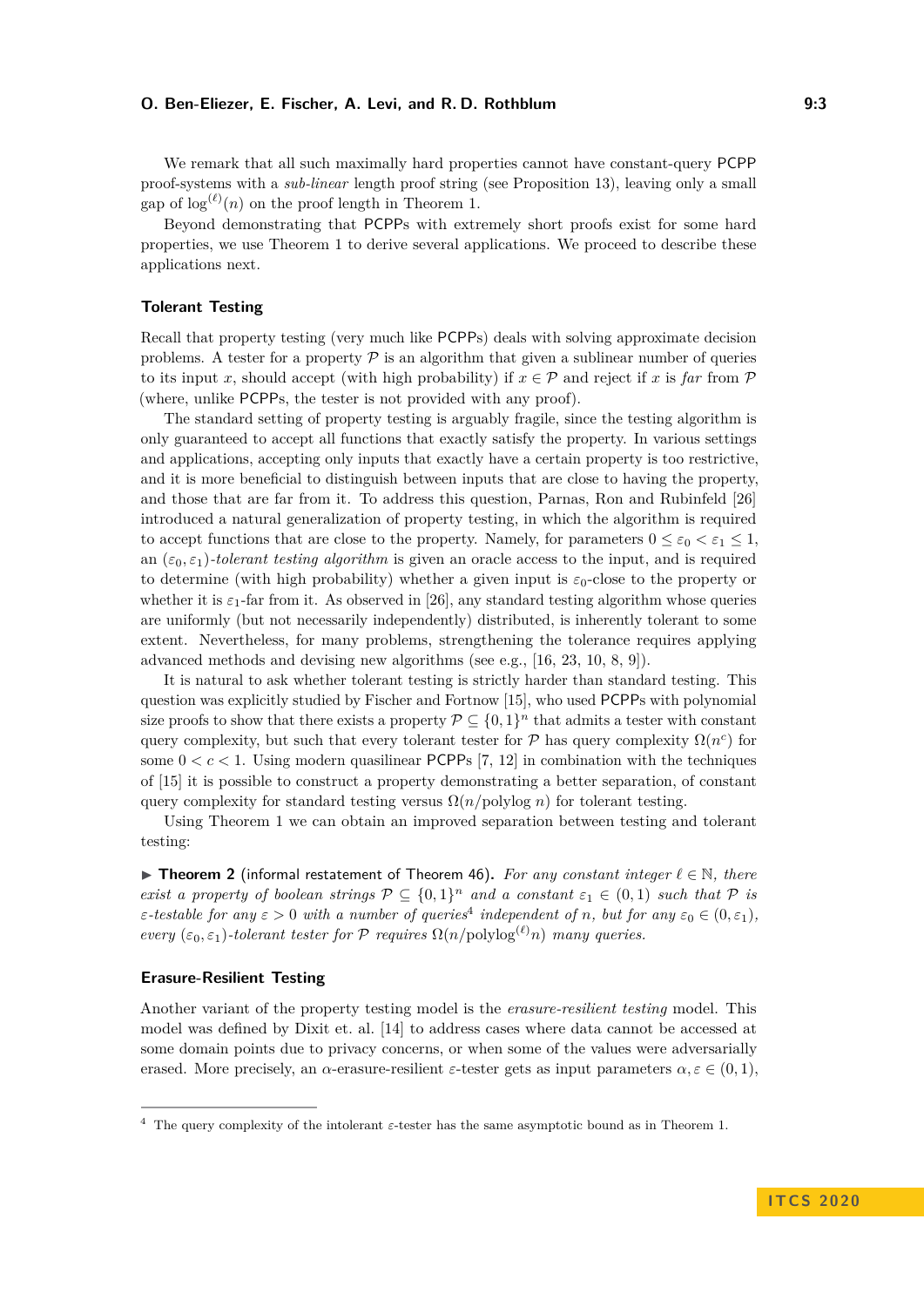#### **9:4 Hard Properties with (Very) Short PCPPs and Their Applications**

as well as oracle access to a function *f*, such that at most an *α* fraction of its values have been erased. The tester has to accept with high probability if there is a way to assign values to the erased points of *f* such that the resulting function satisfies the desired property. The tester has to reject with high probability if for every assignment of values to the erased points, the resulting function is still  $\varepsilon$ -far from the desired property.

Similarly to the tolerant testing scenario, PCPPs were also used in [\[14\]](#page-25-10) to show that there exists a property of boolean strings of length *n* that has a tester with query complexity independent of *n*, but for any constant  $\alpha > 0$ , every  $\alpha$ -erasure-resilient tester is required to query  $\Omega(n^c)$  many bits for some  $c > 0$ , thereby establishing a separation between the models. Later, in [\[27\]](#page-25-11) PCPP constructions were used to provide a separation between the erasure-resilient testing model and the tolerant testing model.

Similarly to the tolerant testing case, we use Theorem [1](#page-1-3) to prove a stronger separation between the erasure-resilient testing model and the standard testing model.

<span id="page-3-2"></span>**► Theorem 3** (informal restatement of Theorem [47\)](#page-22-1). For any constant integer  $\ell \in \mathbb{N}$ , there *exist a property of boolean strings*  $P \subseteq \{0,1\}^n$  *and a constant*  $\varepsilon_1 \in (0,1)$  *such that*  $P$  *is*  $\varepsilon$ *testable for any*  $\varepsilon > 0$  *with number of queries*<sup>[5](#page-3-0)</sup> *independent of n, but for any*  $\alpha = \Omega(1/\log^{(\ell)} n)$ *and*  $\varepsilon \in (0, \varepsilon_1)$  *such that*  $\varepsilon < 1 - \alpha$ *, any*  $\alpha$ *-erasure-resilient*  $\varepsilon$ *-tester is required to query*  $\Omega(n/\text{polylog}^{(\ell)} n)$  *many bits.* 

#### **Secret Sharing applications**

As an additional application of our techniques we also obtain a new type of *secret sharing scheme*. Recall that in a secret sharing scheme, a secret value  $b \in \{0, 1\}$  is shared between *n* parties in such a way that only an authorized subset of the users can recover the secret. We construct a secret sharing scheme in which no subset of *o*(*n*) parties can recover the secret and yet it is possible for each one of the parties to recover the secret, if given access to a PCPP-like proof, with the guarantee that no matter what proof-string is given, most parties will either recover *b* or reject.

We obtain such a secret sharing scheme through a notion called *Probabilistically Checkable Unveiling of a Shared Secret (*PCUSS*)*, which will be central in our work. This notion is loosely described in Subsection [1.2](#page-3-1) and formally defined in Section [4.](#page-11-0)

## <span id="page-3-1"></span>**1.2 Techniques**

Central to our construction are (univariate) polynomials over a finite field F. A basic fact is that a random polynomial  $p : \mathbb{F} \to \mathbb{F}$  of degree (say)  $|\mathbb{F}|/2$ , evaluated at any set of at most  $|\mathbb{F}|/2$  points, looks exactly the same as a totally random function  $f : \mathbb{F} \to \mathbb{F}$ . This is despite the fact that a random function is very far (in Hamming distance) from the set of low degree polynomials. Indeed, this is the basic fact utilized by Shamir's secret sharing scheme [\[29\]](#page-26-1).

Thus, the property of being a degree-|F|*/*2 univariate polynomial is a hard problem to decide for any tester, in the sense that such a tester must make  $\Omega(|\mathbb{F}|)$  queries to the truth table of the function in order to decide. Given that, it seems natural to start with this property in order to prove Theorem [1.](#page-1-3) Here we run into two difficulties. First, the property of being a low degree polynomial is defined over a large alphabet, whereas we seek a property over boolean strings. Second, the best known PCPPs for this property have quasi-linear length [\[7\]](#page-25-2), which falls short of our goal.

<span id="page-3-0"></span><sup>5</sup> Again, the query complexity of the (non erasure resilient) *ε*-tester has the same asymptotic bound as in Theorem [1.](#page-1-3)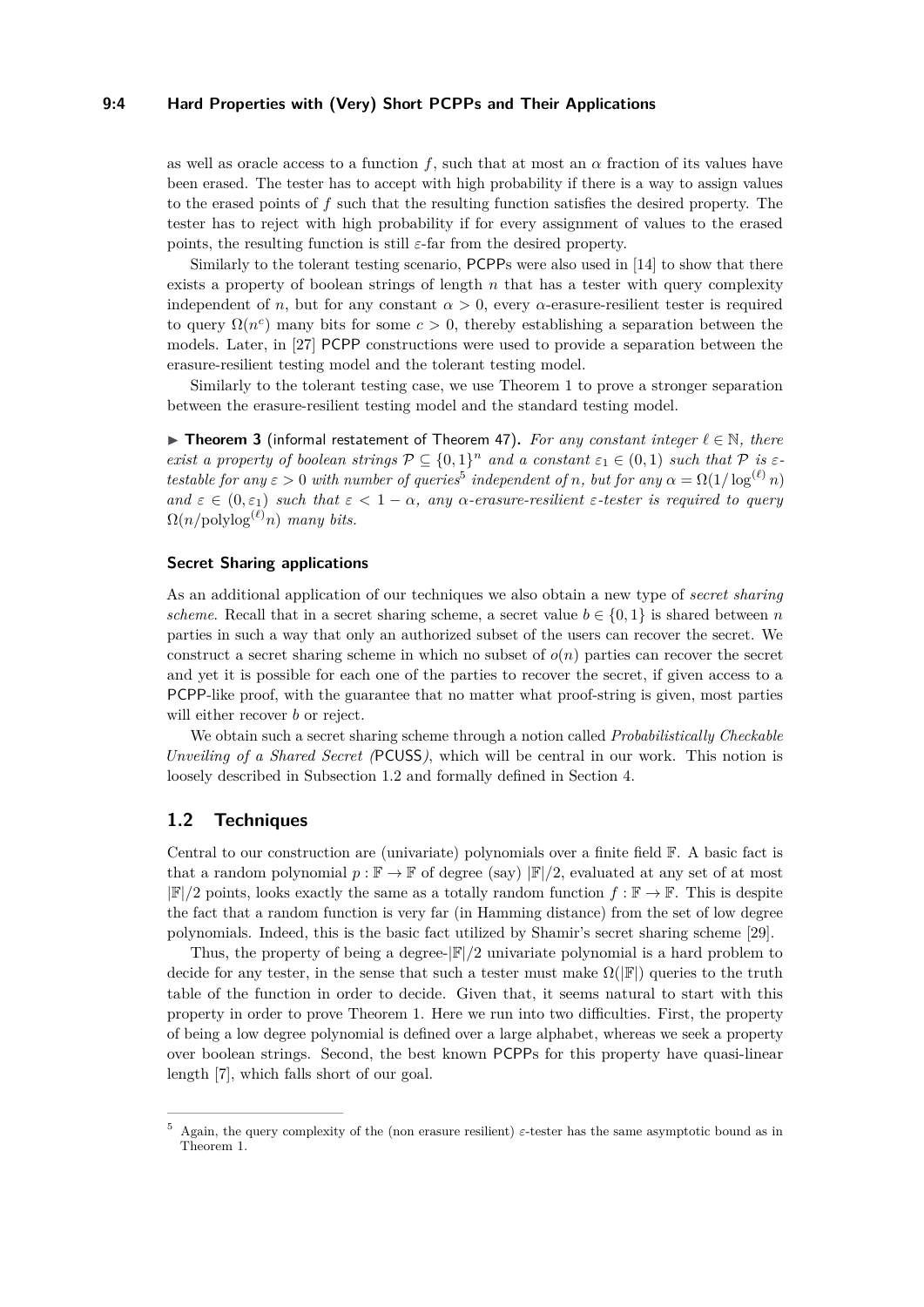To cope with these difficulties, our approach is to use composition, or more accurately, an iterated construction. The main technical contribution of this paper lies in the mechanism enabling this iteration. More specifically, rather than having the property contain the explicit truth table of the low degree polynomial *p*, we would like to use a more redundant representation for encoding each value  $p(\alpha)$ . This encoding should have several properties:

- It must be the case that one needs to read (almost) the entire encoding to be able to decode  $p(\alpha)$ . This feature of the encoding, which we view as a secret-sharing type of property, lets us obtain a hard to test property over boolean strings.
- The encoding need not be efficient, and in fact it will be made long enough to eventually  $\sim$ subsume the typical length of a PCPP proof-string for the low degree property, when calculated with respect to an *unencoded* input string.
- $\blacksquare$  Last but not least, we need the value to be decodable using very few queries, when given access to an auxiliary PCP-like proof string. This would allow us to "propagate" the PCPP verification of the property across iterations.

In more detail, we would like to devise a (randomized) encoding of strings in  $\{0,1\}^k$  by strings in  $\{0,1\}^m$ . The third requirement listed above can be interpreted as saying that given oracle access to  $v \in \{0,1\}^m$  and explicit access to a value  $w \in \{0,1\}^k$ , it will be possible verify that *v* indeed encodes *w* using a PCPP-like scheme, i.e. by providing a proof that can be verified with a constant number of queries. We refer to this property as a *probabilistically checkable unveiling* ( $PCU$ <sup>[6](#page-4-0)</sup>. Note that in our setting a single value *w* may (and usually will) have more than one valid encoding.

Going back to the first requirement of the encoding, we demand that without a proof, one must query at least Θ(*m*) bits of *v* to obtain *any* information about the encoded *w*, or even discern that  $v$  is indeed a valid encoding of some value. Given this combination of requirements, we refer to the verification procedure as a *Probabilistically Checkable Unveiling of a Shared Secret (*PCUSS*)*.

Low degree polynomials can be used to obtain a PCUSS based on Shamir's secret sharing scheme. More specifically, to encode a *k* bit string *w*, we take a random polynomial whose values on a subset  $H \subseteq \mathbb{F}$  are exactly equal to the bits of *w*. However, we provide the values of this polynomial only over the sub domain  $\mathbb{F} \setminus H$ . Then, the encoded value is represented by the (interpolated) values of *g* over *H*, which admit a PCU scheme. On the other hand, the "large independence" feature of polynomials makes the encoded value indiscernible without a a supplied proof string, unless too many of the values of *q* over  $\mathbb{F} \setminus H$  are read, thus allowing for a PCUSS.

This construction can now be improved via iteration. Rather than explicitly providing the values of the polynomial, they will be provided by a PCUSS scheme. Note that the PCUSS scheme that we now need is for strings of a (roughly) exponentially smaller size. The high level idea is to iterate this construction  $\ell$  times to obtain the  $\ell$  iterated log function in our theorems.

At the end of the recursion, i.e., for the smallest blocks at the bottom, we utilize a linear-code featuring both high distance and high dual distance, for a polynomial size PCUSS of the encoded value. This is the only "non-constructive" part in our construction, but since the relevant block size will eventually be less than  $\log \log(n)$ , the constructed property will still be uniform with polynomial calculation time (the exponential time in  $poly(log log(n))$ , needed to construct the linear-code matrix, becomes negligible).

<span id="page-4-0"></span> $6\;$  In fact, we will use a stronger variant where the access to  $w$  is also restricted.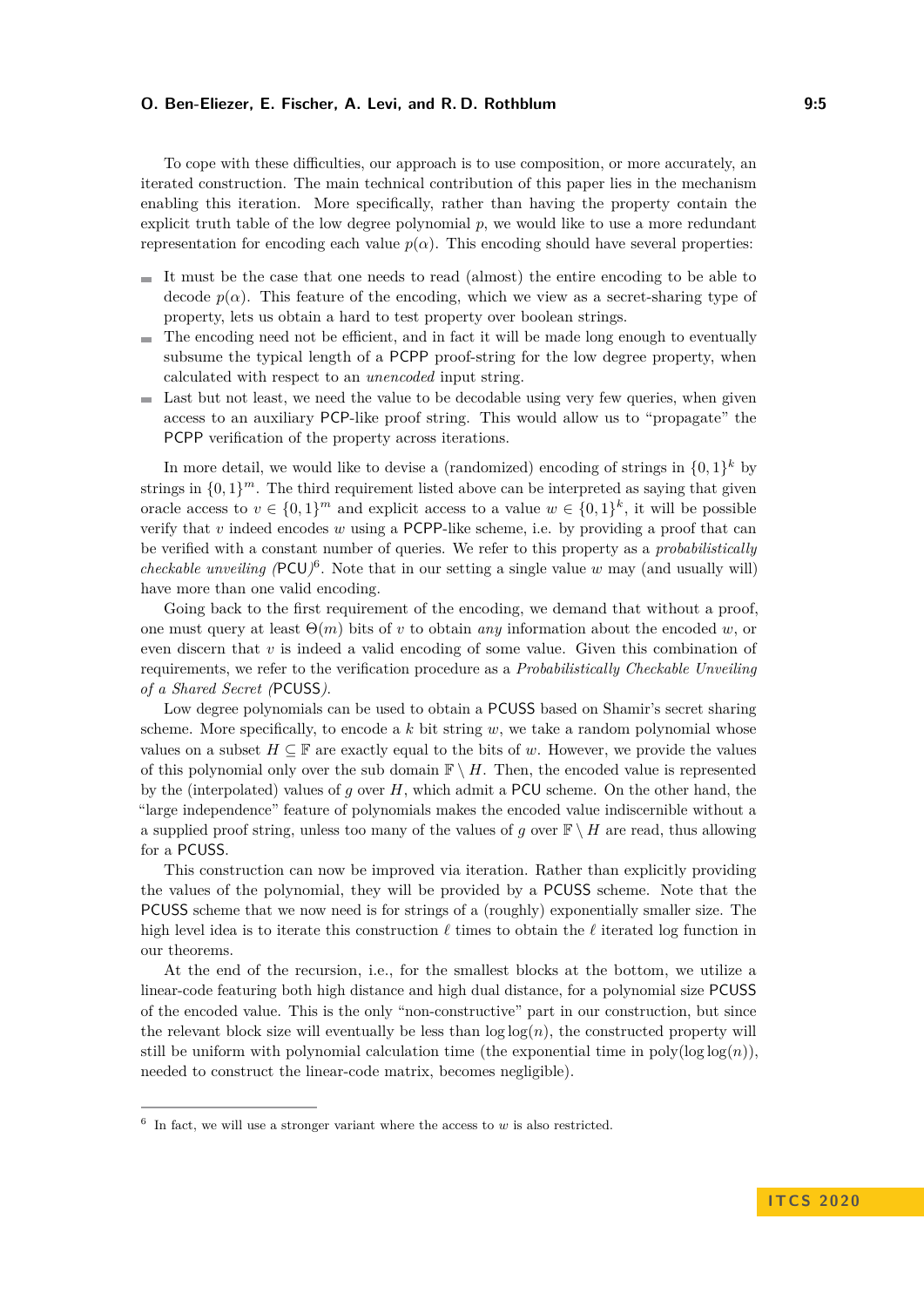#### **9:6 Hard Properties with (Very) Short PCPPs and Their Applications**

Our PCUSS in particular provides a property that is hard to test (due to its shared secret feature), and yet has a near-linear PCPP through its unveiling, thereby establishing Theorem [1.](#page-1-3) We utilize this property for separation results in a similar manner to [\[15\]](#page-25-9) and [\[14\]](#page-25-10), by considering a weighted version of a "PCPP with proof" property, where the proof part holds only a small portion of the total weight. The PCPP proof part enables a constant query test, whereas if the PCPP proof is deleted, efficient testing is no longer possible.

## **1.3 Related work**

#### **Short PCPPs**

For properties which can be verified using a circuit of size *n*, [\[5\]](#page-24-0) gave PCPP constructions with proof length  $n \cdot \exp(\text{poly}(\log \log n))$  and with a query complexity of poly $(\log \log n)$ , as well as slightly longer proofs with constant query complexity. Later, Ben-Sasson and Sudan [\[7\]](#page-25-2) gave constructions with quasilinear size proofs, but with slightly higher query complexity. The state of the art construction is due to Dinur [\[12\]](#page-25-1) who, building on [\[7\]](#page-25-2), showed a PCPP construction with proof length that is quasilinear in the circuit size and with constant query complexity. In a recent work Ben Sasson *et al.* [\[3\]](#page-24-3) constructed an *interactive* version of PCPPs [\[4,](#page-24-4) [28\]](#page-25-12) of strictly linear length and constant query complexity.

#### **Tolerant Testing**

The tolerant testing framework has received significant attention in the past decade. Property testing of dense graphs, initiated by [\[19\]](#page-25-13), is inherently tolerant by the canonical tests of Goldreich and Trevisan [\[21\]](#page-25-14). Later, Fischer and Newman [\[16\]](#page-25-4) (see also [\[2\]](#page-24-5)) showed that every testable (dense) graph property admits a tolerant testing algorithm for *every*  $0 < \varepsilon_0 < \varepsilon_1 < 1$ , which implies that  $O(1)$  query complexity testability is equivalent to distance approximation in the dense graph model. Some properties of boolean functions were also studied recently in the tolerant testing setting. In particular, the properties of being a *k-junta* (i.e. a function that depends on *k* variables) and being *unate* (i.e., a function where each direction is either monotone increasing or monotone decreasing) [\[9,](#page-25-8) [24,](#page-25-15) [11\]](#page-25-16).

## **Erasure-resilient Testing**

For the erasure resilient model, in addition to the separation between that model and the standard testing model, [\[14\]](#page-25-10) designed efficient erasure-resilient testers for important properties, such as monotonicity and convexity. Shortly after, in [\[27\]](#page-25-11) a separation between the erasure-resilient testing model and the tolerant testing model was established. The last separation requires an additional construction (outside PCPPs), which remains an obstacle to obtaining better than polynomial separations.

## **2 Preliminaries**

We start with some notation and central definitions. For a set  $A$ , we let  $2^A$  denote the power-set of *A*. For two strings  $x, y \in \{0, 1\}^*$  we use  $x \sqcup y$  to denote string concatenation.

For an integer k, a field  $\mathbb{F} = \text{GF}(2^k)$  and  $\alpha \in \mathbb{F}$ , we let  $\langle \alpha \rangle \rangle \in \{0,1\}^k$  denote the binary representation of  $\alpha$  in some canonical way.

For two sets of strings *A* and *B* we use  $A \sqcup B$  to denote the set  $\{a \sqcup b \mid a \in A, b \in B\}$ . For a collection of sets  $\{A(d)\}_{d\in D}$  we use  $\bigsqcup_{d\in D} A(d)$  to denote the set of all possible concatenations  $\bigsqcup_{d \in D} a_d$ , where  $a_d \in A(d)$  for every  $d \in D$ .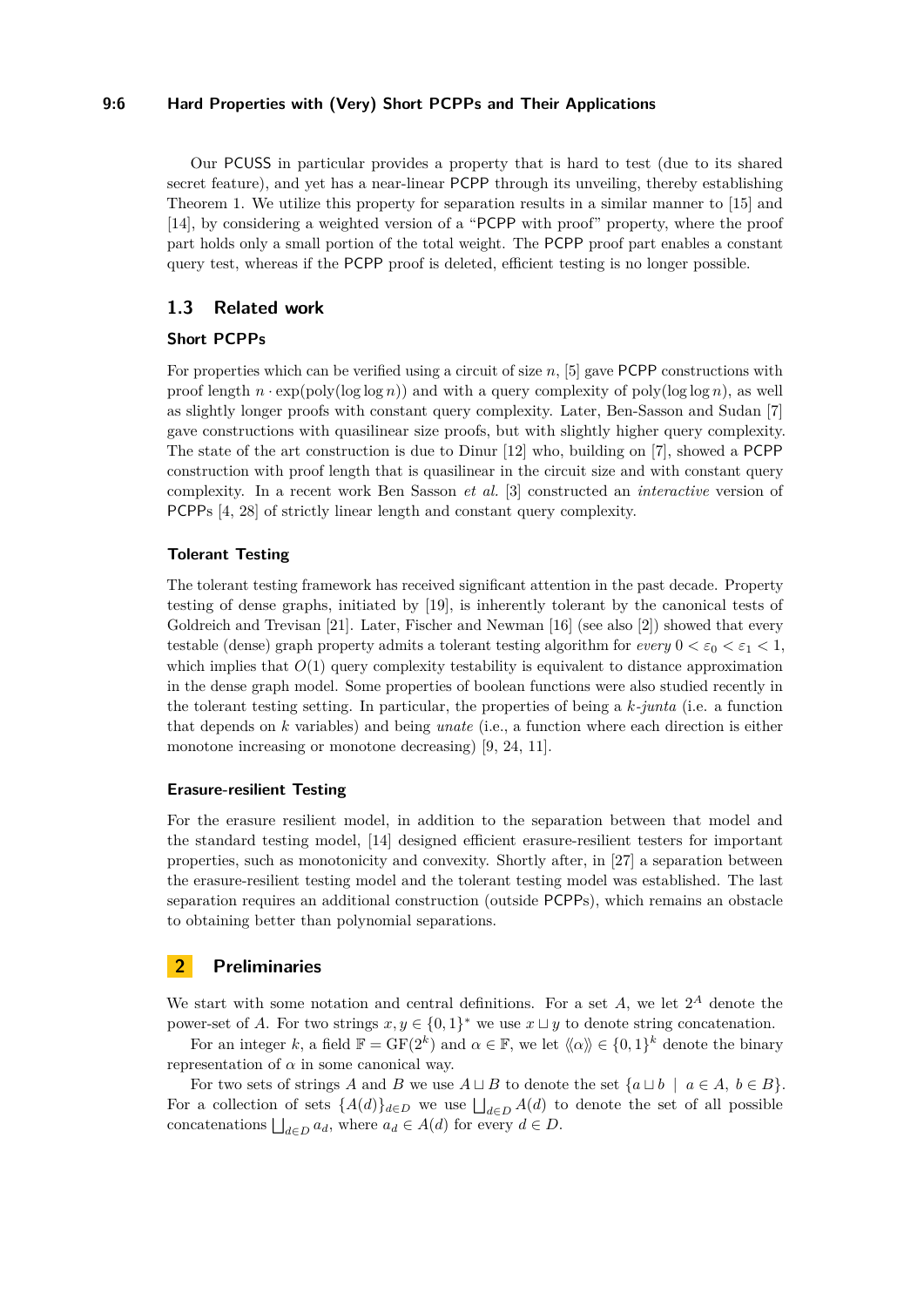Throughout this paper we use boldface letters to denote random variables, and assume a fixed canonical ordering over the elements in all the sets we define. For a set *D*, we write  $v \sim D$  to denote a random variable resulting from a uniformly random choice of an element *v* ∈ *D*.

## **2.1 Error correcting codes and polynomials over finite fields**

The relative Hamming distance of two strings  $x, y \in \Sigma^n$  is defined as  $dist(x, y) = \frac{1}{n}$ .  $|\{i \in [n] \mid x_i \neq y_i\}|$ . For a string  $x \in \Sigma^n$  and a non-empty set  $S \subseteq \Sigma^n$ , we define  $dist(x, S) = min_{y \in S} dist(x, y)$ . The following plays a central role in many complexity-related works, including ours.

**Definition 4.** *A* code *is an injective function*  $C : \Sigma^k \to \Sigma^n$ *. If*  $\Sigma$  *is a finite field and C is a linear function (over*  $\Sigma$ ), then we say that *C* is a linear code. The rate of *C* is defined *as k/n, whereas the* minimum relative distance *is defined as the minimum over all distinct*  $x, y \in \Sigma^k$  *of* dist $(C(x), C(y))$ .

*An ε*-distance code *is a code whose minimum relative distance is at least ε. When for a fixed ε >* 0 *we have a family of ε-distance codes (for different values of k), we refer to its members as* error correcting codes*.*

In this work we use the fact that efficient codes with constant rate and constant relative distance exist. Moreover, there exist such codes in which membership can be decided by a quasi-linear size Boolean circuit.

<span id="page-6-0"></span>**Find Theorem 5** (see e.g., [\[30\]](#page-26-2)). *There exists a linear code* Spiel :  $\{0,1\}^k \rightarrow \{0,1\}^{100k}$  *with constant relative distance, for which membership can be decided by a k* ·polylog *k size Boolean circuit.*

Actually, the rate of the code in [\[30\]](#page-26-2) is significantly better, but since we do not try to optimize constants, we use the constant 100 solely for readability. In addition, the code described in [\[30\]](#page-26-2) is *linear time decodeable*, but we do not make use of this feature throughout this work.

We slightly abuse notation, and for a finite field  $\mathbb F$  of size  $2^k$ , view the encoding given in Theorem [5](#page-6-0) as Spiel :  $\mathbb{F} \to \{0,1\}^{100k}$ , by associating  $\{0,1\}^k$  with  $\mathbb{F}$  in the natural way. Note that for  $f : \mathbb{F} \to \mathbb{F}$ , it holds that  $\langle\langle f(\beta)\rangle\rangle \in \{0,1\}^k$  for every  $\beta \in \mathbb{F}$ , and therefore  $\textsf{Spiel}(f(\beta)) \in \{0,1\}^{100k}$ . We slightly abuse notation, and for a function  $f : \mathbb{F} \to \mathbb{F}$  we write  $\mathsf{Spiel}(f)$  to denote the length  $100k \cdot 2^k$  bit string  $\bigsqcup_{\beta \in \mathbb{F}} \mathsf{Spiel}(f(\beta))$  (where we use the canonical ordering over  $F$ ).

**Definition 6.** Let  $\mathcal{C}_{\mathbb{F}}$  denote the set of polynomials  $g : \mathbb{F} \to \mathbb{F}$  such that  $\deg(g) \leq \frac{|\mathbb{F}|}{2}$  $\frac{\mathbb{r}_\perp}{2}$ .

The following lemma of [\[22\]](#page-25-17), providing a fast univariate interpolation, will be an important tool in this work.

<span id="page-6-1"></span> $\blacktriangleright$  **Lemma 7** ([\[22\]](#page-25-17)). *Given a set of pairs*  $\{(x_1, y_1), \ldots, (x_r, y_r)\}$  *with all*  $x_i$  *distinct, we can output the coefficients of*  $p(x) \in \mathbb{F}[X]$  *of degree at most*  $r - 1$  *satisfying*  $p(x_i) = y_i$  *for all*  $i \in [r]$ , in  $O(r \cdot \log^3(r))$  additions and multiplications in  $\mathbb{F}$ .

The next lemma states that a randomly chosen function  $\lambda : \mathbb{F} \to \mathbb{F}$  is far from any low degree polynomial with very high probability.

<span id="page-6-2"></span>**► Lemma 8.** *With probability at least*  $1 - o(1)$ *, a uniformly random function*  $\lambda : \mathbb{F} \to \mathbb{F}$  *is*  $1/3$ *-far from*  $C_F$ *.*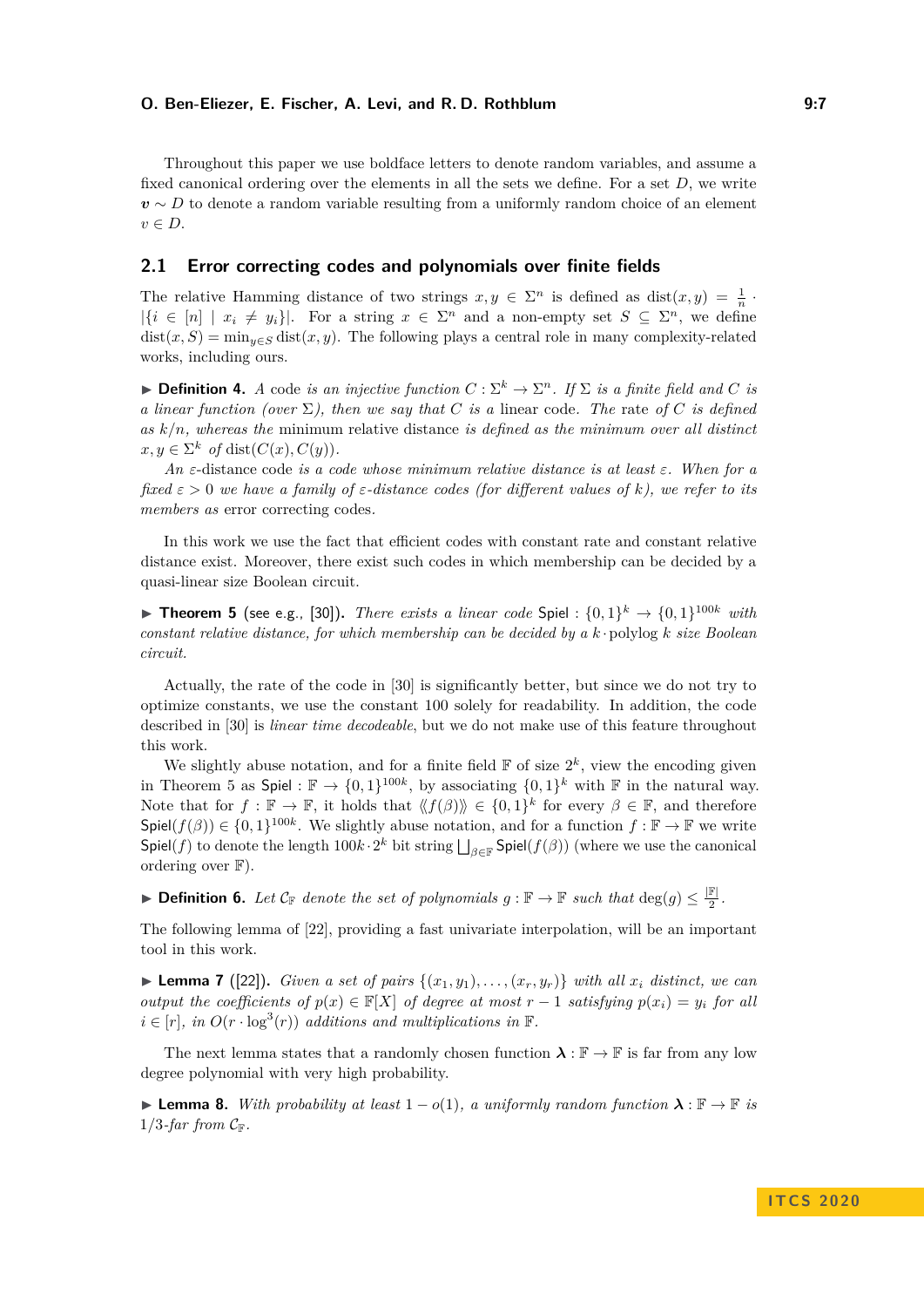#### **9:8 Hard Properties with (Very) Short PCPPs and Their Applications**

**Proof.** Consider the size of a ball of relative radius  $1/3$  around some function  $\lambda : \mathbb{F} \to \mathbb{F}$  in the space of functions from F to itself. The number of points (i.e., functions from  $\mathbb{F} \to \mathbb{F}$ ) contained in this ball is at most

$$
\binom{|\mathbb{F}|}{|\mathbb{F}|/3}\cdot|\mathbb{F}|^{|\mathbb{F}|/3}\leq (3e|\mathbb{F}|)^{|\mathbb{F}|/3}.
$$

By the fact that the size of  $\mathcal{C}_{\mathbb{F}}$  is  $|\mathbb{F}|^{|\mathbb{F}|/2+1}$ , the size of the set of points that are at relative distance at most  $1/3$  from any point in  $\mathcal{C}_{\mathbb{F}}$  is at most

 $|\mathbb{F}|^{|\mathbb{F}|/2+1} \cdot (3e|\mathbb{F}|)^{|\mathbb{F}|/3} = o(|\mathbb{F}|^{|\mathbb{F}|}).$ 

The lemma follows by observing that there are  $\mathbb{F}^{\|\mathbb{F}|}$  functions from  $\mathbb F$  to itself.

## **2.1.1 Dual distance of linear codes**

We focus here specifically on a linear code  $C : \mathbb{F}^k \to \mathbb{F}^n$ , and consider the linear subspace of its image,  $V_C = \{C(x) : x \in \mathbb{F}^k\} \subseteq \mathbb{F}^n$ . We define the *distance* of a linear space as  $dist(V) = min_{v \in V \setminus \{0^n\}} dist(v, 0^n)$ , and note that in the case of *V* being the image  $V_C$  of a code *C*, this is identical to dist(*C*). For a linear code, it helps to investigate also *dual distances*.

**Definition 9.** *Given two vectors*  $u, v \in \mathbb{F}^n$ , we define their scalar product as  $u \cdot v =$  $\sum_{i \in [n]} u_i v_i$ , where multiplication and addition are calculated in the field  $\mathbb{F}$ . Given a linear *space*  $V \subseteq \mathbb{F}^n$ , *its* dual space *is the linear space*  $V^{\perp} = \{u : \forall v \in V, u \cdot v = 0\}$ *. In other words, it is the space of vectors who are orthogonal to all members of V .The* dual distance *of the space V is simply defined as* dist $(V^{\perp})$ *.* 

For a code *C*, we define its *dual distance*, dist<sup>⊥</sup>(*C*), as the dual distance of its image *V<sub>C</sub>*. We call *C* an *η*-*dual-distance* code if dist<sup> $\perp$ </sup>(*C*) ≥ *η*. The following well-known lemma is essential to us, as it will relate to the "secret-sharing" property that we define later.

<span id="page-7-0"></span>**I Lemma 10** (See e.g., [\[25,](#page-25-18) Chapter 1, Theorem 10]). *Suppose that*  $C : \mathbb{F}^k \to \mathbb{F}^n$  *is a linear η-dual distance code, let*  $Q \subset [n]$  *be any set of size less than*  $η · n$ *, and consider the following random process for picking a function*  $u: Q \to \mathbb{F}$ : Let  $w \in \mathbb{F}^k$  be drawn uniformly at random, and set **u** be the restriction of  $C(\mathbf{w})$  to the set Q. Then, the distribution of **u** is identical to *the uniform distribution over the set of all functions from Q to* F*.*

## <span id="page-7-1"></span>**2.2 Probabilistically checkable proofs of proximity (PCPP)**

As described briefly in the introduction, a PCPP verifier for a property  $P$  is given access to an input x and a proof  $\pi$ , as well as a *detection radius*  $\varepsilon > 0$  and *soundness parameter*  $\delta > 0$ . The verifier should make a constant number of queries (depending only on  $\varepsilon$ ,  $\delta$ ) to the input *x* and the proof  $\pi$ , and satisfy the following. If  $x \in \mathcal{P}$ , then there exists  $\pi$  for which the verifier should always accept x. If  $dist(x, \mathcal{P}) > \varepsilon$ , the verifier should reject x with probability at least  $\delta$ , regardless of the contents of  $\pi$ . More formally, we define the following.

▶ **Definition 11** (PCPP). For  $n \in \mathbb{N}$ , let  $P \subset \{0,1\}^n$  be a property of *n*-bit Boolean strings, *and let*  $t \in \mathbb{N}$ *. We say that*  $\mathcal{P}$  *has a*  $q(\varepsilon, \delta)$ -query, length-*t* Probabilistically Checkable Proof of Proximity (PCPP) system *if the following holds: There exists a verification algorithm V that takes as input*  $\varepsilon, \delta > 0$  *and*  $n \in \mathbb{N}$ , makes a total of  $q(\varepsilon, \delta)$  queries on strings  $w \in \{0, 1\}^n$ and  $\pi \in \{0,1\}^t$ , and satisfies the following: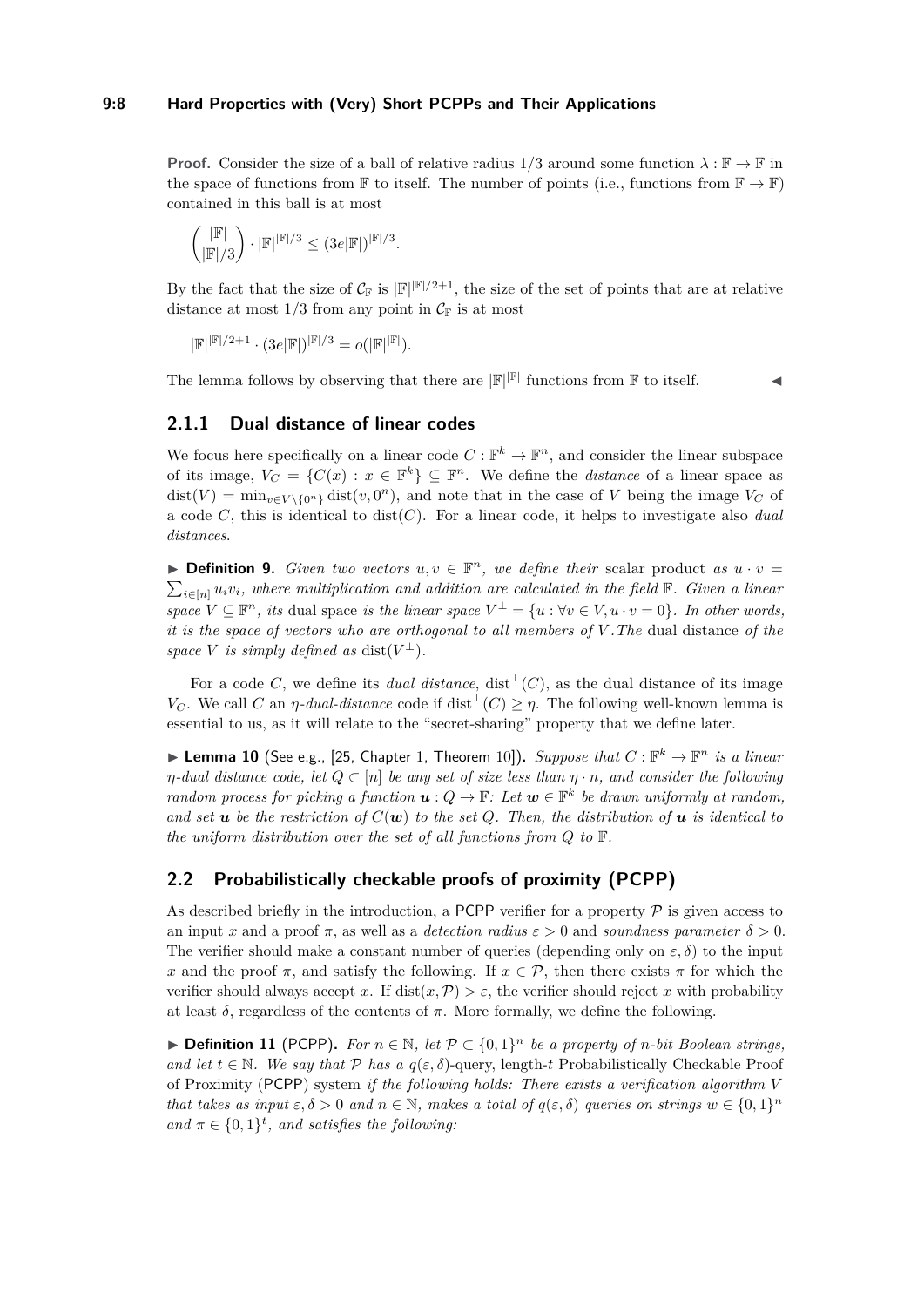- **1.** *(Completeness)* If  $w \in \mathcal{P}$ , then there exists a proof  $\pi = \text{Proof}_{\mathcal{P}}(w) \in \{0,1\}^t$  such that *for every*  $\varepsilon, \delta > 0$ *, the verifier V accepts with probability* 1*.*
- **2.** *(Soundness)* If dist $(w, \mathcal{P}) > \varepsilon$ , then for every alleged proof  $\pi \in \{0, 1\}^t$ , the verifier V *rejects with probability greater than δ.*

Note that soundness is easy to amplify: Given a PCPP as above with parameters  $\varepsilon, \delta, t$ and query complexity  $q(\varepsilon, \delta)$ , one can increase the soundness parameter to  $1 - \tau$  (for any  $\tau > 0$ ) by simply running  $\Theta(\log(1/\tau)/\delta)$  independent instances of the verification algorithm *V* , and rejecting if at least one of them rejected; the query complexity then becomes  $\Theta(q(\varepsilon,\delta) \cdot \log(1/\tau)/\delta)$ , while the parameters  $\varepsilon$  and  $t$  remain unchanged.

The following lemma, establishing the existence of a quasilinear PCPP for any property  $P$  that is verifiable in quasilinear time, will be an important tool throughout this work.

<span id="page-8-1"></span> $\triangleright$  **Lemma 12** (Corollary 8.4 in [\[12\]](#page-25-1), see also [\[20\]](#page-25-19)). Let P be a property of Boolean strings *which is verifiable by a size t Boolean circuit. Then, there exists a length-t'* PCPP *system*  $P$ *with parameters*  $\varepsilon, \delta > 0$ *, that makes at most*  $q(\varepsilon, \delta)$  *queries, where*  $t' = t \cdot \text{polylog } t$ *.* 

Specifically,  $q(\varepsilon, \delta) = O(\varepsilon^{-1})$  suffices for any  $\delta < 0.99$ .

As described briefly in the introduction, maximally hard properties cannot have a constant query PCPP proof systems with a sublinear length proof string.

<span id="page-8-0"></span>**Proposition 13.** Let  $P \subseteq \{0,1\}^n$  and  $\varepsilon > 0$  be such that any  $\varepsilon$ -tester for P has to make  $\Omega(n)$  *many queries. Then, any constant query* PCPP *system for*  $P$  *(where e.g.*  $\delta = 1/3$ *) must have proof length of size*  $\Omega(n)$ *.* 

**Proof.** Suppose that there exists a PCPP for P with  $O(1)$  queries and proof length  $t = o(n)$ . Since the PCPP verifier has constant query complexity, we may assume that it is non adaptive and uses  $q = O(1)$  queries. By an amplification argument as above, we can construct an amplified verifier that makes  $O(q \cdot t) = o(n)$  queries, with soundness parameter  $1 - 2^{-t}/3$ . By the fact that the verifier is non-adaptive, it has the same query distribution regardless of the proof string. Therefore, we can run  $2<sup>t</sup>$  amplified verifiers in parallel while reusing queries, one verifier for each of the  $2<sup>t</sup>$  possible proof strings. If any of the  $2<sup>t</sup>$  amplified verifiers accept, we accept the input. If the input belongs to  $P$ , one of the above  $2<sup>t</sup>$  verifiers will accept (the one that used the correct proof). If the input was *ε*-far from P, then by a union bound, the probability that there was any accepting amplified verifier is at most 1*/*3. This yields an  $o(n)$  tester for  $P$ , which contradicts our assumption.

## **2.3 Testing, tolerant testing and erasure-resilient testing**

In this subsection we define notions related to the property testing framework. We also formally define a few variants of the original testing model that will be addressed in this work. A *property*  $P$  of *n*-bit boolean strings is a subset of all those strings, and we say that a string *x* has the property  $P$  if  $x \in P$ .

Given  $\varepsilon \geq 0$  and a property P, we say that a string  $x \in \{0,1\}^n$  is  $\varepsilon$ -far from P if dist $(x, P) > \varepsilon$ , and otherwise it is  $\varepsilon$ -close to P. We next define the notion of a *tolerant* tester of which standard (i.e. intolerant) testers are a special case.

 $\blacktriangleright$  **Definition 14** (Intolerant and tolerant testing). *Given*  $0 \leq \varepsilon_0 < \varepsilon_1 \leq 1$ , *a q-query*  $(\varepsilon_0, \varepsilon_1)$ testing algorithm  $T$  for a property  $P \subseteq \{0,1\}^n$  is a probabilistic algorithm (possibly adaptive) *making q queries to an input*  $x \in \{0,1\}^n$  *that outputs a binary verdict satisfying the following two conditions.*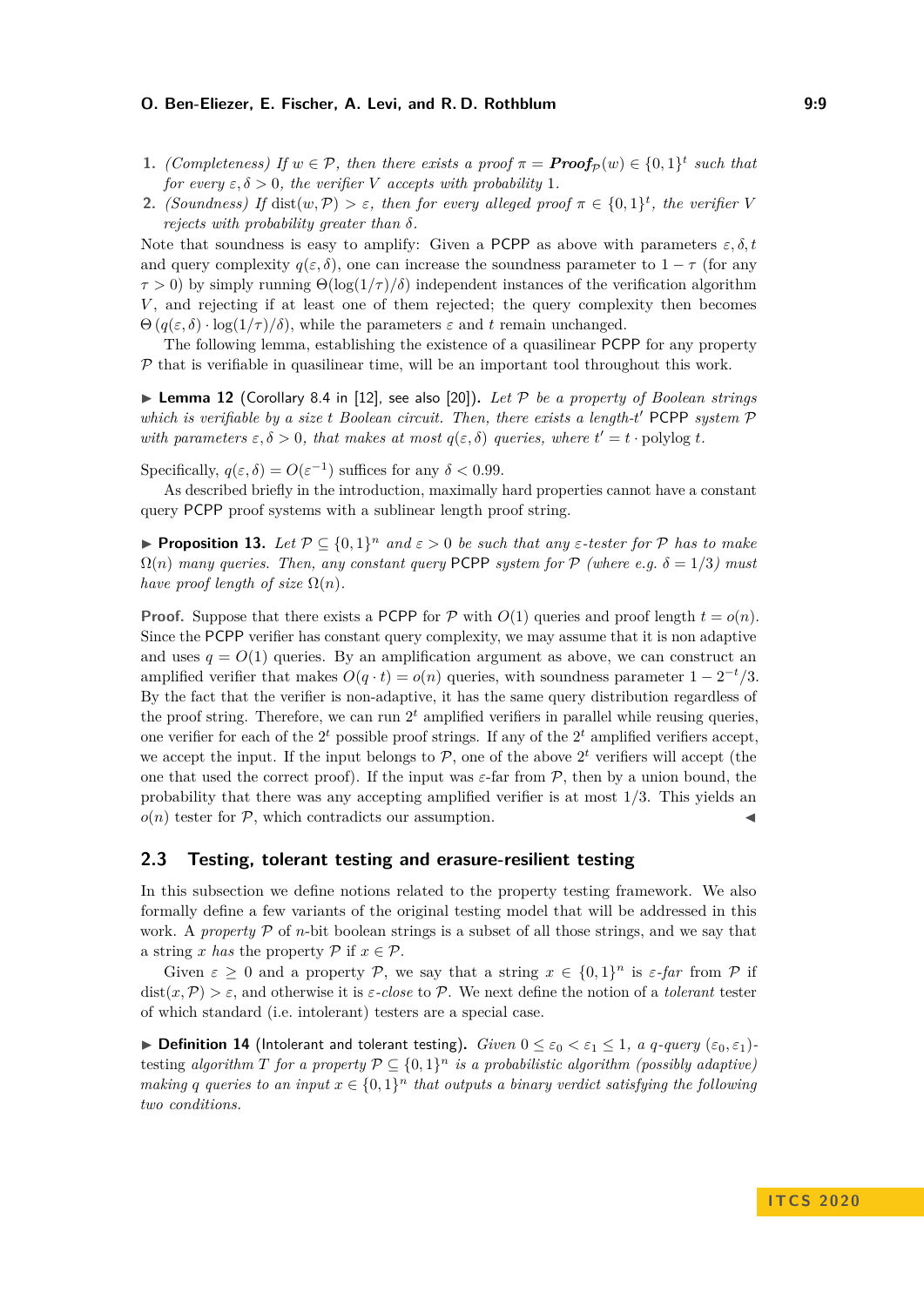#### **9:10 Hard Properties with (Very) Short PCPPs and Their Applications**

**1.** *If* dist $(x, P) \leq \varepsilon_0$ , then *T* accepts *x* with probability at least 2/3. **2.** *If* dist $(x, P) > \varepsilon_1$ *, then T rejects x with probability at least* 2/3*. When*  $\varepsilon_0 = 0$ , we say that *T* is an  $\varepsilon_1$ -testing algorithm for  $P$ , and otherwise we say that *T* is *an*  $(\varepsilon_0, \varepsilon_1)$ -tolerant testing algorithm for P.

Next, we define the erasure-resilient testing model. We start with some terminology. A string  $x \in \{0, 1, \perp\}^n$  is  $\alpha$ -erased if  $x_i$  is equal to  $\perp$  on at most  $\alpha n$  coordinates. A string  $x' \in \{0,1\}^n$  that differs from *x* only on coordinates  $i \in [n]$  for which  $x_i = \perp$  is called a *completion* of *x*. The (pseudo-)distance dist(*x*,  $\mathcal{P}$ ) of an  $\alpha$ -erased string *x* from a property  $\mathcal{P}$ is the minimum, over every completion  $x'$  of  $x$ , of the relative Hamming distance of  $x'$  from P. Note that for a string with no erasures, this is simply the Hamming distance of x from  $\mathcal{P}$ . As before, *x* is  $\varepsilon$ -far from  $\mathcal P$  if  $dist(x, \mathcal P) > \varepsilon$ , and  $\varepsilon$ -close otherwise.

 $▶$  **Definition 15** (Erasure-resilient tester). Let  $α ∈ [0,1)$  and  $ε ∈ (0,1)$  be parameters satisfying *α* + *ε <* 1*. A q-query α-erasure-resilient ε-tester T for* P *is a probabilistic algorithm making q queries to an*  $\alpha$ *-erased string*  $x \in \{0, 1, \perp\}^n$ *, that outputs a binary verdict satisfying the following two conditions.*

- **1.** If dist $(x, \mathcal{P}) = 0$  *(i.e., if there exists a completion x*<sup>*'*</sup> *of x, such that*  $x' \in \mathcal{P}$ *), then T accepts x with probability at least* 2*/*3*.*
- **2.** *If* dist $(x, \mathcal{P}) > \varepsilon$  *(i.e., if every completion of*  $x'$  *of*  $x$  *is*  $\varepsilon$ *-far from*  $\mathcal{P}$ *), then*  $T$  *rejects*  $x$ *with probability at least* 2*/*3*.*

The next lemma will be useful to prove that some properties are hard to test. The lemma states that if we have two distributions whose restrictions to any set of queries of size at most *q* are identical, then no (possibly adaptive) algorithm making at most *q* queries can distinguish between them.

**► Definition 16** (Restriction). *Given a distribution*  $\mathcal{D}$  *over functions*  $f : D \rightarrow \{0, 1\}$  *and a subset*  $Q \subseteq D$ *, we define the restriction*  $D|_Q$  of D to Q to be the distribution over functions  $g: Q \to \{0,1\}$ , that results from choosing a function  $f: D \to \{0,1\}$  according to  $D$ , and *setting g to be*  $f|_Q$ *, the restriction of f to Q.* 

<span id="page-9-0"></span>**Lemma 17** ([\[17\]](#page-25-20), special case). Let  $\mathcal{D}_1$  and  $\mathcal{D}_2$  be two distributions of functions over some *domain D. Suppose that for any set*  $Q \subset D$  *of size at most q, the restricted distributions*  $\mathcal{D}_1|_O$  *and*  $\mathcal{D}_2|_O$  *are identically distributed. Then, any (possibly adaptive) algorithm making at most q queries cannot distinguish*  $D_1$  *from*  $D_2$  *with any positive probability.* 

## **3 Code Ensembles**

It will be necessary for us to think of a generalized definition of an encoding, in which each encoded value has multiple legal encodings.

**Definition 18** (Code ensemble). *A* code ensemble *is a function*  $\mathcal{E}: \Sigma^k \to 2^{\Sigma^m}$ . Namely, *every*  $x \in \Sigma^k$  *has a set of its valid encodings from*  $\Sigma^m$ *. We define the distance of the code ensemble as*

 $\min_{x \neq x' \in \{0,1\}^k} \min_{(v,u) \in \mathcal{E}(x) \times \mathcal{E}(x')} \text{dist}(v, u).$ 

It is useful to think of a code ensemble  $\mathcal{E}: \Sigma^k \to 2^{\Sigma^m}$  as a *randomized mapping*, that given  $x \in \Sigma^k$ , outputs a uniformly random element from the set of encodings  $\mathcal{E}(x)$ . Using the above we can define a *shared secret* property. In particular, we use a strong information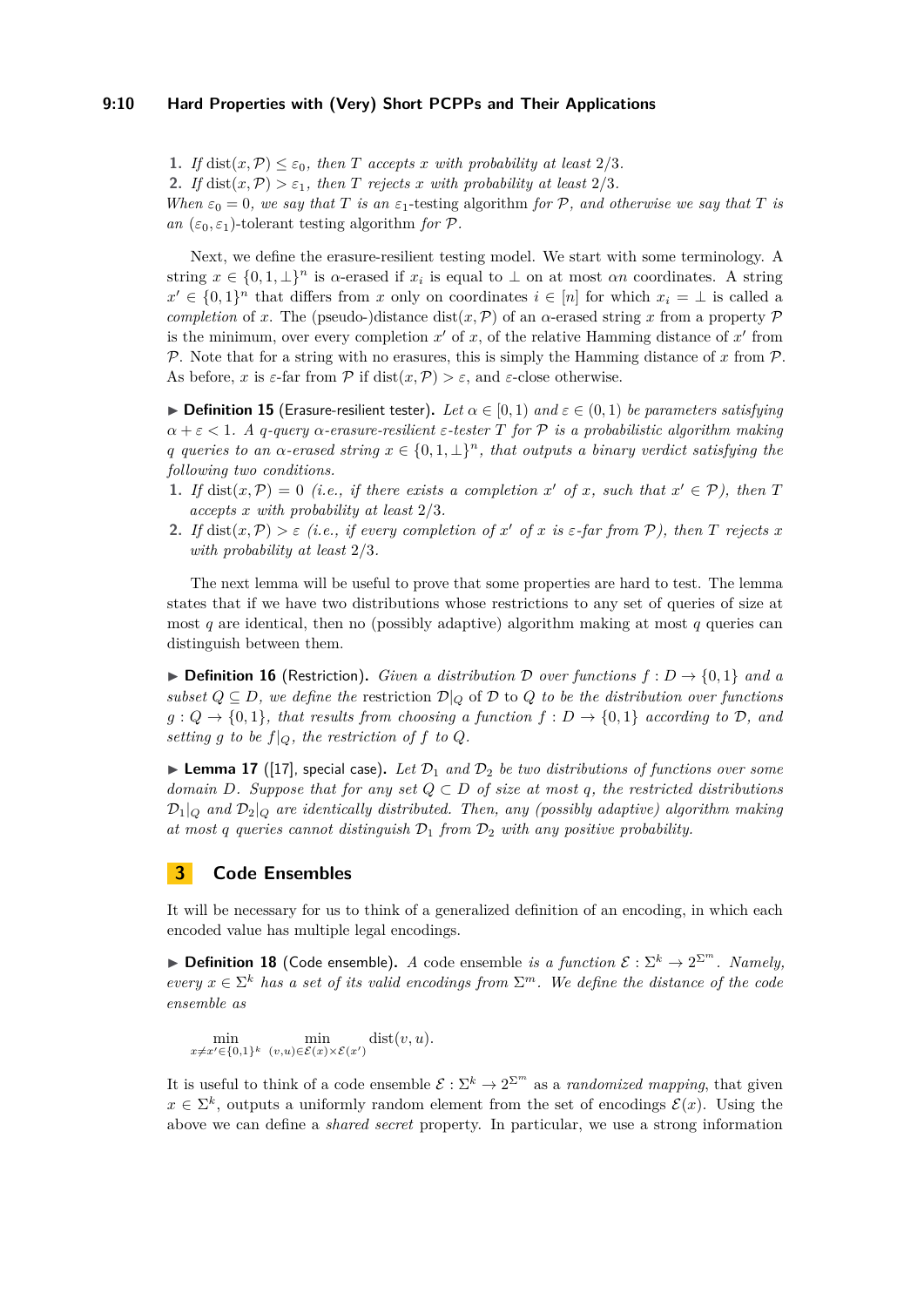theoretic definition of a shared secret, in which *o*(*m*) bits do not give *any information at all* about the encoded value. Later on, we construct code ensembles with a shared secret property.

**► Definition 19** (Shared Secret). For  $m, k \in \mathbb{N}$  and a constant  $\zeta > 0$ , we say that a code *ensemble*  $C: \{0,1\}^k \to 2^{(\{0,1\}^m)}$  *has a*  $\zeta$ -shared secret *property if it satisfies the following. For any*  $Q \subseteq [m]$  *of size*  $|Q| \leq \zeta m$ , *any*  $w, w' \in \{0, 1\}^k$  *such that*  $w \neq w'$ , *and any*  $t \in \{0, 1\}^{|Q|}$  *it holds that*

$$
\Pr_{\boldsymbol{v} \sim \mathcal{C}(w)}[\boldsymbol{v}|_Q = t] = \Pr_{\boldsymbol{v}' \sim \mathcal{C}(w')}[\boldsymbol{v}'|_Q = t].
$$

*Namely, for any*  $w \neq w'$  *and any*  $Q \subseteq [m]$  *of size at most*  $\zeta m$ *, the distribution obtained by choosing a uniformly random member of*  $\mathcal{C}(w)$  *and considering its restriction to*  $Q$ *, is identical to the distribution obtained by choosing a uniformly random member of*  $\mathcal{C}(w')$  and *considering its restriction to Q.*

## **3.1 A construction of a hard code ensemble**

We describe a construction of a code ensemble for which a linear number of queries is necessary to verify membership or to decode the encoded value. This code will be our *base* code in the iterative construction. The existence of such a code ensemble is proved probabilistically, relying on the following simple lemma.

<span id="page-10-0"></span> $\blacktriangleright$  **Lemma 20.** *Fix constant*  $\alpha, \beta > 0$  *where*  $\beta \log(e/\beta) < \alpha$ *. Let s*, *t* ∈ *N so that*  $s \leq (1 - \alpha)t$ *. Then, with probability*  $1 - o(1)$ *, a sequence of s uniformly random vectors*  $\{v_1, \ldots, v_s\}$  *from*  $\{0,1\}^t$  *is linearly independent, and corresponds to a*  $\beta$ *-distance linear code.* 

**Proof.** The proof follows from a straightforward counting argument. If we draw s uniformly random vectors  $v_1, \ldots, v_s \in \{0,1\}^t$ , then each non-trivial linear combination of them is in itself a uniformly random vector from  $\{0,1\}^t$ , and hence has weight less than  $\beta$  with probability at most

$$
2^{-t} \cdot \binom{t}{\beta t} \le 2^{-t} \left(\frac{et}{\beta t}\right)^{\beta t} = 2^{-t} \cdot 2^{\beta \log(e/\beta)t} = 2^{(\gamma - 1)t},
$$

where we set  $\gamma = \beta \log(e/\beta) < \alpha$ .

By a union bound over all  $2^s \leq 2^{(1-\alpha)t}$  possible combinations, the probability that there exists a linear combination with weight less than  $\beta$  is at most  $2^{(\gamma-\alpha)t} = o(1)$ . If this is not the case, then  $v_1, \ldots, v_s$  are linearly independent, and moreover,  $\{v_1, \ldots, v_s\}$  corresponds to a *β*-distance linear code (where we use the fact that the distance of a linear code is equal to the minimal Hamming weight of a non-zero codeword).

Our construction makes use of a sequence of vectors that correspond to a high-distance and high-dual distance code, as described below.

<span id="page-10-1"></span>▶ **Definition 21** (Hard code ensemble  $\mathcal{H}_k$ ). Let  $k \in \mathbb{N}$  and let  $\{v_1, \ldots, v_{3k}\}\$  be a se*quence of vectors in*  $\{0,1\}^{4k}$  *such that*  $\text{Span}\{v_1, \ldots, v_{3k}\}\$  *is a* 1/30*-distance code, and that* Span $\{v_{k+1}, \ldots, v_{3k}\}\$ is a 1/10*-dual distance code. Let* 

$$
A = \begin{bmatrix} | & & | \\ v_1 & \cdots & v_{3k} \\ | & & | \end{bmatrix}.
$$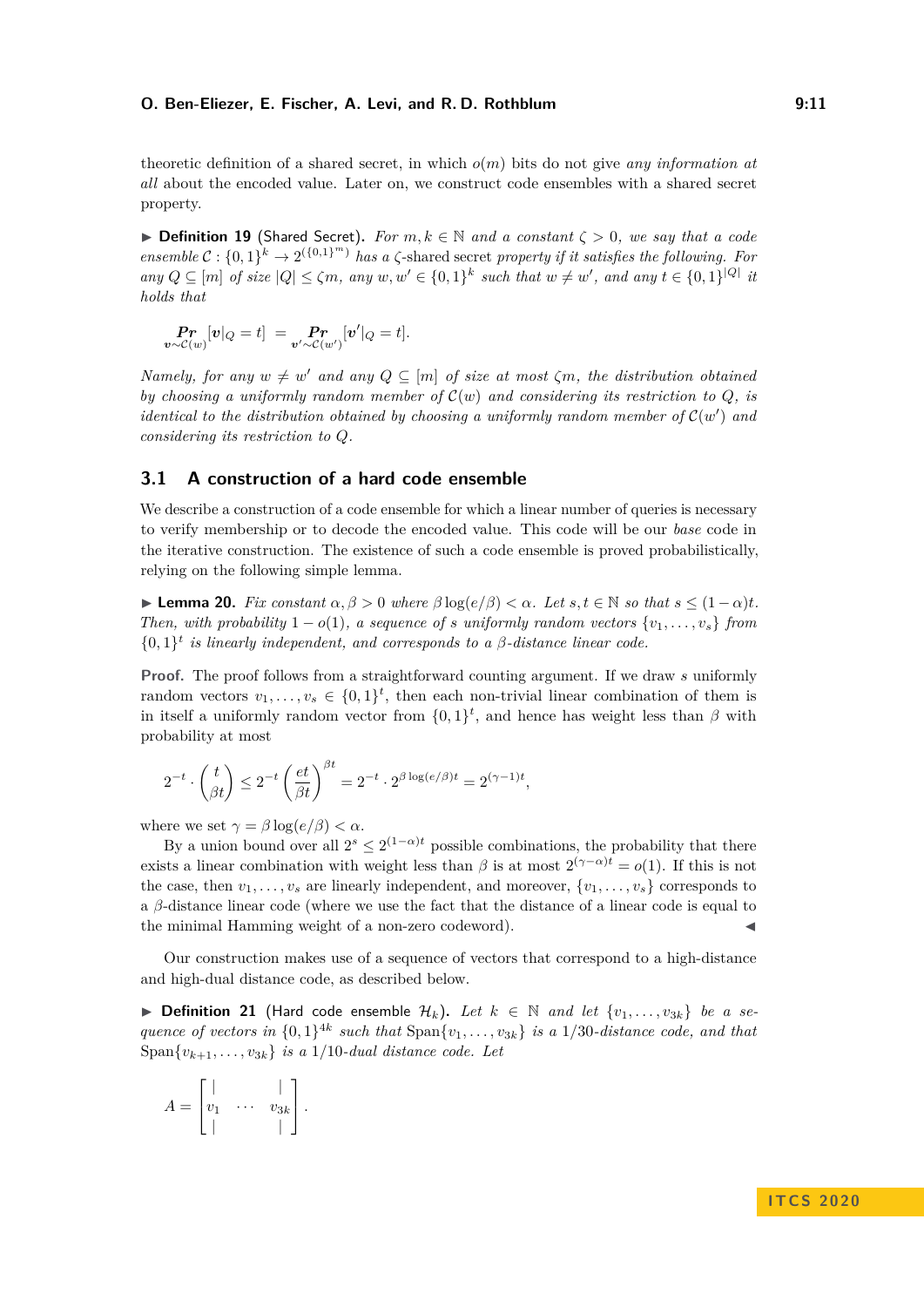*We define the code ensemble*  $\mathcal{H}_k : \{0,1\}^k \to 2^{\{0,1\}^{4k}}$  as

$$
\mathcal{H}_k(w) = \{Au : u \in \{0,1\}^{3k} \text{ where } u|_{\{1,\ldots,k\}} = w\},
$$

*where all operations are over* GF(2)*.*

The next lemma states that a collection of random vectors  $\{v_1, \ldots, v_{3k}\}\$ in  $\{0, 1\}^{4k}$  satisfies the basic requirements of a code ensemble  $\mathcal{H}_k$  with high probability (that is, with probability tending to one as  $k \to \infty$ ), and hence such a code ensemble exists.

**Lemma 22.** *A set*  $\{v_1, \ldots, v_{3k}\}$  *of random vectors in*  $\{0, 1\}^{4k}$  *satisfies with high probability the following two conditions:*  $Span\{v_1, \ldots, v_{3k}\}\$ is a 1/30*-distance code, and furthermore,* Span $\{v_{k+1}, \ldots, v_{3k}\}\$ is a 1/10-dual distance code. In particular, for all *k* large enough the *code ensemble* H*<sup>k</sup> exists.*

**Proof.** We apply Lemma [20](#page-10-0) multiple times. First, picking  $t = 4k$ ,  $s = 3k$ ,  $\alpha = 1/4$ , and  $\beta = 1/30$ , we conclude that  $v_1, \ldots, v_{3k}$  with high probability correspond to a 1/30-distance code.

To show that with high probability the code spanned by the last 2*k* vectors has high dual distance, we compare the following two processes, whose output is a linear subspace of  $(GF(2))^{4k}$ , that we view as a code: (i) Choose 2k vectors and return their span. (ii) Choose 4*k*−2*k* = 2*k* vectors and return the dual of their span. Conditioning on the chosen 2*k* vectors being linearly independent, the output distributions of these two processes are identical. Indeed, by a symmetry argument it is not hard to see that under the conditioning, the linear subspace generated by Process (i) is uniformly distributed among all rank-2*k* subspaces *V* of  $(GF(2))^{4k}$ . Now, since we can uniquely couple each such *V* with its dual  $V^{\perp}$  (also a rank-2*k* subspace) and since  $V = (V^{\perp})^{\perp}$ , this means that the output distribution of Process (ii) is uniform as well.

However, it follows again from Lemma [20](#page-10-0) (with  $t = 4k$ ,  $s = 2k$ ,  $\alpha = 1/2$ , and any  $\beta > 0$ satisfying the conditions of the lemma) that the chosen 2*k* vectors are independent with high probability. This means that (without the conditioning) the output distributions of Process (i) and Process (ii) are *o*(1)-close in variation distance. Applying Lemma [20](#page-10-0) with  $t = 4k$ ,  $s = 2k$ ,  $\alpha = 1/2$ , and  $\beta = 1/10$  we get that the distance of the code generated by Process (i) is at least  $\beta = 1/10$  with high probability. However, the latter distance equals by definition to the dual distance of the code generated by Process (ii). By the closeness of the distributions, we conclude that the dual distance of Process (i) is also at least 1*/*10 with high probability.

We next state a simple but important observation regarding membership verification.

<span id="page-11-1"></span>I **Observation 23.** *Once a matrix A with the desired properties is constructed (which may take*  $\exp(k^2)$  *time if we use brute force), given*  $w \in \{0,1\}^k$ , *the membership of v in*  $\mathcal{H}_k(w)$ *can be verified in* poly(*k*) *time (by solving a system of linear equations over*  $GF(2)$ *).* 

## <span id="page-11-0"></span>**4 PCUs and PCUSSs**

Next, we define the notion of Probabilistically Checkable Unveiling (PCU). This notion is similar to PCPP, but here instead of requiring our input to satisfy a given property, we require our input to encode a value  $w \in \{0,1\}^k$  (typically using a large distance code ensemble). We then require that given the encoded value  $w$ , it will be possible to prove in a PCPP-like fashion that the input is indeed a valid encoding of *w*.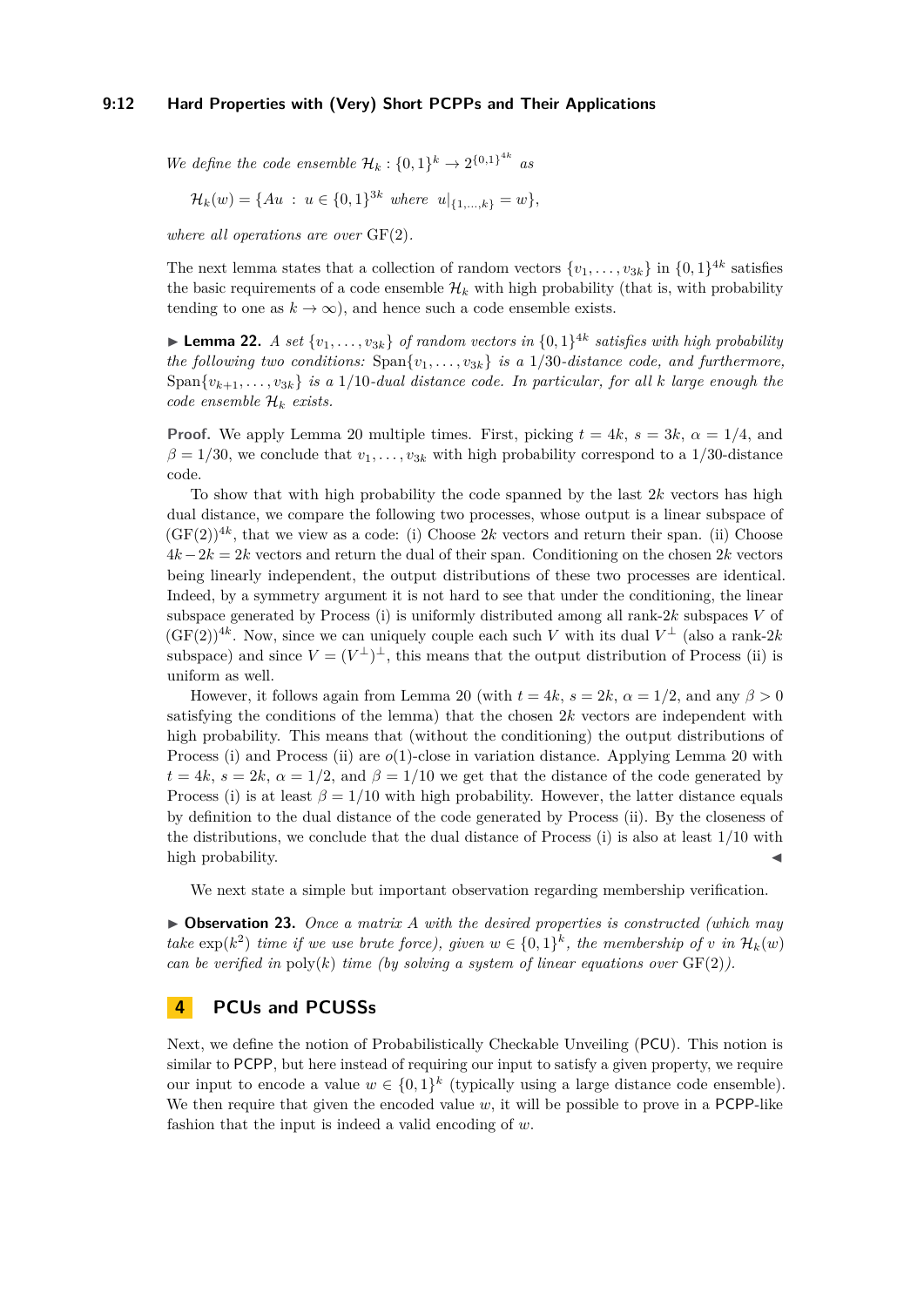▶ **Definition 24** (PCU). *Fix*  $m, t, k \in \mathbb{N}$ , and let  $C$  :  $\{0, 1\}^k \rightarrow 2^{\{0, 1\}^m}$  be a code ensemble. We *say that* C *has a*  $q(\varepsilon, \delta)$ -query, length-t PCU *if the following holds. There exists a verification algorithm V that takes as inputs*  $\varepsilon, \delta > 0$ ,  $m \in \mathbb{N}$ , and  $w \in \{0, 1\}^k$ , makes at most  $q(\varepsilon, \delta)$ *queries to the strings*  $v \in \{0,1\}^m$  *and*  $\pi \in \{0,1\}^t$ , *and satisfies the following*:

- **1.** *If*  $v \in \mathcal{C}(w)$ , then there exists a proof  $\pi = \text{Proof}_{\mathcal{C}}(v) \in \{0,1\}^t$  such that for every  $\varepsilon, \delta > 0$ , *the verifier V accepts with probability* 1*.*
- **2.** *If* dist $(v, \mathcal{C}(w)) > \varepsilon$ , then for every alleged proof  $\pi \in \{0,1\}^t$ , the verifier *V* rejects *v* with *probability greater than δ.*

In order to facilitate the proof of the main theorem, we utilize a more stringent variant of the above PCU definition. Instead of supplying  $w \in \{0,1\}^k$  to the algorithm, we supply oracle access to a a string  $\tau \in \{0,1\}^{100k}$  that is supposed to represent  $\mathsf{Spiel}(w)$ , along with the proof  $\pi$ , and the algorithm only makes  $q(\varepsilon, \delta)$  queries to the proof string  $\pi$ , the original encoding *v* and the string  $\tau$ . For cases where  $v \in C(w)$ , we use **Value** $(v)$  to denote Spiel $(w)$ .

<span id="page-12-1"></span>▶ **Definition 25** (Spiel-PCU). *Fix*  $m, t, k \in \mathbb{N}$ , and let  $C : \{0, 1\}^k \rightarrow 2^{\{0, 1\}^m}$  be a code *ensemble. We say that* C *has a q*(*ε, δ*)*-query, length-t* Spiel*-*PCU *if the following holds. There exists a verification algorithm V that takes as inputs*  $\varepsilon, \delta > 0$ *, m*  $\in \mathbb{N}$ *, makes at most*  $q(\varepsilon, \delta)$ *queries to the strings*  $v \in \{0,1\}^m$ ,  $\tau \in \{0,1\}^{100k}$  and  $\pi \in \{0,1\}^t$ , and satisfies the following:

- **1.** If there exists  $w \in \{0,1\}^k$  for which  $v \in \mathcal{C}(w)$  and  $\tau =$  **Value** $(v)$  = Spiel $(w)$ *, then there exists a proof*  $\pi = \text{Proof}_{\mathcal{C}}(v) \in \{0,1\}^t$  such that for every  $\varepsilon, \delta > 0$ , the verifier *V* accepts *with probability* 1*.*
- **2.** *If for every*  $w \in \{0,1\}^k$  *either* dist( $\tau$ , Spiel( $w$ ))  $> \varepsilon$  *or* dist( $v$ ,  $\mathcal{C}(w)$ )  $> \varepsilon$ *, then for every alleged proof*  $\pi \in \{0,1\}^t$ , the verifier *V* rejects *v* with probability greater than  $\delta$ .

Note that a code ensemble admitting a Spiel-PCU automatically admits a PCU. Indeed, given the string  $w$ , an oracle for  $\textsf{Spiel}(w)$  can be simulated.

The following lemma states the existence of Spiel-PCU for efficiently computable code ensembles, and will be used throughout this work. The proof follows from Lemma [12](#page-8-1) together with a simple concatenation argument.

<span id="page-12-0"></span>▶ **Lemma 26.** *Let*  $k, m, t \in \mathbb{N}$  *be such that*  $t \geq m$ *, and let*  $C : \{0, 1\}^k \rightarrow 2^{\{0, 1\}^m}$  *be a code ensemble. If given*  $w \in \{0,1\}^k$  *and*  $v \in \{0,1\}^m$ *, it is possible to verify membership of v in*  $\mathcal{C}(w)$  *using a circuit of size t, then there is a*  $q(\varepsilon, \delta)$ *-query, length-t*' Spiel-PCU for C *where*  $t' = t \cdot \text{polylog } t$ .

**Proof.** Assume without loss of generality that  $m \geq |\mathsf{Spiel}(0^k)|$ . Let  $\xi = \left|\frac{m}{|\mathsf{Spiel}(0^k)|}\right|$  (note that  $\xi \geq 1$ , and define

$$
\mathcal{C}_{eq} \stackrel{\text{def}}{=} \{v \sqcup (\mathsf{Spiel}(w))^{\xi} \mid \exists w \in \{0,1\}^k \text{ for which } v \in \mathcal{C}(w)\},
$$

where  $(\textsf{Spiel}(w))^{\xi}$  denotes the *ξ*-times concatenation of  $\textsf{Spiel}(w)$ .

For any string *u* it is possible to check, using a quasilinear size circuit (see [\[30\]](#page-26-2)), that the substring that corresponds to the domain of (Spiel(*w*))*<sup>ξ</sup>* is a *ξ*-times repetition of Spiel(*w*) for some *w*. After doing so, we decode *w* using a quasilinear size circuit (as in [\[30\]](#page-26-2)), and then, by the premise of the lemma, we can verify membership in  $\mathcal{C}(w)$  using a circuit of size  $t$ . Therefore, membership in  $\mathcal{C}_{eq}$  can be decided using a  $O(t)$  size boolean circuit, and therefore by Lemma [12](#page-8-1) admits a PCPP system whose proof length is quasilinear in *t*.

Given an input *v* to Spiel-PCU, let  $v' = v \sqcup (\text{Spiel}(w))^{\xi}$  and use the PCPP system for  $\mathcal{C}_{eq}$ , with detection radius  $\varepsilon/3$  and soundness parameter  $\delta$ , where each query to  $v'$  is emulated by a corresponding query to *v* or  $\textsf{Spiel}(w)$ . Note that if  $v \in \mathcal{C}(w)$ , then  $v' \in \mathcal{C}_{eq}$ , so the PCPP system for  $\mathcal{C}_{ea}$  will accept with probability 1.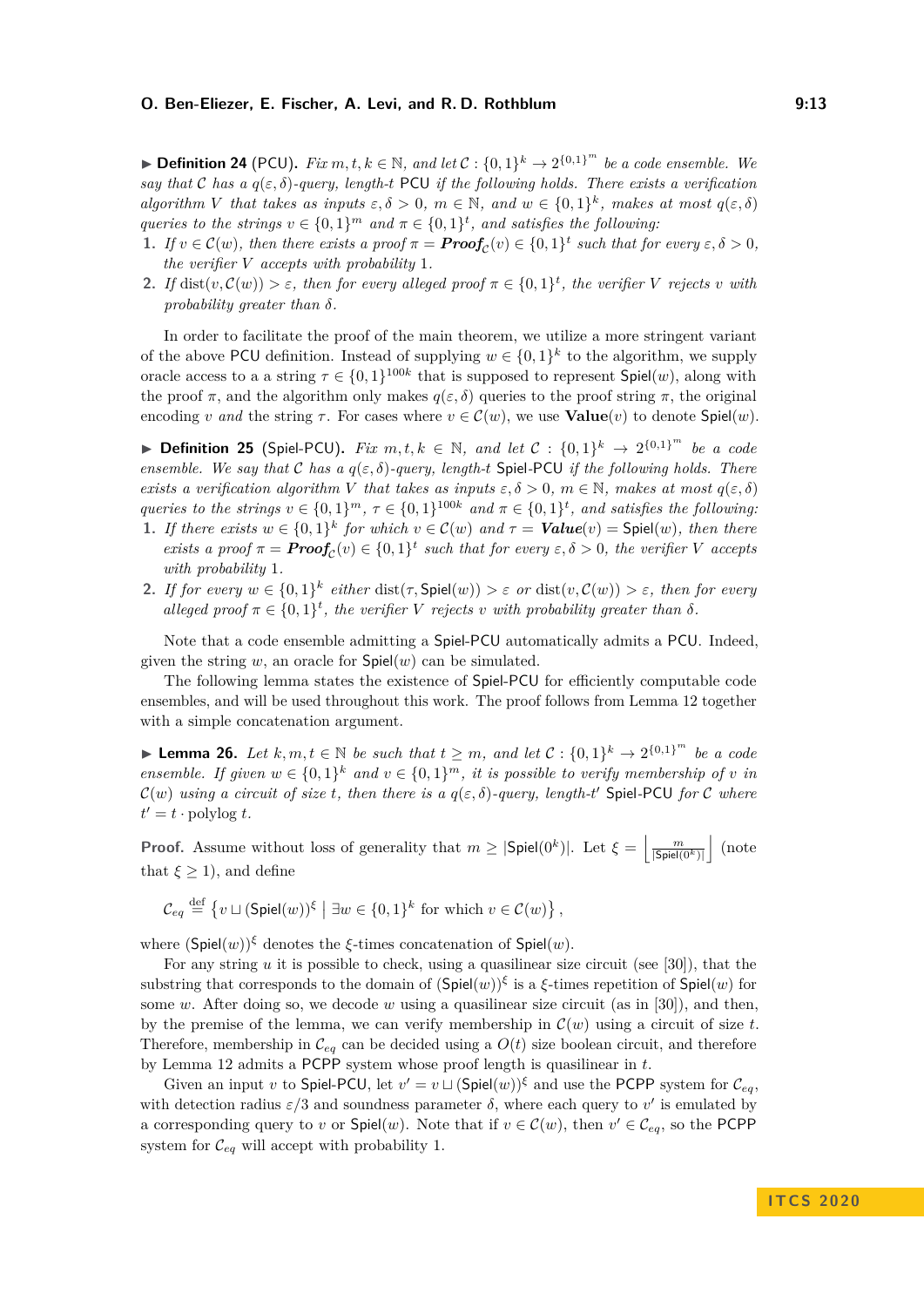#### **9:14 Hard Properties with (Very) Short PCPPs and Their Applications**

Next, suppose that  $dist(v, \mathcal{C}(w)) > \varepsilon$ , and observe that this implies that *v*' is at least  $\varepsilon/3$ far from  $\mathcal{C}_{eq}$ . Thus, by the soundness property of the PCPP for  $\mathcal{C}_{eq}$ , the verifier rejects with probability at least  $\delta$ , regardless of the contents of the alleged proof  $\pi$  it is supplied with.

Next we define Probabilistically Checkable Unveiling of a Shared Secret (PCUSS).

▶ **Definition 27.** *For*  $m, k, t \in \mathbb{N}$ *, we say that a function*  $C: \{0, 1\}^k \rightarrow 2^{(\{0, 1\}^n)}$  *has a*  $q(\varepsilon, \delta)$ *query, length-t* PCUSS, if C has a shared secret property, as well as C has a  $q(\varepsilon, \delta)$ -query, *length-t* PCU*. Similarly, when* C *has a shared secret property (for constant ζ), as well as* C *has a*  $q(\varepsilon, \delta)$ -query, length-*t* Spiel-PCU, we say that C has a  $q(\varepsilon, \delta)$ -query, length-*t* Spiel-PCUSS.

Note that  $C$  admitting a Spiel-PCUSS directly implies that it admits a PCUSS with similar parameters.

The following lemma establishes the existence of a Spiel-PCUSS for  $\mathcal{H}_k$ , where  $\mathcal{H}_k$  is the code ensemble from Definition [21.](#page-10-1)

<span id="page-13-1"></span>► **Lemma 28.** *For any*  $k \in \mathbb{N}$ ,  $\mathcal{H}_k$  *has a*  $q(\varepsilon, \delta)$ -query, length-t' Spiel-PCUSS where  $t' =$  $poly(k)$ .

**Proof.** By Observation [23,](#page-11-1) given *w*, membership in  $\mathcal{H}_k(w)$  can be checked in poly(*k*) time, which means that there exists a polynomial size circuit that decides membership in  $\mathcal{H}_k(w)$ . Combining the above with Lemma [26](#page-12-0) implies a  $q(\varepsilon, \delta)$ -query, length-t' Spiel-PCU where  $t' = \text{poly}(k)$ . By Lemma [10,](#page-7-0) the large dual distance property of  $\mathcal{H}_k$  implies its shared secret property for some constant  $\zeta$ , which concludes the proof of the lemma.

## **5 PCUSS construction**

In this section we give a construction of code ensembles that admit a PCUSS. First we show that our code ensemble has a PCU with a short proof. Specifically,

<span id="page-13-2"></span>**► Lemma 29.** For any fixed  $\ell \in \mathbb{N}$  and any  $k \in \mathbb{N}$ , there exists  $n_0(\ell, k)$  and a code ensemble  $\mathcal{E}^{(\ell)} : \{0,1\}^k \to 2^{(\{0,1\}^n)}$ , such that for all  $n > n_0(\ell, k)$ , the code ensemble  $\mathcal{E}^{(\ell)}$  has a  $q(\varepsilon, \delta)$ -query length-t PCU, for  $t = O(n \cdot \text{polylog}^{(\ell)} n)$ .

Later, we prove that our code ensemble has a shared secret property, which implies that it has a **PCUSS** (which implies Theorem [1,](#page-1-3) as we shall show).

<span id="page-13-0"></span>**► Theorem 30.** For any fixed  $\ell \in \mathbb{N}$  and any  $k \in \mathbb{N}$ , there exists  $n_0(\ell, k)$  and a code *ensemble*  $\mathcal{E}^{(\ell)} : \{0,1\}^k \to 2^{(\{0,1\}^n)}$ , such that for all  $n > n_0(\ell, k)$ , the code ensemble  $\mathcal{E}^{(\ell)}$  has *a*  $q(\varepsilon, \delta)$ -query length-t PCUSS, for  $t = O(n \cdot \text{polylog}^{(\ell)} n)$ .

Specifically, by the discussion before Lemma [37,](#page-16-0) for any fixed soundness parameter  $0 < \delta < 1$ it suffices to take

$$
q(\varepsilon,\delta) \le (2^{\ell}/\varepsilon)^{O(\ell)},
$$

and for the high soundness regime where  $\delta = 1 - \tau$  (and  $\tau > 0$  is small), it suffices to have

$$
q(\varepsilon,\delta) \le (2^{\ell}/\varepsilon)^{O(\ell)} \log(1/\tau).
$$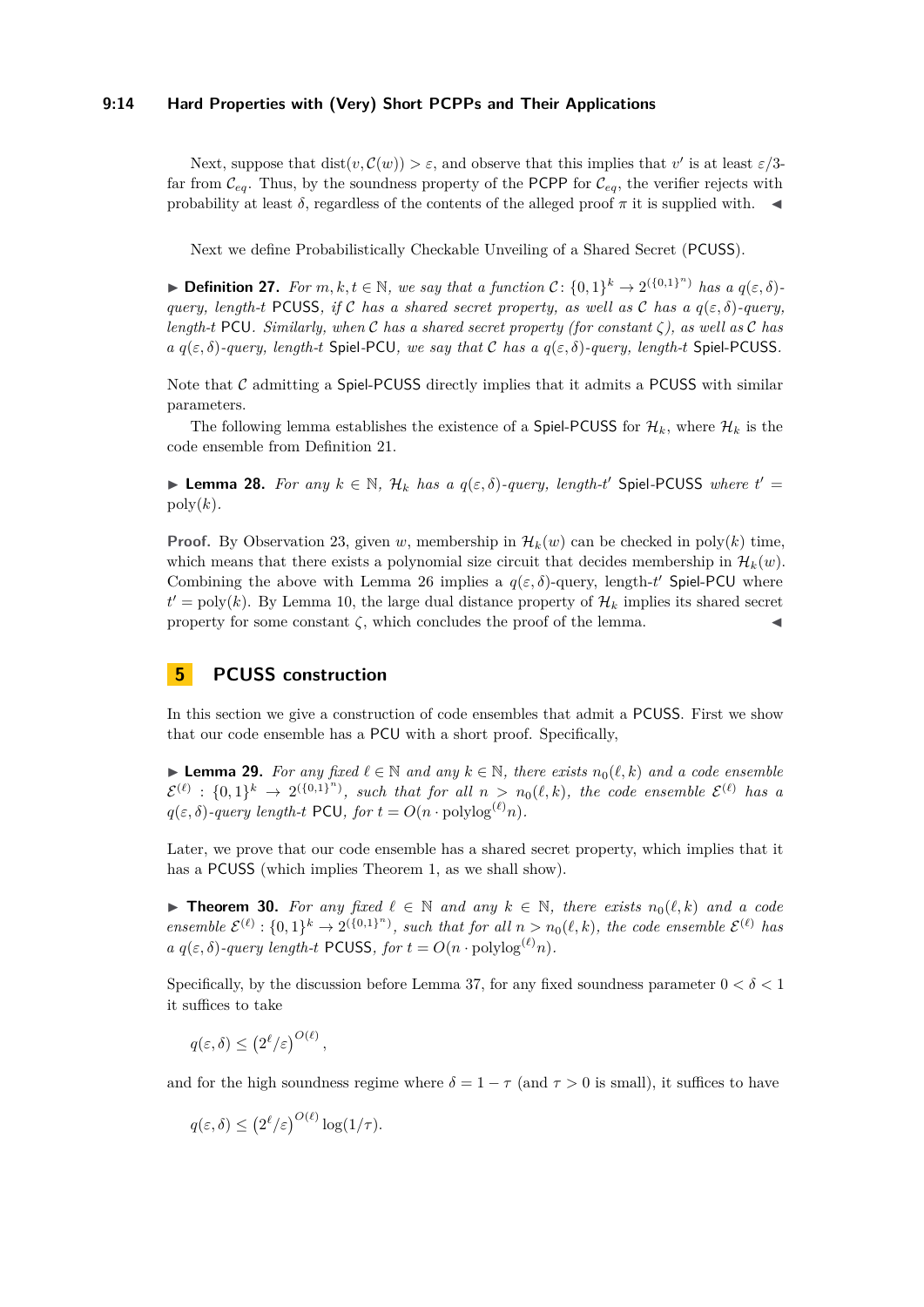## **5.1 The iterated construction**

Our iterative construction uses polynomials over a binary finite field  $GF(2<sup>t</sup>)$ . In our proof we will need to be able to implement arithmetic operations over this field efficiently (i.e., in  $poly(t)$  time). This can be easily done given a suitable representation of the field: namely, a degree *t* irreducible polynomial over GF(2). It is unclear in general whether such a polynomial can be found in poly(*t*) time. Fortunately though, for  $t = 2 \cdot 3^r$  where  $r \in \mathbb{N}$ , it is known that the polynomial  $x^t + x^{t/2} + 1$  is irreducible over  $GF(2)$  (see, e.g., [\[18,](#page-25-21) Appendix G]). We will therefore restrict our attention to fields of this form. At first glance this seems to give us a property that is defined only on a sparse set of input lengths. However, towards the end of this section, we briefly describe how to bypass this restriction.

We next formally define our iterated construction, starting with the "level-0" construction as a base case. The constants *c, d* in the definition will be explicitly given in the proof of Lemma [36.](#page-15-0) Additionally, for any  $\ell \in \mathbb{N}$ , we shall pick a large enough constant  $c_{\ell}$  that satisfies several requirements for the "level- $\ell$ " iteration of the construction.

<span id="page-14-0"></span>▶ **Definition 31** (Iterated coding ensemble). For  $k \in \mathbb{N}$  and  $w \in \{0,1\}^k$ , we define the base code ensemble of *w (i.e., level-* $\ell$  *code ensemble of w for*  $\ell = 0$ *) as* 

 $\mathcal{E}_k^{(0)}$  $f_k^{(0)}(w) = H_k(w).$ 

*Let*  $c, d \in \mathbb{N}$  *be large enough global constants, fix*  $\ell > 0$ *, let*  $c_{\ell}$  *be large enough, and let*  $\mathbb{F}$  *be a finite field for which*  $|\mathbb{F}| > \max\{c_{\ell}, c \cdot k\}.$ 

*We define the* level- $\ell$  code ensemble of  $w \in \{0,1\}^k$  over  $\mathbb{F}$  *as follows. Let*  $r \in \mathbb{N}$  *be the smallest integer such that*  $(\log |\mathbb{F}|)^d \leq 2^{2 \cdot 3^r}$ , set  $\mathbb{F}' = \text{GF}(2^{2 \cdot 3^r})$  and  $k' = \log |\mathbb{F}|$ *. Note that these satisfy the recursive requirements of a level-*( $\ell$  − 1) *code ensemble provided that*  $c_{\ell}$  *is large enough (specifically we require*  $(\log |\mathbb{F}|)^{d-1} > c$ , so that  $|\mathbb{F}'| \ge ck'$ ). Finally, let  $H \subseteq \mathbb{F}$ *be such that*  $|H| = k$ *, and define* 

$$
\mathcal{E}_{\mathbb{F},k}^{(\ell)}(w) = \bigcup_{g \in \mathcal{C}_{\mathbb{F}}:\; g|_H = w} \; \bigcup_{\beta \in \mathbb{F} \backslash H} \mathcal{E}_{\mathbb{F}',k'}^{(\ell-1)}(\langle \langle g(\beta) \rangle \rangle).
$$

*(Note that for*  $\ell = 1$  *we just use*  $\mathcal{E}_{\mathbb{F},k}^{(1)}(w) = \bigcup_{g \in \mathcal{C}_{\mathbb{F}}: g|_{H} = w} \bigcup_{\beta \in \mathbb{F} \backslash H} \mathcal{E}_{k'}^{(0)}(\langle g(\beta) \rangle).$ 

That is,  $v \in \mathcal{E}_{\mathbb{F},k}^{(\ell)}(w)$  if there exists a polynomial  $g \in \mathcal{C}_{\mathbb{F}}$  such that  $v = \bigsqcup_{\beta \in \mathbb{F} \setminus H} v_{\beta}$ , where  $v_{\beta} \in \mathcal{E}_{\mathbb{F}',k'}^{(\ell-1)}(\langle g(\beta) \rangle)$  for every  $\beta \in \mathbb{F} \setminus H$  and  $g|_H = w$  (where we identify the 0 and 1 elements of  $F$  with 0 and 1 bits respectively). When the context is clear, we sometimes omit the subscripts.

Our choice of the constants  $c, d, c_\ell$  needs to satisfy the following conditions. The constant *c* is chosen such that *H* will not be an overly large portion of  $\mathbb{F}$  (this requirement is used in Lemma [42\)](#page-19-0). The constant *d* is needed to subsume the length of PCPP proof string which is part of the construction (this requirement is used in Lemma [36\)](#page-15-0). Finally, the constant  $c_f$ needs to be large enough to enable iteration (as explained in Definition [31](#page-14-0) itself).

Let  $\ell \geq 0$  be some fixed iteration. The following simple observation follows by a simple inductive argument using the definition of the level- $\ell$  coding ensemble, and in particular that  $|\mathbb{F}'|$  = polylog  $|\mathbb{F}|$ .

▶ Observation 32. For  $\ell > 0$ , let  $n = |\mathbb{F}|$  and  $w \in \{0,1\}^k$ . If  $v \in \mathcal{E}^{(\ell)}(w)$ , then  $m_{\mathbb{F}}^{(\ell)} \stackrel{\text{def}}{=} |v|$  $n \cdot \text{poly}(\log n) \cdot \text{poly}(\log \log n) \cdot \cdot \cdot \text{poly}(\log^{(\ell)} n)$ , where  $\log^{(\ell)} n$  is the  $\log$  function iterated  $\ell$ *times.*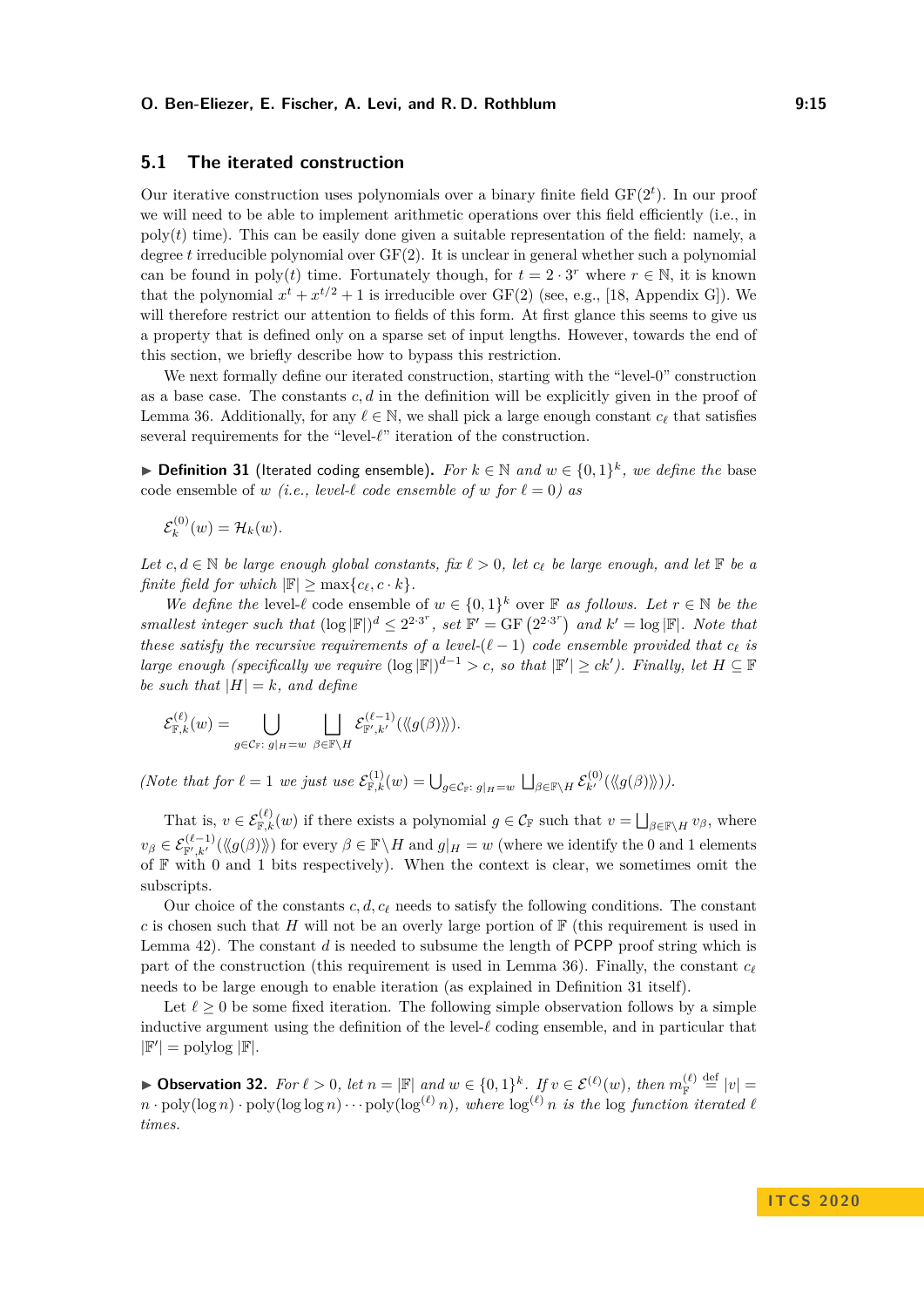#### **9:16 Hard Properties with (Very) Short PCPPs and Their Applications**

When the field  $\mathbb F$  is clear from context, we shall usually write  $m^{(\ell)}$  as a shorthand for  $m_{\mathbb{F}}^{(\ell)}$ . The following lemma, proved in the next subsection, establishes the existence of short length Spiel-PCUs for our code ensembles.

<span id="page-15-1"></span>**Example 13.** For any  $\ell \geq 0$ , the code ensemble  $\mathcal{E}_{\mathbb{F},k}^{(\ell)}$  admits a  $q(\varepsilon,\delta)$ -query, length-t  $\mathsf{Spiel\text{-}PCU}$   $\mathit{for}\ t = O(m^{(\ell)} \cdot \mathrm{polylog}^{(\ell)} m^{(\ell)}).$ 

## <span id="page-15-4"></span>**5.2 Proof of Lemma [33](#page-15-1)**

We start by defining the PCU proof string for a given  $v \in \mathcal{E}_{\mathbb{F},k}^{(\ell)}(w)$  for some  $w \in \{0,1\}^k$ .

<span id="page-15-2"></span>▶ Definition 34 (The PCU Proof String). For  $\ell = 0$ , let  $v \in \mathcal{E}_k^{(0)}(w)$  and  $\textit{Value}^{(0)}(v) =$ Spiel(*w*)*. We define the proof string for v*,  $Proof^{(0)}(v)$ , as the one guaranteed by Lemma<sup>28</sup> *(note that the length of*  $Proof^{(0)}(v)$  *is*  $poly(k)$ *).* 

*For*  $\ell > 0$ *, let*  $g \in C_{\mathbb{F}}$  *and*  $w \in \{0,1\}^k$  *be such that*  $v \in \bigsqcup_{\beta \in \mathbb{F} \backslash H} \mathcal{E}^{(\ell-1)}(\langle g(\beta) \rangle),$  $\mathbf{Value}^{(\ell)}(v) = \mathsf{Spiel}(w)$  *and*  $g|_H = w$ *. In addition, set*  $S_v \stackrel{\text{def}}{=} \bigsqcup_{\beta \in \mathbb{F} \backslash H} \mathbf{Value}^{(\ell-1)}(v_\beta) =$  $\bigsqcup_{\beta \in \mathbb{F}\setminus H}$  Spiel $(g(\beta))$ . The proof string for  $v \in \mathcal{E}_{\mathbb{F},k}^{(\ell)}$  is defined as follows.

$$
\text{Proof}^{(\ell)}(v) = S_v \sqcup \bigsqcup_{\beta \in \mathbb{F} \backslash H} \text{Proof}^{(\ell-1)}(v_{\beta}) \sqcup \text{Proof}_{\mathcal{L}}(S_v)
$$

*where the code ensemble*  $\mathcal{L}: \{0,1\}^k \to 2^{\{0,1\}^{O(|\mathbb{F}|\cdot \log |\mathbb{F}|)}\}$  is defined as follows. Given  $w \in \{0,1\}^k$ ,  $S \in \mathcal{L}(w)$  *if and only if there exists a polynomial*  $g \in \mathcal{C}_{\mathbb{F}}$  *such that the following conditions are satisfied.*

1.  $g|_H = w$ .

2.  $S = \bigsqcup_{\beta \in \mathbb{F} \setminus H}$  Spiel $(g(\beta)).$ 

The following lemma establishes the existence of a Spiel-PCU for  $\mathcal{L}$ .

<span id="page-15-3"></span>**Example 35.** L has a  $q(\varepsilon, \delta)$ -query length-t Spiel-PCU for  $t = O(|\mathbb{F}| \cdot \text{polylog } |\mathbb{F}|)$ .

**Proof.** By Theorem [5,](#page-6-0) there exists a quasilinear size circuit that decodes  $\text{Spiel}(\alpha)$ . Using such a circuit, we can decode  $q(\beta)$  from *S* for every  $\beta \in \mathbb{F}$ . Then, using all the values  $q(\beta)$ and *w* (where the *i*-th bit of *w* correspond to the value of the *i*-th element in *H* according to the ordering), we use Theorem [7](#page-6-1) to interpolate the values and achieve a representation of a polynomial  $g : \mathbb{F} \to \mathbb{F}$ . If  $g \in C_{\mathbb{F}}$  we accept *S* and otherwise we reject. Since deciding if  $S \in \mathcal{L}(w)$  has a quasilinear size circuit, by Lemma [26,](#page-12-0) there is a quasilinear length Spiel-PCU for  $\mathcal{L}$ .

Having defined  $Proof<sup>(\ell)</sup>$ , we first provide an upper bound on the bit length of the prescribed proof string. For  $\ell > 0$ , let  $z_{\mathbb{F},k}^{(\ell)}$  denote the bit length of the proof for membership in  $\mathcal{E}^{(\ell)}$  as defined in Definition [34,](#page-15-2) where for  $\ell = 0$  we replace the (nonexistent) field F with |*w*|.

The following lemma, establishing the proof string's length, relies on our choice of the constant *d* in Definition [31.](#page-14-0) In particular, *d* needs to be large enough to subsume the size of  $Proof_{\mathcal{L}}(\cdot)$ 

<span id="page-15-0"></span>► **Lemma 36.** *For any*  $\ell \geq 0$ *, we have that*  $z_{\mathbb{F},k}^{(\ell)} = O(m^{(\ell)} \cdot \text{polylog}^{(\ell)} m^{(\ell)})$ *.* 

**Proof.** The proof follows by induction on  $\ell$ . The base case  $(\ell = 0)$  follows directly from the definition of  $\mathcal{P}^{(0)}$  by our convention that  $\log^{(0)} |w| = |w|$ .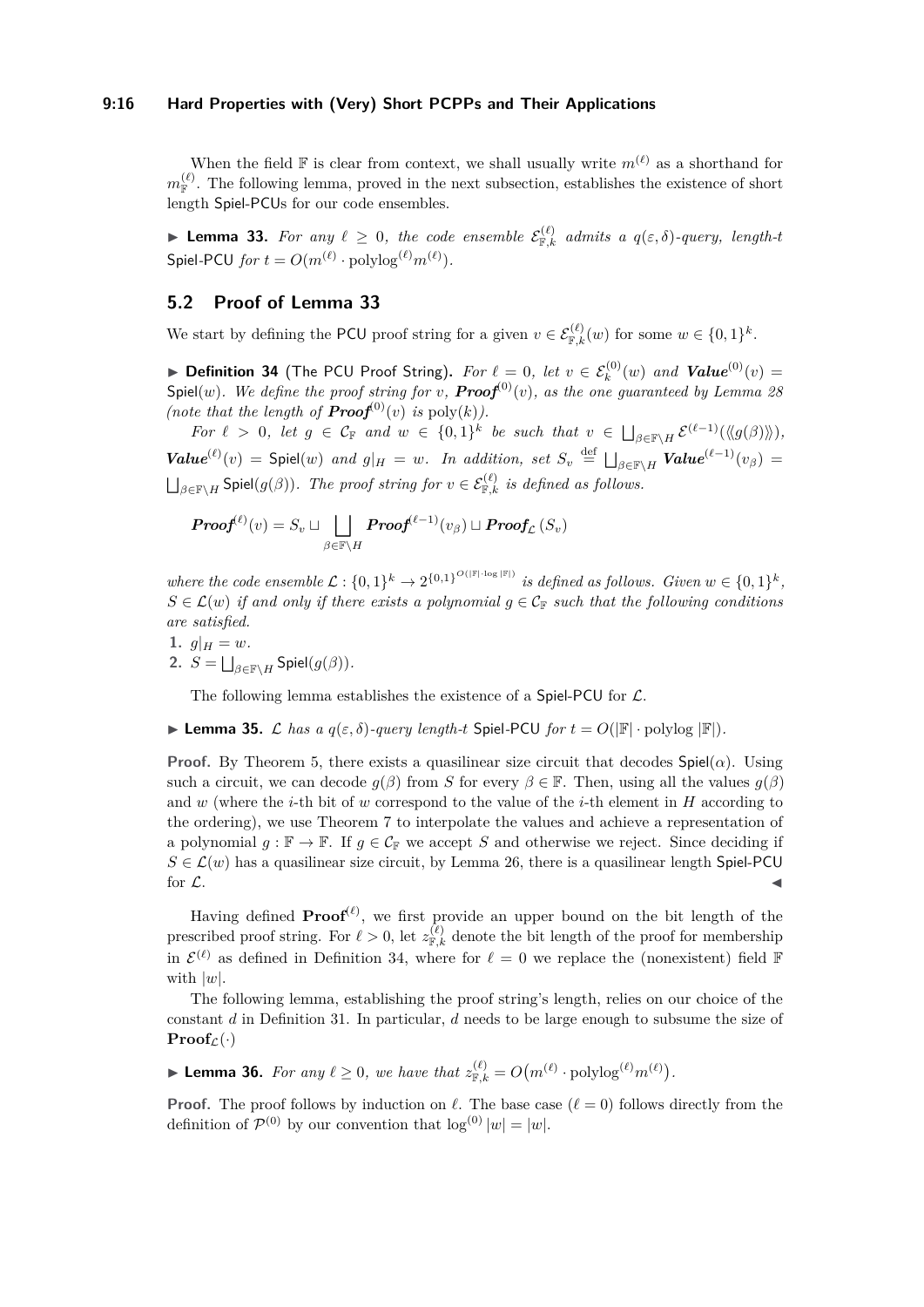Consider  $\ell > 0$ , and note that since the size of  $S_v$  is  $O(|\mathbb{F}| \log |\mathbb{F}|)$ , the size of  $\textbf{Proof}_{\ell}(S_v)$ is  $O(|\mathbb{F}| \cdot \text{polylog } |\mathbb{F}|)$ . By combining the above with the definition of the proof string we have

 $z_{\mathbb{F},k}^{(\ell)} \leq |\mathbb{F}| \cdot \mathrm{polylog} |\mathbb{F}| + |\mathbb{F}| \cdot z_{\mathbb{F}',k'}^{(\ell-1)}.$ 

Now, assume that  $z_{\mathbb{F}',k'}^{(\ell-1)} = O(m^{(\ell-1)} \cdot \text{polylog}^{(\ell-1)} | \mathbb{F}'])$ . Note that since the global constant *d*  $\text{was chosen so that } |\mathbb{F}|\cdot|\mathbb{F}'| \geq |\textbf{Proof}_{\mathcal{L}}(S_v)|, \text{ we have that } |\mathbb{F}|\cdot z_{\mathbb{F}',k'}^{(\ell-1)} \geq |\mathbb{F}|\cdot|\mathbb{F}'| \geq |\textbf{Proof}_{\mathcal{L}}(S_v)|.$ Therefore,

$$
m^{(\ell)} = \Theta(|\mathbb{F}| \cdot m^{(\ell-1)}) = \Omega(|\mathbb{F}| \cdot |\mathbb{F}'|) = \Omega(|\mathbb{F}| \cdot \text{polylog} |\mathbb{F}|),
$$

so that  $|\mathbb{F}| \cdot \text{polylog } |\mathbb{F}| = O(m^{(\ell)})$ , and

$$
z_{\mathbb{F},k}^{(\ell)} = O(|\mathbb{F}| \cdot z_{\mathbb{F}'}^{(\ell-1)}).
$$

In addition, by the fact that  $m_\ell = \Theta(|\mathbb{F}| \cdot m^{(\ell-1)})$  and the induction hypothesis we obtain  $|\mathbb{F}| \cdot z_{\mathbb{F}',k'}^{(\ell-1)} = O(|\mathbb{F}| \cdot m^{(\ell-1)} \cdot \text{polylog}^{(\ell-1)}|\mathbb{F}'|) = O(m^{(\ell)} \cdot \text{polylog}^{(\ell)}|\mathbb{F}|) = O(m^{(\ell)} \cdot \text{polylog}^{(\ell)} m_{\ell}).$ So overall, we get that  $z_{\mathbb{F},k}^{(\ell)} = O(m^{(\ell)} \cdot \text{polylog}^{(\ell)} m^{(\ell)})$  as required.

Next, for an alleged proof  $\pi = \textbf{Proof}^{(\ell)}(v)$ , we use the notation  $\pi|_{\text{Dom}(X)}$  to denote the restriction of  $\pi$  to the bits that correspond to *X* in  $\pi$  as defined in Definition [34.](#page-15-2) For example,  $\pi|_{\text{Dom}(\textbf{Value}^{(\ell-1)}(v_{\beta}))}$  refers to the bits that represent  $\textbf{Value}^{(\ell-1)}(v_{\beta})$ .

We introduce the verifier procedure for  $\mathcal{E}_{\mathbb{F},k}^{(\ell)}$  (see Figure [1\)](#page-17-0), and prove its completeness and soundness. For technical considerations, the verifier procedure is only defined when the soundness parameter  $\delta$  is small enough (as a function of  $\ell$ ); the soundness amplification argument from Subsection [2.2](#page-7-1) can easily take care of the situation where  $\delta$  is larger, by running sufficiently many independent instances of the verification step.

Before proceeding to the completeness and soundness proofs, let us analyze the query complexity. Denote by  $Q_\ell(\varepsilon, \delta)$  the query complexity of the verifier in the above procedure for a given  $\ell \geq 0$ . It follows from the recursive description of Verifier-Procedure  $\epsilon(\ell)$  and the proof of Lemmas [26](#page-12-0) and [35](#page-15-3) that the query complexity satisfies the recurrence relation  $Q_{\ell}(\varepsilon,\delta) \leq O(1/\varepsilon) \cdot Q_{\ell-1}(\varepsilon/O(1)), \delta \cdot O(1)) + q^*(\Theta(\varepsilon), \Theta(\delta)),$  where  $q^*(\varepsilon^*,\delta^*) = O((\varepsilon^*)^{-1})$  is the query complexity of Dinur's PCP [\[12\]](#page-25-1) with detection radius *ε* <sup>∗</sup> and soundness parameter  $\delta^* \leq 1/2$ ; and furthermore, that  $Q_0(\varepsilon, \delta) \leq q^*(\Theta(\varepsilon), \Theta(\delta))$ . Thus, we conclude by induction that, provided that  $\delta \leq 2^{-\ell-1}$ ,

$$
Q_{\ell}(\varepsilon,\delta) \leq \frac{C}{\varepsilon} \cdot \frac{C^2}{\varepsilon} \cdot \ldots \cdot \frac{C^{\ell}}{\varepsilon} \cdot q^*(\varepsilon/2^{O(\ell)},\delta \cdot 2^{\ell}) = 2^{O(\ell^2)} \varepsilon^{-O(\ell)},
$$

where  $C > 0$  is a large enough absolute constant. To achieve any given soundness  $\delta > 1/2$ , we can amplify by repeating the verifier procedure with parameter  $\delta' = 2^{-\ell-1}$  a total of  $2^{O(\ell)} \cdot \log((1-\delta)^{-1})$  times and rejecting if any of these instances rejected. The query complexity is bounded by

$$
2^{O(\ell^2)} \varepsilon^{-O(\ell)} \cdot 2^{O(\ell)} \cdot \log\left((1-\delta)^{-1}\right) = (2^{\ell}/\varepsilon)^{O(\ell)} \cdot \log\left((1-\delta)^{-1}\right),
$$

<span id="page-16-0"></span>as desired. The next two lemmas establish the completeness and soundeness of the verifier procedure, respectively.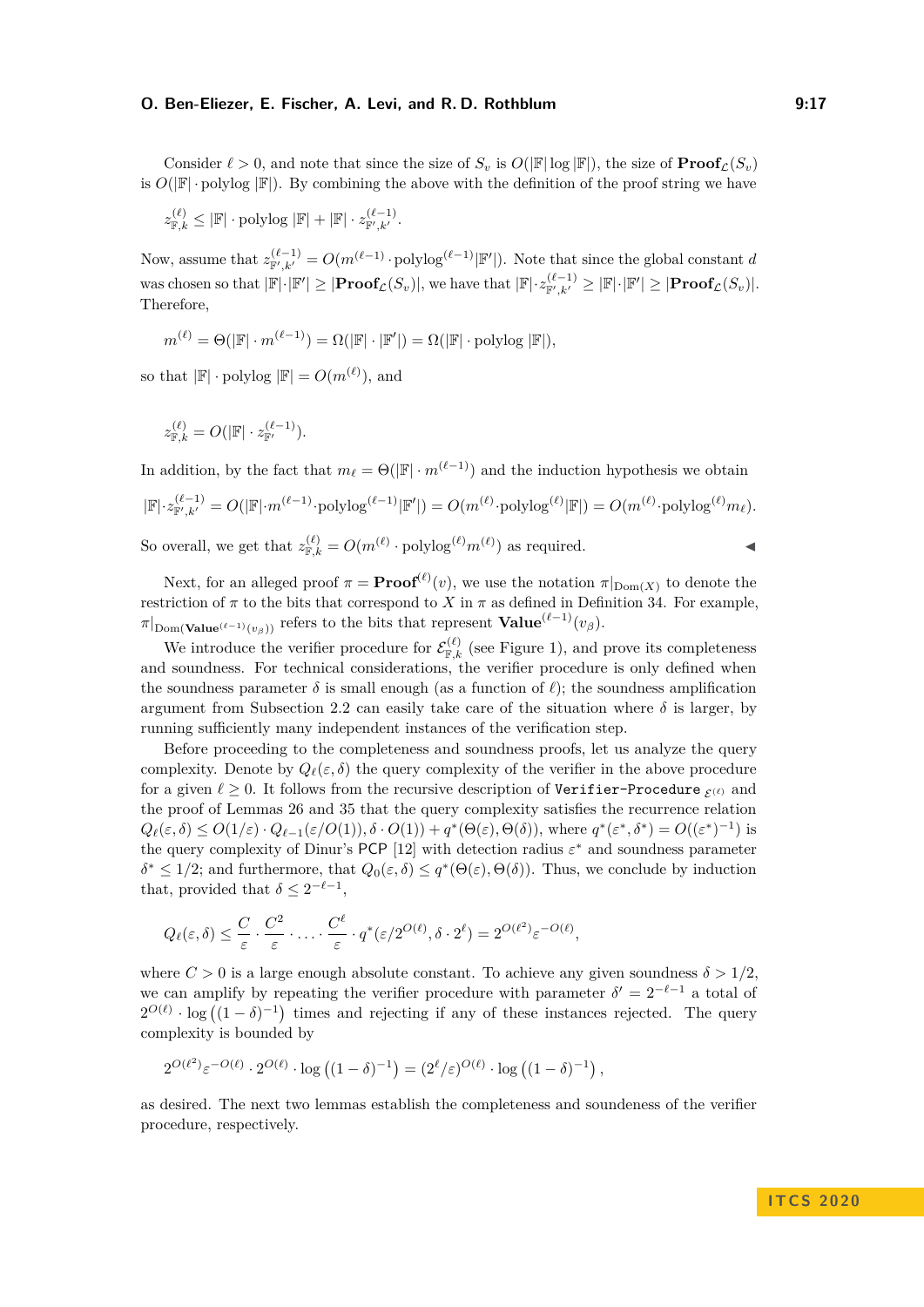<span id="page-17-0"></span>Verifier-Procedure  $_{\mathcal{E}(\ell)}$ 

**Input:** Parameters  $\varepsilon, \delta \in (0, 1)$  where  $\delta \leq 2^{-\ell-1}$ , an input  $v \in \{0, 1\}^{m^{(\ell)}}$ , an alleged value  $\tau \in \{0,1\}^{100k}$  of *v*, and an alleged proof  $\pi \in \{0,1\}^{z_{\mathbb{F},k}^{(\ell)}}$  for *v*.

- **1.** If  $\ell = 0$ , use the PCU for  $\mathcal{E}^{(0)}$  with parameters  $\varepsilon$  and  $\delta$ .
- <span id="page-17-2"></span><span id="page-17-1"></span>**2.** If  $\ell > 0$ :
	- **a.** Use the PCU verifier for  $\mathcal{L}$  with radius  $\varepsilon/300$  and soundness  $\delta$ , to verify the unveiling of  $\pi|_{\text{Dom}(S_v)}$ , using  $\tau$  as the value oracle and  $\pi|_{\text{Dom}(\text{Proof}_{\mathcal{L}}(S_v))}$  as the proof oracle.
	- **b.** For  $6/\varepsilon$  many times:
		- **i.** Pick  $\beta \in \mathbb{F} \setminus H$  uniformly at random.
		- **ii.** Use the PCU verifier procedure for  $\mathcal{E}^{(\ell-1)}$  with parameters  $\epsilon/3$  and  $2\delta$ , to verify the unveiling of  $v_{\beta}$ , using  $\pi|_{\text{Dom}(\textbf{Value}^{(\ell-1)}(v_{\beta}))}$  as the value oracle and  $\pi|_{\text{Dom}(\textbf{Proof}^{(\ell-1)}(\nu_{\mathbf{A}}))}$  as the proof oracle.

If any of the stages rejected then **Reject**, and otherwise **Accept**.

**Figure 1** Description of Verifier-Procedure  $\mathcal{L}(\ell)$ .

 $\blacktriangleright$  **Lemma 37.** *If there exist*  $w \in \{0,1\}^k$  *for which*  $v \in \mathcal{E}^{(\ell)}_{\mathbb{F},k}(w),$  *then* <code>Verifier–Procedure  $_{\mathcal{E}^{(\ell)}}$ </code> *accepts v with probability* 1 *when supplied with oracle access to the corresponding*  $\text{Proof}^{(\ell)}(v)$  $and \tau = \textit{Value}^{(\ell)}(v) = \text{Spiel}(w)$ .

**Proof.** The proof follows by induction on  $\ell$ . The base case follows directly from Lemma [28.](#page-13-1) Hence, the verifier for  $\mathcal{E}^{(0)}$  supplied with  $\textbf{Proof}^{(0)}(v)$  as the proof oracle and  $\textbf{Value}^{(\ell)}(v)$  as the value oracle, will accept *v* with probability 1.

Assume that Verifier-Procedure  $\varepsilon^{(\ell-1)}$  accepts with probability 1 any valid encoding *v*' when supplied with the corresponding oracles for  $Value^{(\ell-1)}(v')$  and  $Proof^{(\ell-1)}(v')$ . Let  $v \in \mathcal{E}^{(\ell)}$  and write  $v = \bigsqcup_{\beta \in \mathbb{F} \backslash H} v_{\beta}$ , where there exist  $w \in \{0,1\}^k$  and  $g \in \mathcal{C}_{\mathbb{F}}$  such that for all  $\beta \in \mathbb{F} \setminus H$ ,  $v_{\beta} \in \mathcal{E}^{(\ell-1)}(g(\beta))$ , where  $g|_H = w$  and  $\tau = \textbf{Value}^{(\ell)}(v) = \textbf{Spiel}(w)$ . Then, by the definition of the language  $\mathcal L$  and the first two components of  $\textbf{Proof}^{(\ell)}(v)$ , Step [\(2a\)](#page-17-1) of Verifier-Procedure  $\epsilon(\ell)$  will always accept. In addition, for every  $\beta \in \mathbb{F} \setminus H$ , we have that  $v_\beta \in \mathcal{E}^{(\ell-1)}$ , and therefore by the induction hypothesis, Step [\(2b\)](#page-17-2) of Verifier-Procedure  $\varepsilon(\ell)$ will accept the corresponding unveiling for any picked  $\beta \in \mathbb{F} \setminus H$ .

<span id="page-17-3"></span> $\blacktriangleright$  **Lemma 38.** *If for every*  $w \in \{0,1\}^k$  *either* dist(*τ*, Spiel(*w*)) > *ε or* dist(*v*,  $\mathcal{E}^{(\ell)}(w)$ ) > *ε* (*or both), then with probability greater than*  $\delta$ , Verifier-Procedure  $\epsilon$ (*i*) *will reject v regardless of the contents of the supplied proof string.*

**Proof.** Let  $\tau \in \{0,1\}^{100k}$  be an alleged value for *v*, and  $\pi \in \{0,1\}^{z_{\mathbb{F},k}^{(\ell)}}$  be an alleged proof string for *v*. We proceed by induction on  $\ell$ . For  $\ell = 0$  we use the PCU verifier for  $\mathcal{E}^{(0)}$  with error  $\varepsilon$  and soundness  $\delta$  to check that  $v$  is a member of the code ensemble  $\mathcal{E}^{(0)}$  and  $\tau$  is its value. If the PCU verifier for  $\mathcal{E}^{(0)}$  rejects with probability at most  $\delta$ , then there exist  $w \in \{0,1\}^k$  such that  $dist(v,\mathcal{E}^{(0)}(w)) \leq \varepsilon$  and  $dist(\tau, \text{Spiel}(w)) \leq \varepsilon$ , and the base case is complete.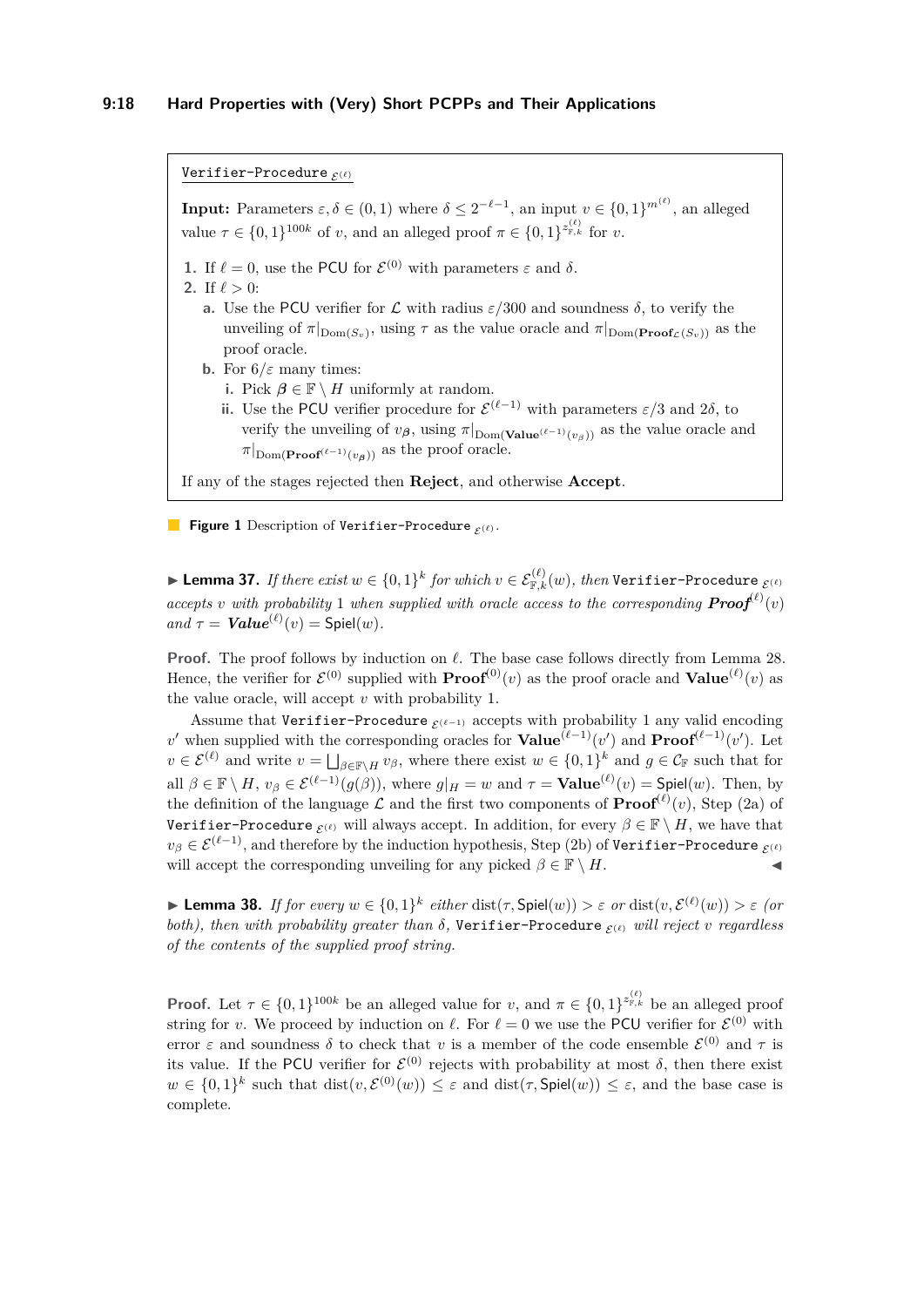Next assume that the lemma holds for  $\ell - 1$ . If the PCU verifier for  $\mathcal L$  in Step [\(2a\)](#page-17-1) rejects with probability at most  $\delta$ , then there exist a function  $g \in C_{\mathbb{F}}$  and  $w \in \{0,1\}^k$  for which  $q|_H = w$  so that

 $dist(\pi|_{\text{Dom}(S_{\text{av}})}, \text{Spiel}(g|_{\mathbb{F}\setminus H})) \leq \varepsilon/300$  $\text{and} \quad \text{dist}(\tau, \text{Spiel}(w)) \leq \varepsilon/300.$ 

In particular, the leftmost inequality means that for at most  $\frac{\varepsilon}{3}|\mathbb{F}\setminus H|$  of the elements  $\beta \in \mathbb{F}\setminus H$ , it holds that

$$
dist(\pi|_{\text{Dom}(\mathbf{Value}^{(\ell-1)}(v_{\beta}))}, \text{Spiel}(g(\beta)) > 1/100.
$$

We refer to elements  $\beta \in \mathbb{F} \setminus H$  satisfying the above inequality as *bad* elements, and to the rest as *good* elements. Let *G* denote the set of good elements.

Next, we show that if the loop that uses the PCU verifier for  $\mathcal{E}^{(\ell-1)}$  in Step [\(2b\)](#page-17-2) rejects with probability at most  $\delta$ , then for at most an  $\varepsilon/3$  fraction of the good  $\beta \in \mathbb{F} \setminus H$ , it holds that

$$
\operatorname{dist} \left( v_{\beta}, \mathcal{E}^{(\ell-1)}(\langle\!\langle g(\beta)\rangle\!\rangle) \right) > \varepsilon/3.
$$

Assume that there are more than  $\frac{\varepsilon}{3} \cdot |G|$  good elements such that dist  $(v_\beta, \mathcal{E}^{(\ell-1)}(\langle\!\langle g(\beta)\rangle\!\rangle)) >$  $\varepsilon/3$ . Then, by our induction hypothesis, each of them will be rejected by the PCU verifier for  $\mathcal{E}^{(\ell-1)}$  with probability more than 2*δ*. In addition, with probability at least 1/2 we sample at least one such good  $\beta$ , and then during this iteration the verifier in Step [\(2b\(](#page-17-2)ii)) rejects with conditional probability more than 2*δ*, and hence the verifier will reject with overall probability more than  $\delta$ . Summing everything up, when the input is rejected with probability at most  $\delta$ ,

$$
\text{dist}\left(v, \bigcup_{\beta \in \mathbb{F} \backslash H} \mathcal{E}^{(\ell-1)}(\langle\!\langle g(\beta) \rangle\!\rangle) \right) \leq \varepsilon/3 + (1 - \varepsilon/3) \cdot \varepsilon/3 + (1 - \varepsilon/3)^2 \cdot \varepsilon/3 \leq \varepsilon,
$$

where the three summands are respectively the contribution to the distance of the bad elements, the good elements with  $v_\beta$  being far from any level  $\ell - 1$  encoding of  $\langle g(\beta) \rangle$ , and all the other elements.

The proof of Lemma [33](#page-15-1) follows directly by combining Lemma [36,](#page-15-0) Lemma [37](#page-16-0) and Lemma [38.](#page-17-3)

The following corollary follows directly from Lemma [33](#page-15-1) and the definition of Spiel-PCU (Definition [25\)](#page-12-1), and implies Lemma [29.](#page-13-2)

**► Corollary 39.** Let  $\mathbb F$  be a finite field and  $k \in \mathbb N$  which satisfy the requirements in Defin*ition* [31.](#page-14-0) Then, for every  $\ell \geq 0$  the coding ensemble  $\mathcal{E}_{\mathbb{F},k}^{(\ell)} : \{0,1\}^k \to 2$  $($ {0,1}<sup>*m*( $\ell$ )</sup>) *has a*  $q(\varepsilon, \delta)$ -query, length-t  $\mathsf{Spiel\text{-}PCU}$  for  $t = O(m^{(\ell)} \mathrm{polylog}^{(\ell)} m^{(\ell)})$ .

## **5.3 The Lower Bound**

We turn to prove the linear query lower bound for the testability of our property. We start by defining distributions over strings of length  $m^{(\ell)}$ .

**Distribution**  $\mathcal{D}_{\text{yes}}^{(\ell)}(w)$ : Given  $w \in \{0,1\}^k$ , we define the distribution  $\mathcal{D}_{\text{yes}}^{(\ell)}(w)$  to be the uniform distribution over elements in  $\mathcal{E}^{(\ell)}(w)$ .

**I T C S 2 0 2 0**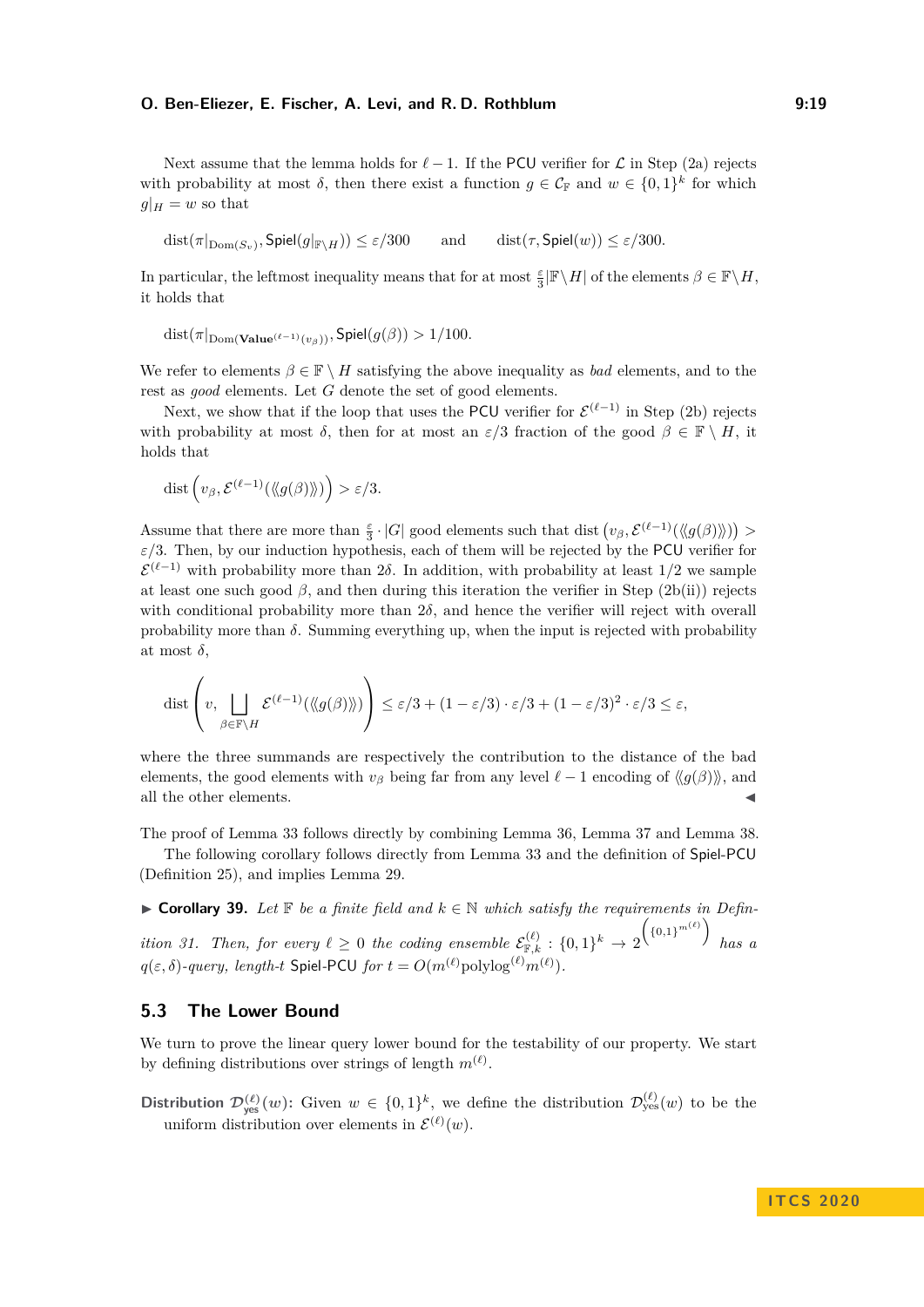#### **9:20 Hard Properties with (Very) Short PCPPs and Their Applications**

**Distribution**  $\mathcal{D}_{\text{no}}^{(\ell)}$ : An element *v* from  $\mathcal{D}_{\text{no}}^{(\ell)}$  is drawn by the following process. For  $\ell = 0$ , *v* is a uniformly random string in  $\{0, 1\}^{4k}$ . For  $\ell > 0$ , we pick a uniformly random function  $\lambda$  :  $\mathbb{F} \setminus H \to \mathbb{F}$ , and let *v* be a uniformly random element of  $\bigsqcup_{\beta \in \mathbb{F} \setminus H} \mathcal{E}^{(\ell-1)}(\langle\!\langle \lambda(\beta) \rangle\!\rangle)$ 

<span id="page-19-3"></span><span id="page-19-1"></span>▶ **Lemma 40.** *For any*  $\ell \geq 0$ *, every*  $w \in \{0,1\}^k$  *and*  $q = o(m^{(\ell)}/10^{\ell})$ *, any algorithm making at most q queries cannot distinguish (with constant probability) between*  $v \sim \mathcal{D}_{yes}^{(\ell)}(w)$  *and*  $u$ *which is drawn according to any of the following distributions:* **1.**  $\mathcal{D}_{yes}^{(\ell)}(w')$  *for any*  $w' \neq w$ *.* **2.**  $\mathcal{D}_{no}^{(\ell)}$ .

<span id="page-19-2"></span>Note that Item [\(1\)](#page-19-1) in the above follows immediately from Item [\(2\)](#page-19-2). Additionally, the first item implies the shared secret property of the code ensemble  $\mathcal{E}^{(\ell)}$ . Furthermore, we remark that that above lemma implies a more stringent version of PCUSS. In addition to the shared secret property, Item [\(2\)](#page-19-2) implies that the ensemble  $\mathcal{E}^{(\ell)}$  is indistinguishable from strings that are mostly far from any encoding (i.e., drawn from  $\mathcal{D}_{\text{no}}^{(\ell)}$ ).

The proof of Lemma [40](#page-19-3) follows by induction over  $\ell$ . Before we continue, we introduce some useful lemmas that will be used in the proof.

<span id="page-19-4"></span>▶ **Lemma 41.** *For any*  $\ell \geq 0$  *and*  $w, w' \in \{0, 1\}^k$  *for which*  $w \neq w'$  *it holds that* 

$$
\min_{(v,v')\in \mathcal{E}^{(\ell)}(w)\times \mathcal{E}^{(\ell)}(w')} \text{dist}(v,v') = \Theta\left(1/4^{\ell+1}\right).
$$

**Proof.** The proof follows by induction over  $\ell$ . The base case for  $\ell = 0$  follows directly by the fact that the code from Definition [21](#page-10-1) has high distance, and in particular  $dist(\mathcal{E}^{(0)}(w), \mathcal{E}^{(0)}(w')) > 1/10$ . Assume that the lemma holds for  $\ell - 1$ . Namely, for  $w, w' \in \{0, 1\}^{k'}$  for which  $w \neq w'$  it holds that

$$
\min_{(v,v')\in \mathcal{E}^{(\ell-1)}(w)\times \mathcal{E}^{(\ell-1)}(w')} \text{dist}(v,v') = \Theta\left(1/4^{\ell}\right).
$$

Let  $\tilde{w}, \tilde{w}' \in \{0,1\}^k$  be such that  $\tilde{w}' \neq \tilde{w}$ . Then we can write  $(\tilde{v}, \tilde{v}') \in \mathcal{E}^{(\ell)}(\tilde{w}) \times \mathcal{E}^{(\ell)}(\tilde{w}')$  as

$$
\tilde{v} = \bigsqcup_{\beta \in \mathbb{F} \backslash H} \mathcal{E}^{(\ell-1)}(\langle\!\langle g(\beta)\rangle\!\rangle) \quad \text{and} \quad \tilde{v}' = \bigsqcup_{\beta \in \mathbb{F} \backslash H} \mathcal{E}^{(\ell-1)}(\langle\!\langle g'(\beta)\rangle\!\rangle),
$$

for some  $g, g' \in C_{\mathbb{F}}$  such that  $g|_H = \tilde{w}$  and  $g'|_H = \tilde{w}'$ . By the fact that *g* and *g'* are degree  $|\mathbb{F}|/2$  polynomials (which are not identical), we have that *g* and *g*' disagree on at least  $|\mathbb{F} \setminus H|/4$  of the elements  $\beta \in \mathbb{F} \setminus H$ . By applying the induction hypothesis on the minimum distance between  $\mathcal{E}^{(\ell)}(\langle g(\beta) \rangle)$  and  $\mathcal{E}^{(\ell)}(\langle g'(\beta) \rangle)$ , for all  $\beta$  such that  $g(\beta) \neq g'(\beta)$ , we have that

$$
\min_{(\tilde{v}, \tilde{v}') \in \mathcal{E}^{(\ell)}(\tilde{w}) \times \mathcal{E}^{(\ell)}(\tilde{w}')} \text{dist}(\tilde{v}, \tilde{v}') > \frac{1}{4} \cdot \Theta\left(\frac{1}{4^{\ell}}\right) = \Theta\left(1/4^{\ell+1}\right).
$$

<span id="page-19-0"></span>**► Lemma 42.** For any  $\ell \geq 0$ , with probability at least  $1 - o(1)$ , a string v drawn from  $\mathcal{D}_{no}^{(\ell)}$ *satisfies* dist $(v, \mathcal{E}^{(\ell)}(w)) = \Theta(1/4^{\ell+1})$  *for all*  $w \in \{0, 1\}^k$ .

**Proof.** The proof follows by induction over  $\ell$ . For  $\ell = 0$ , fix some  $w \in \{0,1\}^k$ . Consider the size of a ball of relative radius 1/40 around some  $v \in \mathcal{E}^{(0)}(w)$  in the space of all strings  $\{0,1\}^{4k}$ . The number of strings contained in this ball is at most

$$
\binom{4k}{k/10} \le (40e)^{k/10} = 2^{k/10 \cdot \log(40e)}.
$$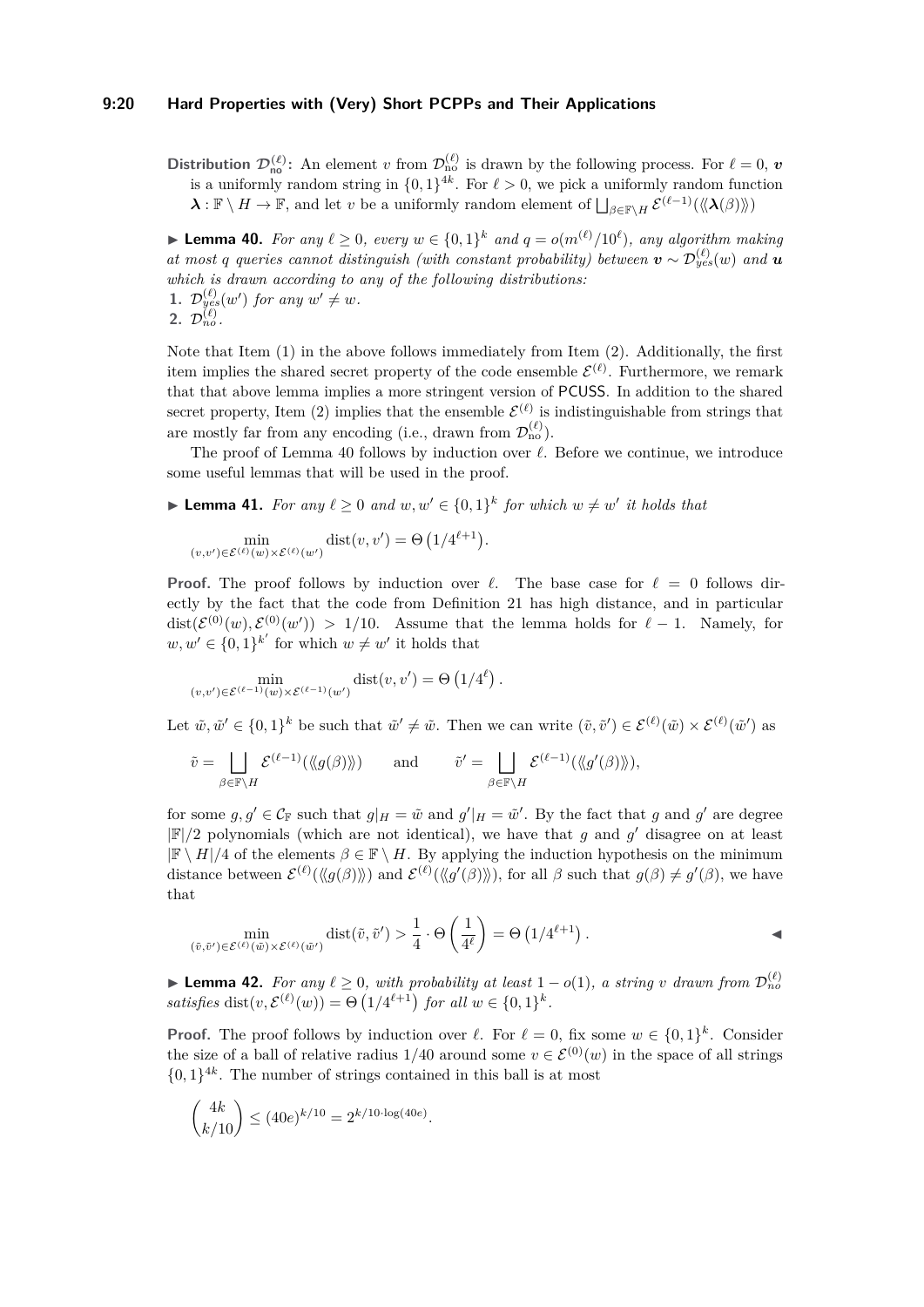Thus, the size of the set of strings which are at relative distance 1*/*40 from any legal encoding of some word  $w \in \{0,1\}^k$  is at most

$$
2^{3k} \cdot 2^{k/10 \cdot \log(40e)} = o(2^{4k}).
$$

This implies that with probability at least  $1 - o(1)$ , a random string from  $\{0, 1\}^{4k}$  is 1/40-far from  $\mathcal{E}^{(0)}(w)$  for any  $w \in \{0,1\}^k$ .

For any  $\ell > 0$ , consider *v*' sampled according to  $\mathcal{D}_{no}^{(\ell)}$ . Then, *v*' can be written as

$$
v' = \bigsqcup_{\beta \in \mathbb{F} \backslash H} \mathcal{E}^{(\ell-1)}(\langle\!\langle \mathbf{\lambda}(\beta) \rangle\!\rangle),
$$

where  $\lambda : \mathbb{F} \setminus H \to \mathbb{F}$  is a uniformly random function. On the other hand, each member  $\tilde{v}$  of  $\mathcal{P}^{(\ell)}$  can be written as

$$
\tilde{v} = \bigsqcup_{\beta \in \mathbb{F} \backslash H} \mathcal{E}^{(\ell-1)}(\langle\!\langle g(\beta) \rangle\!\rangle),
$$

for some  $g \in \mathcal{C}_{\mathbb{F}}$  such that  $g|_H = w$  for some  $w \in \{0,1\}^k$ . Note that by Lemma [41,](#page-19-4) whenever  $\lambda(\beta) \neq g(\beta)$ , we have that the minimum distance between any  $\tilde{v} \in \mathcal{E}^{(\ell-1)}(\langle g(\beta) \rangle)$  and  $v' \in \mathcal{E}^{(\ell-1)}(\langle\langle \lambda(\beta) \rangle\rangle)$  is at least  $\Theta(1/4^{\ell})$ . In addition, by Lemma [8,](#page-6-2) we have that that with probability at least  $1 - o(1)$ , a uniformly random function  $\lambda : \mathbb{F} \to \mathbb{F}$  is 1/3-far from any  $g \in \mathcal{C}_{\mathbb{F}}$ . By the restrictions on *k* in Definition [31,](#page-14-0) which implies that  $|H| \leq |F|/c$ , we can ensure (by the choice of *c*) that with probability at least  $1 - o(1)$ , that a uniformly random  $\lambda : \mathbb{F} \setminus H \to \mathbb{F}$  is at least 1/4-far from the restriction  $g|_{\mathbb{F} \setminus H}$ . This implies that for at least  $|\mathbb{F} \setminus H|/4$  of the elements  $\beta \in \mathbb{F} \setminus H$ , we have that  $\lambda(\beta) \neq g(\beta)$ . Therefore, we have that dist $(v', \mathcal{E}^{(\ell)}(w)) = \frac{1}{4} \cdot \Theta\left(\frac{1}{4^{\ell}}\right) = \Theta\left(1/4^{\ell+1}\right)$  for all  $w \in \{0, 1\}^k$ , and the proof is complete.

<span id="page-20-0"></span>▶ **Lemma 43.** *Fix any*  $\ell > 0$ , and suppose that for any  $w' \in \{0,1\}^{k'}$ , and for any set Q' *of at most*  $q_{\mathbb{F}',k'}^{(\ell-1)}$  queries (where  $\mathbb{F}'$  and  $k'$  are picked according to the recursive definition *of the level*  $\ell$ -encoding, and for  $q^{(0)}$  we substitute  $k'$  for the nonexistent  $\mathbb{F}'$ ) the restricted distributions  $\mathcal{D}_{yes}^{(\ell-1)}(w')|_{Q'}$  and  $\mathcal{D}_{no}^{(\ell-1)}|_{Q'}$  are identical. Then, for any  $w \in \{0,1\}^k$ , and any set Q of at most  $\frac{F\{M\}}{10} \cdot q_{F',k'}^{(\ell-1)}$  queries, the restricted distributions  $\mathcal{D}_{yes}^{(\ell)}(w)|_Q$  and  $\mathcal{D}_{no}^{(\ell)}|_Q$  are *identical.*

**Proof.** Let  $Q \subset [m^{(\ell)}]$  be the set of queries, and fix a canonical ordering over the elements in  $\mathbb{F} \setminus H$ . Let *v* be an element drawn according to distribution  $\mathcal{D}_{\text{yes}}^{(\ell)}(w)$ , and let *v*' be an element drawn according to distribution  $\mathcal{D}_{\text{no}}^{(\ell)}$ . The sampling process from  $\mathcal{D}_{\text{yes}}^{(\ell)}(w)$  can be thought of as first drawing a uniformly random function  $g \in C_F$  such that  $g|_H = w$ , and for every  $\beta \in \mathbb{F} \setminus H$ , letting  $v_{\beta}$  be a uniformly random element in  $\mathcal{E}^{(\ell-1)}(\langle g(\beta) \rangle)$ .

For each  $\beta \in \mathbb{F} \setminus H$  we set  $Q_{\beta} = Q \cap \text{Dom}(v_{\beta})$ , and define the set of *big clusters* 

$$
I = \left\{ \beta \in \mathbb{F} \setminus H \; : \; |Q_{\beta}| \geq q_{\mathbb{F}',k'}^{(\ell-1)} \right\}.
$$

Note that since  $|Q| \leq |\mathbb{F} \setminus H| \cdot q_{\mathbb{F}',k'}^{(\ell-1)}/10$ , we have that  $|I| \leq |\mathbb{F} \setminus H|/10$ .

By the fact that *g* is a uniformly random polynomial of degree  $|F|/2 > |I|$ , we have that  $g|_I$  is distributed exactly as  $\lambda|_I$  (both are a sequence of |*I*| independent uniformly random values), which implies that  $v|_{\bigcup_{j\in I} Q_j}$  is distributed exactly as  $v'|_{\bigcup_{j\in I} Q_j}$ .

Next, let  $\mathbb{F} \setminus (I \cup H) = \{i_1, \ldots, i_{|\mathbb{F} \setminus (I \cup H)|}\}$  be a subset ordered according to the canonical ordering over F. We proceed by showing that  $v|_{\bigcup_{j\in I\cup\{i_1,\ldots,i_t\}}}Q_j$  is distributed identically to  $v'$ <sup>*l*</sup> $\bigcup_{j \in I \cup \{i_1, ..., i_t\}} Q_j$ <sup>*by induction over <i>t*.</sup>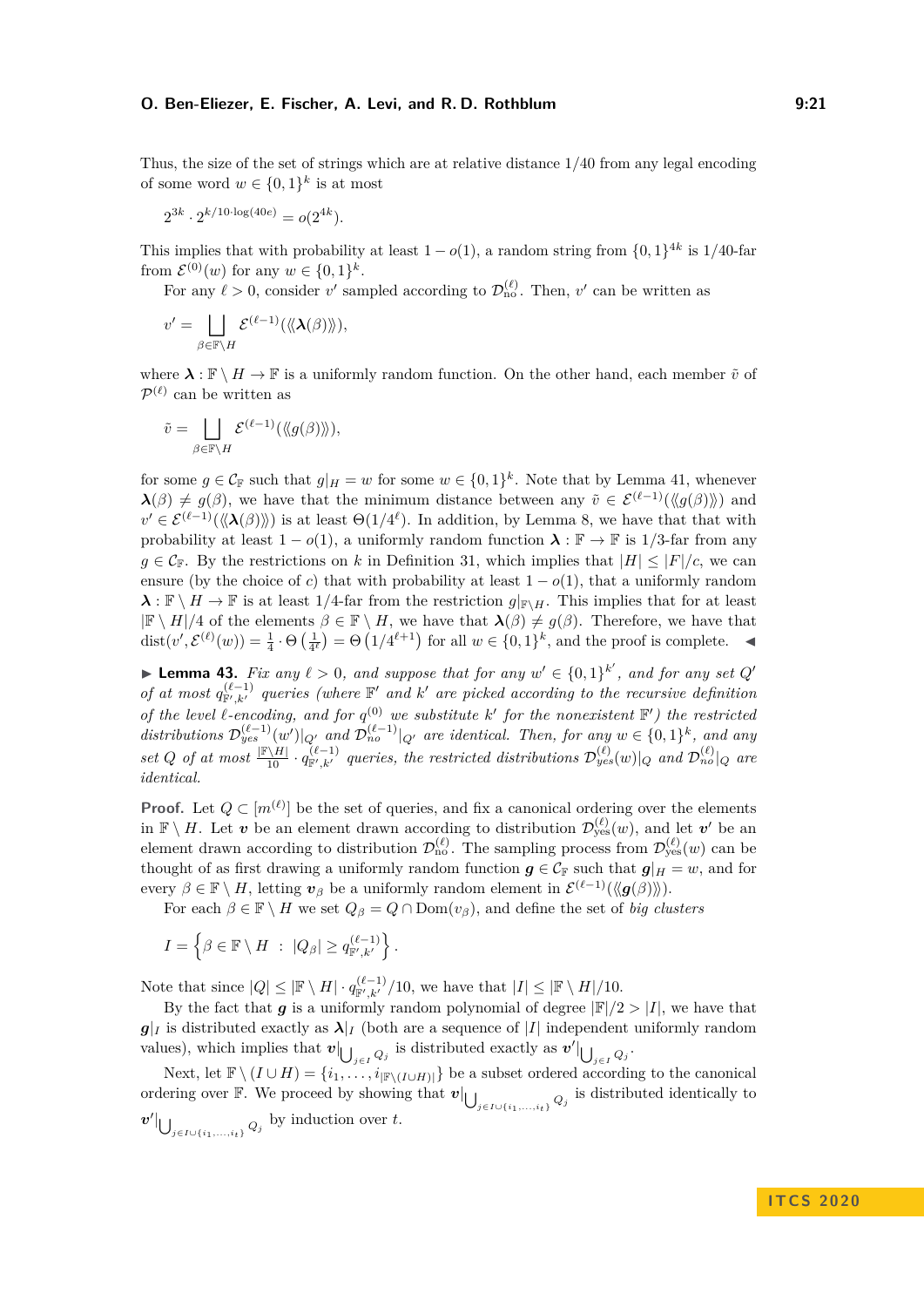#### **9:22 Hard Properties with (Very) Short PCPPs and Their Applications**

The base case  $(t = 0)$  corresponds to the restriction over  $\bigcup_{j \in I} Q_j$ , which was already proven above. For the induction step, let  $T = \{i_1, \ldots, i_{t-1}\} \subseteq \mathbb{F} \setminus (I \cup H)$  be an ordered subset that agrees with the canonical ordering on  $\mathbb{F}$ , and let  $i_t \in \mathbb{F} \setminus (H \cup T \cup I)$  be the successor of  $i_{t-1}$  according to the ordering. We now prove that for each  $x \in \{0,1\}^{m^{(\ell)}}$  for  $\mathbf{v}$   $\bigcup_{j \in I \cup T} Q_j$  has a positive probability of being equal to  $x \big| \bigcup_{j \in I \cup T} Q_j$ , conditioned on the above event taking place (and its respective event for  $v'$ ),  $v|_{Q_{i_t}}$  is distributed exactly as  $v'|_{Q_{i_t}}$ .

Observe that conditioned on the above event,  $v|_{Q_{i_t}}$  is distributed exactly as a uniformly random element in  $\mathcal{E}^{(\ell-1)}(\rho)$  for some  $\rho \in \{0,1\}^{k'}$  (which follows some arbitrary distribution, possibly depending on  $x|_{\bigcup_{j\in I\cup T}Q_j}$ , while  $v'|_{Q_{i_t}}$  is distributed exactly as a uniformly random element in  $\mathcal{E}^{(\ell-1)}(\mathbf{y})$  for a uniformly random  $\mathbf{y} \in \{0,1\}^{k'}$ . By the fact that  $|Q_{i_t}| \leq q_{\mathbb{F}',k'}^{(\ell-1)}/10$ , we can apply the induction hypothesis and conclude that  $v|_{Q_{i_t}}$  is distributed exactly as  $v'|_{Q_{i_t}}$ , because by our hypothesis both are distributed identically to the corresponding restriction of  $\mathcal{D}_{\text{no}}^{(\ell-1)}$ , regardless of the values picked for  $\rho$  and *y*. This completes the induction step for *t*. The lemma follows by setting  $t = |\mathbb{F} \setminus H \cup I|$ .

<span id="page-21-0"></span>▶ **Lemma 44.** For any  $\ell \geq 0$ ,  $w \in \{0,1\}^k$  and any set of queries  $Q \subset [m^{(\ell)}]$  such that  $|Q| = O\left(\frac{m^{(\ell)}}{10^{\ell}}\right)$ , the restricted distributions  $\mathcal{D}_{yes}^{(\ell)}(w)|_Q$  and  $\mathcal{D}_{no}^{(\ell)}|_Q$  are identically distributed.

**Proof.** By induction on  $\ell$ . For  $\ell = 0$  and any  $w \in \{0, 1\}^k$ , by the fact that our base encoding  $\mathcal{E}^{(0)}(w)$  is a high dual distance code, we can select (say)  $q^{(0)} = k/c$  (for some constant  $c > 0$ ), making the assertion of the lemma trivial.

Assume that for any  $w' \in \{0,1\}^{k'}$ , and any set of queries  $Q'$  of size up to  $O(m^{(\ell-1)}/10^{\ell-1})$ the conditional distributions  $\mathcal{D}_{\text{yes}}^{(\ell-1)}(w')|_{Q'}$  and  $\mathcal{D}_{\text{no}}^{(\ell-1)}|_{Q'}$  are identically distributed. Then, by Lemma [43,](#page-20-0) we have that for any  $w \in \{0,1\}^k$  and any set of queries Q of size at most

$$
O\left(\frac{|\mathbb{F} \setminus H|}{10^{\ell}} \cdot m^{(\ell-1)}\right),
$$

the restricted distributions  $\mathcal{D}_{\text{yes}}^{(\ell)}(w)|_Q$  and  $\mathcal{D}_{\text{no}}^{(\ell)}|_Q$  are identically distributed. Note that by definition of the level  $\ell$ -encoding,  $m^{(\ell)} = |\mathbb{F} \setminus H| \cdot m^{(\ell-1)}$ , which implies the conclusion of the lemma.  $\blacktriangleleft$ 

**Proof of Lemma [40.](#page-19-3)** Lemma [40](#page-19-3) follows directly by combining Lemma [17,](#page-9-0) and Lemma [44.](#page-21-0)  $\blacktriangleleft$ 

Combining Lemma [40](#page-19-3) with the definition of Spiel-PCU (Definition [25\)](#page-12-1) establishes that we have constructed a Spiel-PCUSS, which implies Theorem [30.](#page-13-0)

**► Corollary 45.** Let  $\mathbb F$  be a finite field and  $k \in \mathbb N$  which satisfy the requirements in Defin*ition* [31.](#page-14-0) Then, for every  $\ell \geq 0$ , the coding ensemble  $\mathcal{E}_{\mathbb{F},k}^{(\ell)} : \{0,1\}^k \to 2$  $($ {0,1}<sup>*m*( $\ell$ )</sup>) *has*  $q(\varepsilon, \delta)$ -query length-t Spiel-PCUSS for  $t = O(m^{(\ell)} \text{polylog}^{(\ell)} m^{(\ell)})$ .

## **5.4 Handling arbitrary input lengths**

As mentioned in the beginning of this section, our construction of code ensembles relies on the fact that operations over a finite field  $GF(2<sup>t</sup>)$  can be computed efficiently. In order to do so we need to have an irreducible polynomial of degree *t* over GF(2), so that we have a representation  $GF(2<sup>t</sup>)$ . Given such a polynomial, operations over the field can be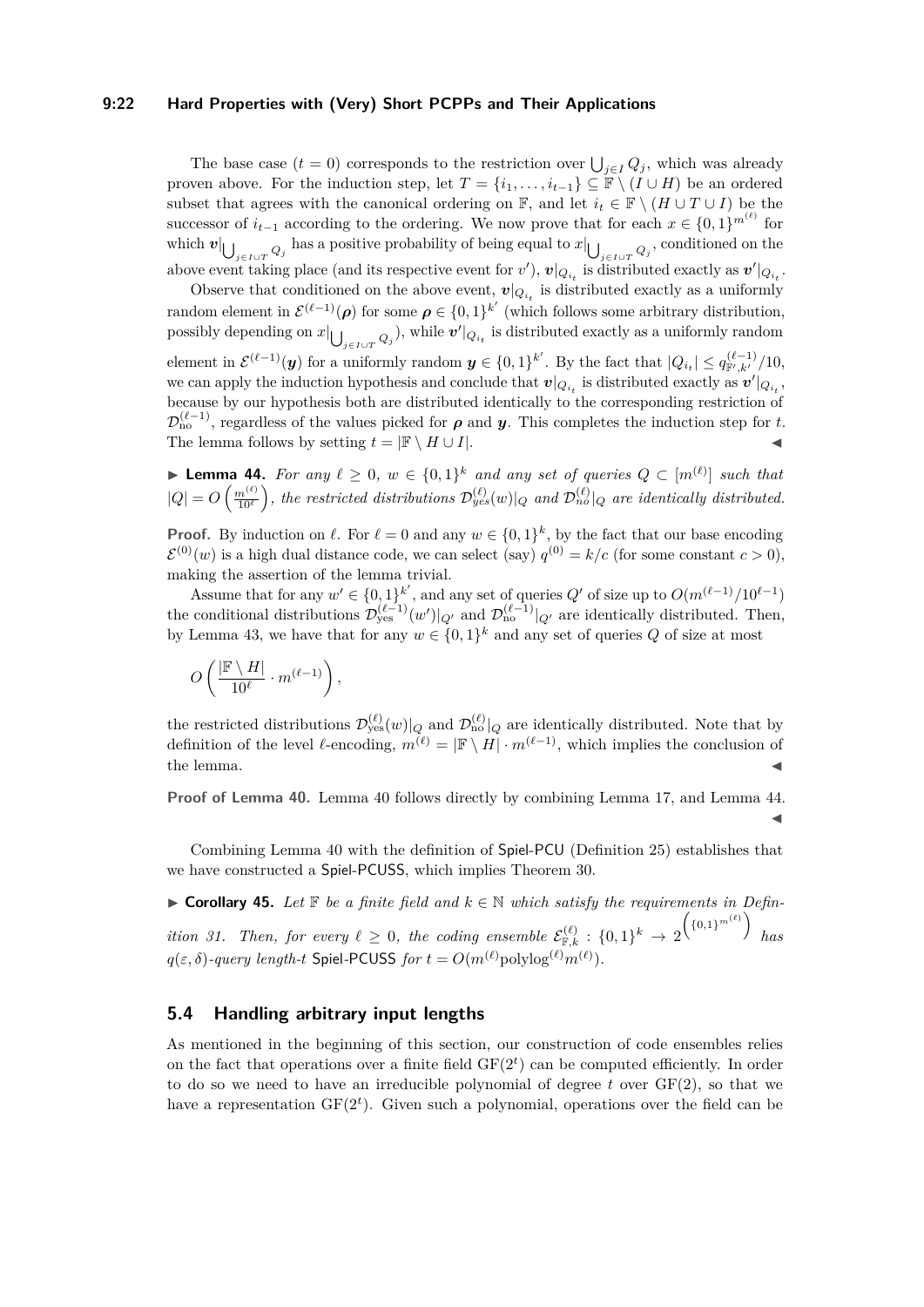implemented in polylogarithmic time in the size of the field. By [\[18\]](#page-25-21) (Appendix G), we know that for  $t = 2 \cdot 3^r$  where  $r \in \mathbb{N}$ , we do have such a representation. However, the setting of *t* restricts the sizes of the fields that we can work with, which will limit our input size length.

We show here how to extend our construction to a set of sizes that is "log-dense". For a global constant  $c'$ , our set of possible input sizes includes a member of  $[m', c'm']$  for every m'. Moving from this set to the set of all possible input sizes now becomes a matter of straightforward padding.

For any  $n \in \mathbb{N}$ , let r be the smallest integer such that  $n < 2^{2 \cdot 3^r}$  and let  $\mathbb{F} = \text{GF}(2^{2 \cdot 3^r})$ . We make our change only at the level- $\ell$  construction. First, we use 4*d* instead of *d* in the calculation of the size of  $\mathbb{F}'$ . Then, instead of using  $\mathbb{F} \setminus H$  as the domain for our input, we use  $E \setminus H$ , for any arbitrary set  $E \subseteq \mathbb{F}$  of size  $n \ge \max\{4k, |\mathbb{F}|^{1/4}, c_{\ell}\}\)$  that contains *H*. Then, for the level- $\ell$ , instead of considering polynomials of degree  $|\mathbb{F}|/2$ , we consider polynomials of degree |*E*|*/*2. The rest of the construction follows the same lines as the one defined above. This way, all of our operations can be implemented in polylogarithmic time in |*E*|.

## **6 Separations of testing models**

In this section we use Theorem [30](#page-13-0) to prove a separation between the standard testing model, and both the tolerant and the erasure resilient testing models. Specifically, we prove the following.

<span id="page-22-0"></span>I **Theorem 46** (Restatement of Theorem [2\)](#page-2-1)**.** *For every constant `* ∈ N*, there exist a property*  $\mathcal{Q}^{(\ell)}$  *and*  $\varepsilon_1 = \varepsilon_1(\ell) \in (0,1)$  *such that the following hold.* 

- **1.** For every  $\varepsilon \in (0,1)$ , the property  $\mathcal{Q}^{(\ell)}$  can be  $\varepsilon$ -tested using a number of queries depending *only on*  $\varepsilon$  *(and*  $\ell$ *).*
- **2.** For every  $\varepsilon_0 \in (0, \varepsilon_1)$ , any  $(\varepsilon_0, \varepsilon_1)$ -tolerant tester for  $\mathcal{Q}^{(\ell)}$  needs to make  $\Omega(N/10^{\ell} \cdot$ polylog<sup> $(\ell)$ </sup>*N*) *many queries on inputs of length N.*

<span id="page-22-1"></span>I **Theorem 47** (Restatement of Theorem [3\)](#page-3-2)**.** *For every constant `* ∈ N*, there exist a property*  $\mathcal{Q}^{(\ell)}$  *and*  $\varepsilon_1 = \varepsilon_1(\ell) \in (0,1)$  *such that the following hold.* 

- **1.** For every  $\varepsilon \in (0,1)$ , the property  $\mathcal{Q}^{(\ell)}$  can be  $\varepsilon$ -tested using a number of queries depending *only on*  $\varepsilon$  *(and*  $\ell$ *).*
- **2.** For every  $\varepsilon \in (0, \varepsilon_1)$  and any  $\alpha = \Omega(1/\log^{(\ell)} N)$  satisfying  $\varepsilon + \alpha < 1$ , any  $\alpha$ -erasure *resilient*  $\varepsilon$ -tester for  $\mathcal{Q}^{(\ell)}$  needs to make  $\Omega(N/10^{\ell} \cdot \text{polylog}^{(\ell)} N)$  *many queries on inputs of length N.*

In order to prove the separation we use the code ensemble  $\mathcal{E}_{\mathbb{F},k}^{(\ell)}$  where *k* is set to 0. Namely, we consider  $\mathcal{E}_{F,0}(\emptyset)$ . Note that in this case, the code ensemble becomes a property (i.e. a subset of the set of all possible strings).

Next, we define the property that exhibits the separation between the standard testing model and both the tolerant testing model and the erasure resilient model. We prove Theorem [46](#page-22-0) and mention the small difference between the proof of Theorem [46](#page-22-0) and the proof of Theorem [47.](#page-22-1)

**Definition 48.** *Fix a finite field*  $\mathbb{F}$  *and a constant integer*  $\ell \in \mathbb{N}$  *and let*  $\varepsilon(\ell) = \Theta(1/4^{\ell})$ *.*  $Let n \stackrel{\text{def}}{=} m_{\mathbb{F}}^{(\ell)}, z_{\mathbb{F},0}^{(\ell)} \leq n \cdot \text{polylog}^{(\ell)} n$  *denote the length of the proof for the* PCUSS *from Theorem [30,](#page-13-0) and let*  $N = (\log^{(\ell)} n + 1) \cdot z_{\mathbb{F},0}^{(\ell)}$ . Let  $\mathcal{Q}^{(\ell)} \subseteq \{0,1\}^N$  be defined as follows. A *string*  $x \in \{0,1\}^N$  *satisfies*  $\mathcal{Q}^{(\ell)}$  *if the following hold.* 

**1.** *The first*  $z_{\mathbb{F},0}^{(\ell)} \cdot \log^{(\ell)} n$  *bits of x consist of*  $s = \frac{z_{\mathbb{F},0}^{(\ell)} \cdot \log^{(\ell)} n}{n}$  $\frac{\log^{(k)} n}{n}$  copies of  $y \in \mathcal{E}_{\mathbb{F},0}^{(\ell)}$ .

**2.** *The remaining*  $z_{\mathbb{F},0}^{(\ell)}$  *bits of x consist of a proof string*  $\pi \in \{0,1\}^{z_{\mathbb{F},0}^{(\ell)}},$  *for which the* Verifier-Procedure  $\epsilon_{F,0}^{(\ell)}$  in Figure [1](#page-17-0) accepts y given oracle access to y and  $\pi$ .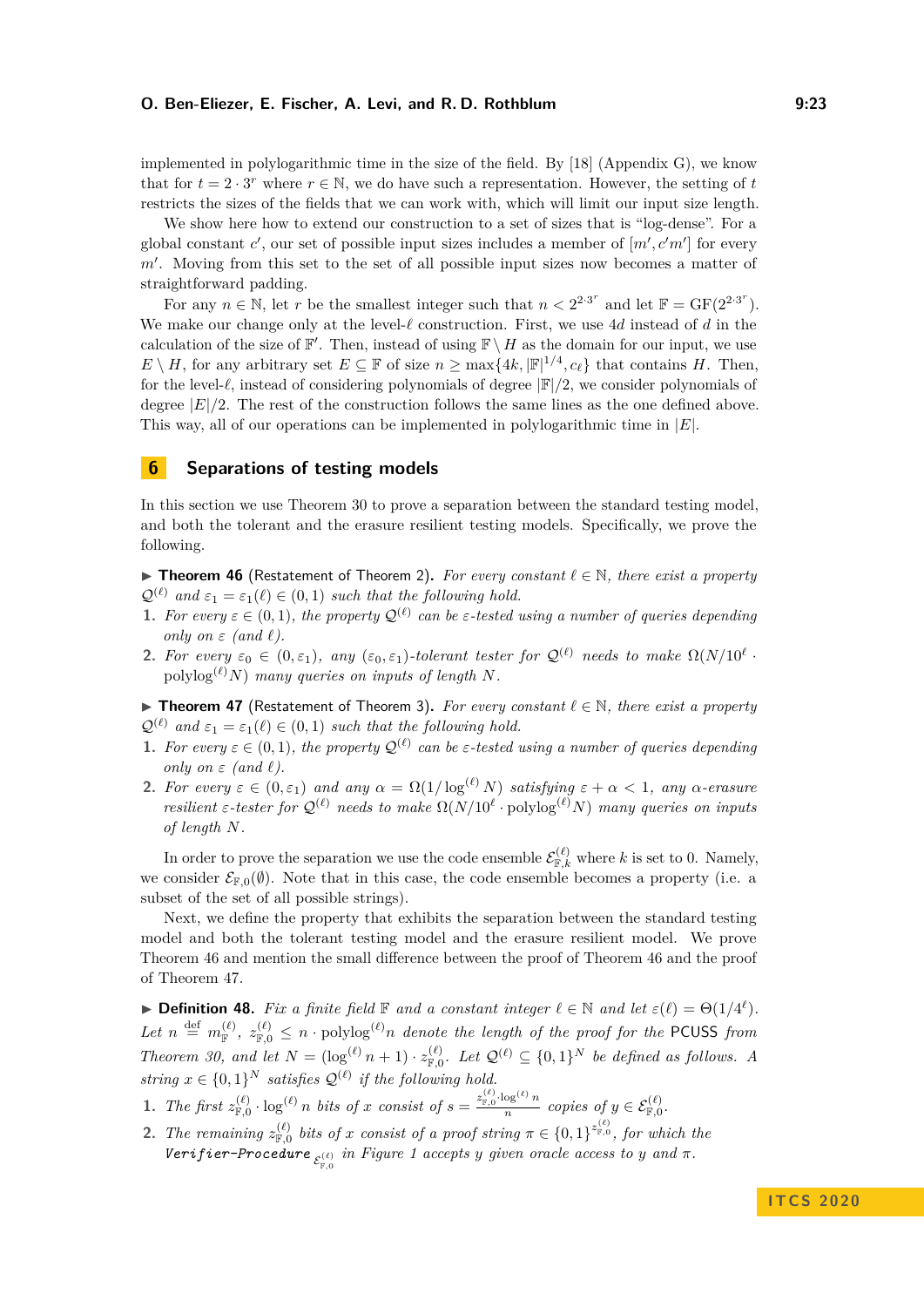#### **9:24 Hard Properties with (Very) Short PCPPs and Their Applications**

We first show that  $\mathcal{Q}^{(\ell)}$  can be tested using a constant number of queries in the standard testing model.

<span id="page-23-2"></span><span id="page-23-1"></span>Testing Algorithm for  $\mathcal{Q}^{(\ell)}$ **Input:** Parameter  $\varepsilon \in (0,1)$ , an oracle access to  $x \in \{0,1\}^N$ . **1.** Set  $s \stackrel{\text{def}}{=} \frac{z_{\mathbb{F},0}^{(\ell)} \cdot \log^{(\ell)} n}{n}$  $\frac{0.6}{n}$ . **2.** Repeat  $4/\varepsilon$  times: **a.** Sample  $j \in [n]$  and  $i \in [s] \setminus \{1\}$  uniformly at random. **b.** If  $x_j \neq x_{(i-1)\cdot n+j}$ , then **Reject**. **3.** Let  $v = (x_1, \ldots, x_n)$ ,  $\pi = (x_{z_{\mathbb{F},0}^{(\ell)} \log^{(\ell)} n+1}, \ldots, x_{(\log^{(\ell)} n+1)z_{\mathbb{F},0}^{(\ell)}})$  and  $\tau$  be the empty string. **4.** Run the PCU verifier for  $\mathcal{E}_{\mathbb{F},0}^{(\ell)}$  with parameters  $\varepsilon/3$  and  $\delta = 2/3$  on *v*, using  $\pi$  as the alleged proof for *v*, and  $\tau$  as the alleged value for *v*.

<span id="page-23-0"></span>**5.** If the PCU verifier rejects, then **Reject**; otherwise **Accept**.

**Figure 2** Description of Testing Algorithm for  $\mathcal{Q}^{(\ell)}$  .

For Item [4](#page-23-0) in Figure [2,](#page-23-1) recall that running the PCU verifier with parameter  $\delta = 2/3$ actually involves running multiple instances of the verifier with smaller  $\delta$ , as discussed in Subsection [5.2.](#page-15-4)

<span id="page-23-3"></span>**Lemma 49.** *The property*  $Q^{(\ell)}$  *has a tester with query complexity depending only on*  $\varepsilon$ *.* 

**Proof.** We show that the algorithm described in Figure [2](#page-23-1) is a testing algorithm for  $Q^{(\ell)}$ . We assume that *n* is large enough so that  $\log^{(\ell)} n > 6/\varepsilon$ .

Assume that  $x \in \mathcal{Q}^{(\ell)}$ . Then, there exists a string  $y \in \mathcal{E}_{\mathbb{F},0}^{(\ell)}$  with  $x_1, \ldots, x_{z_{\pi}^{(\ell)} \log^{(\ell)} n} = (y)^s$ (where  $(y)^s$  is the concatenation of s copies of y), and  $x_{z_{\mathbb{F},0}^{(\ell)} \cdot \log^{(\ell)} n+1}, \ldots, x_{(\log^{(\ell)}+1)z_{\mathbb{F},0}^{(\ell)}} = \pi \in$  $\{0,1\}^{z_{\mathbb{F},0}^{(\ell)}}$ , where  $\pi$  is a proof that makes the PCU verifier for  $\mathcal{E}_{\mathbb{F},0}^{(\ell)}$  accept when given oracle access to *y* and  $\pi$ . Therefore, the algorithm in Figure [2](#page-23-1) accepts *x*.

Next, assume that *x* is  $\varepsilon$ -far from  $\mathcal{Q}^{(\ell)}$ , and let  $y' = x_1, \ldots, x_n$ . Note that if the string  $x_1, \ldots, x_{z_{\overline{\mathbb{F}},0}^{(\ell)}}$  log( $\ell$ ) *n* is  $\varepsilon/2$ -far from being  $(z')^s$ , then the loop in Step [2](#page-23-2) rejects *x* with probability at least  $2/3$ , and we are done. If  $x_1, \ldots, x_{z_{\vert \mathcal{F},0}^{(\ell)} \log^{(\ell)} n}$  is  $\varepsilon/2$ -close to  $(y')^s$ , then  $y'$  must be  $\varepsilon/3$ -far from  $\mathcal{E}_{\mathbb{F},0}^{(\ell)}$ . To see this, assume toward a contradiction that *y'* is  $\varepsilon/3$ -close to  $\mathcal{E}_{\mathbb{F},0}^{(\ell)}$ . Then, by modifying at most  $\frac{\varepsilon \cdot z_{\mathbb{F},0}^{(\ell)} \cdot \log^{(\ell)} n}{2}$  $\frac{\log \binom{n}{n}}{2}$  bits, we can make  $x_1, \ldots, x_{z_{\mathbb{F},0}^{(\ell)} \cdot \log^{(\ell)} n}$  equal to  $(y')^s$ . Since, by our assumption *y'* is  $\varepsilon/3$ -close to  $\mathcal{E}_{\mathbb{F},0}^{(\ell)}$ , we can further modify the string  $(y')^s$  to  $(\tilde{y})^s$ , where  $\tilde{y} \in \mathcal{E}_{\mathbb{F},0}^{(\ell)}$ , by changing at most  $\frac{\varepsilon \cdot z_{\mathbb{F},0}^{(\ell)} \cdot \log^{(\ell)} n}{3}$  $\frac{\log^{10} \ell}{3}$  bits. Finally, by changing at most  $z_{\mathbb{F},0}^{(\ell)}$ bits from  $\pi$ , we can get a proof string  $\tilde{\pi}$  which will make the PCPP verifier accept  $\tilde{y}$ . By our assumption that  $6/\varepsilon < \log^{(\ell)} n$ , the total number of changes to the input string *x* is at most

$$
\frac{\varepsilon \cdot z_{\mathbb{F},0}^{(\ell)} \cdot \log^{(\ell)} n}{2} + \frac{\varepsilon \cdot z_{\mathbb{F},0}^{(\ell)} \cdot \log^{(\ell)} n}{3} + z_{\mathbb{F},0}^{(\ell)} \leq \varepsilon \cdot (\log^{(\ell)} n + 1) \cdot z_{\mathbb{F},0}^{(\ell)} = \varepsilon N,
$$

which is a contradiction to the fact that *x* is  $\varepsilon$ -far from  $\mathcal{E}_{\mathbb{F},0}^{(\ell)}$ .

<span id="page-23-4"></span>Finally, having proved that *y'* is  $\varepsilon/3$ -far from  $\mathcal{E}_{\mathbb{F},0}^{(\ell)}$ , the PCU verifier for  $\mathcal{E}_{\mathbb{F},0}^{(\ell)}$  (when called with parameters  $\varepsilon/3$  and  $\delta = 2/3$ ) rejects with probability at least 2/3.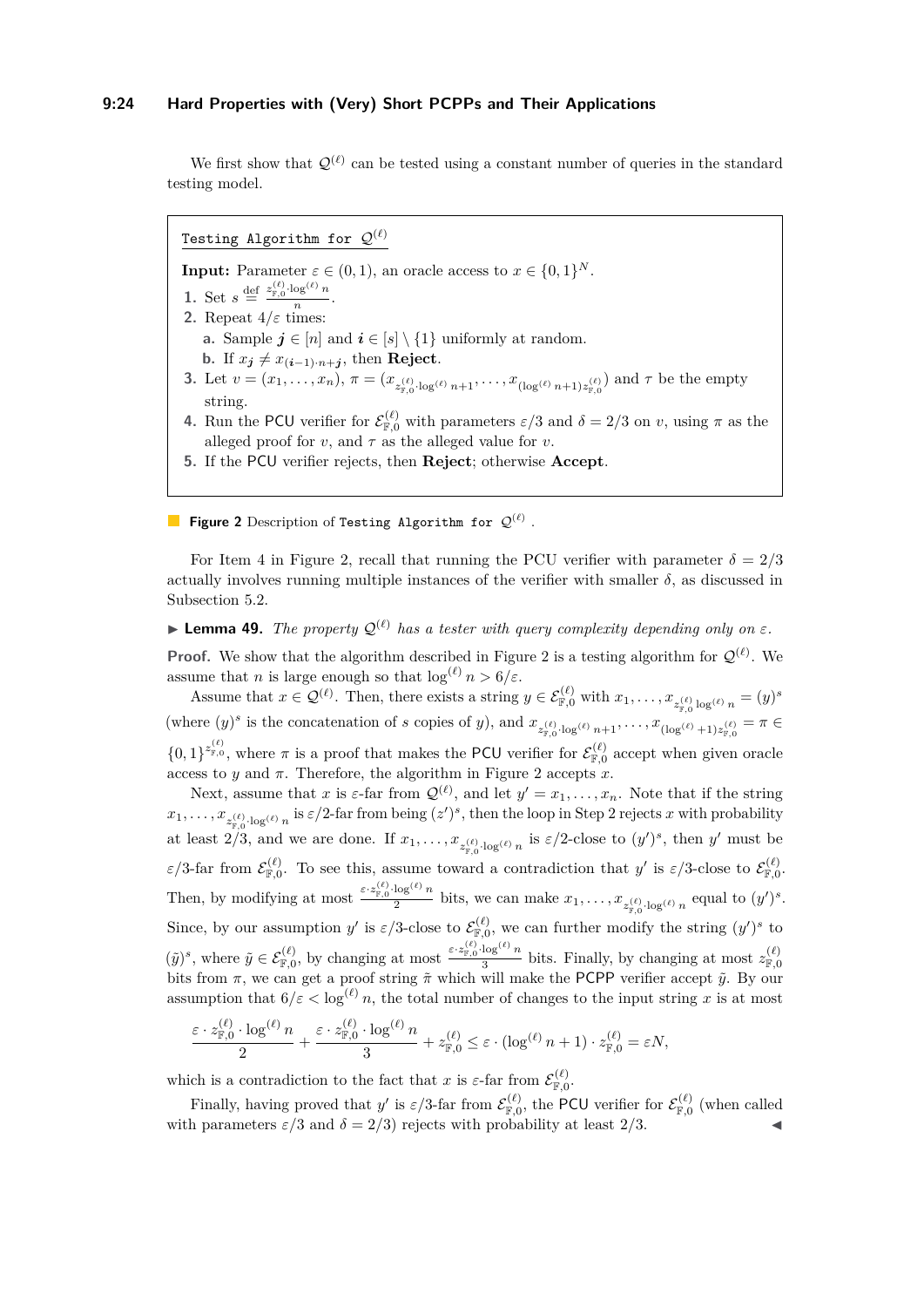**Lemma 50.** For every constant  $\ell \in \mathbb{N}$ , there exists  $\varepsilon_1 \stackrel{\text{def}}{=} \Theta(1/4^{\ell})$  such that for every  $\varepsilon_0 < \varepsilon_1$ , any  $(\varepsilon_0, \varepsilon_1)$ -tolerant tester for  $\mathcal{Q}^{(\ell)}$  needs to make at least  $\Omega\left(\frac{N}{10^\ell \cdot \text{polylog}^{(\ell)} N}\right)$  many *queries.*

**Proof.** Fix some constant  $\ell \in \mathbb{N}$ . The proof follows by a reduction from  $2\varepsilon_1$ -testing of  $\mathcal{E}_{\mathbb{F},0}^{(\ell)}$ . Given oracle access to a string  $y \in \{0,1\}^n$  which we would like to  $2\varepsilon_1$ -test for  $\mathcal{E}_{\mathbb{F},0}^{(\ell)}$ , we construct an input string  $x \in \{0,1\}^N$  where  $N = (\log^{(\ell)} n + 1) \cdot z_{\mathbb{F},0}^{(\ell)}$  as follows.

$$
x \stackrel{\text{def}}{=} (y)^{\frac{z_{\mathbb{F},0}^{(\ell)} \cdot \log(\ell)}{n}} \sqcup (0)^{z_{\mathbb{F},0}^{(\ell)}}.
$$

That is, we concatenate  $z_{\mathbb{F},0}^{(\ell)} \cdot \log^{(\ell)} n/n$  copies of *y*, and set the last  $z_{\mathbb{F},0}^{(\ell)}$  bits to 0. Note that a single query to the new input string *x* can be simulated using at most one query to the string *y*.

If  $y \in \mathcal{E}_{\mathbb{F},0}^{(\ell)}$ , then for large enough *n* we have that *x* is  $\varepsilon_0$ -close to  $\mathcal{Q}^{(\ell)}$ , since the last  $z_{\mathbb{F},0}^{(\ell)}$ bits that are set to 0 are less than an  $\varepsilon_0$ -fraction of the input length.

On the other hand, if  $dist(x, \mathcal{E}_{\mathbb{F},0}^{(\ell)}) > 2\varepsilon_1$ , since each copy of *y* in *x* is  $2\varepsilon_1$ -far from  $\mathcal{E}_{\mathbb{F},0}^{(\ell)}$ , then *x* is  $\frac{2\varepsilon_1 \cdot \log^{(\ell)} n}{\log^{(\ell)} n + 1}$ -far from  $\mathcal{Q}^{(\ell)}$  (note that  $\frac{\log^{(\ell)} n}{\log^{(\ell)} n + 1} > 1/2$ ). Therefore, an  $(\varepsilon_0, \varepsilon_1)$ -tolerant tester for  $\mathcal{Q}^{(\ell)}$  would imply an  $2\varepsilon_1$ -tester for  $\mathcal{E}_{\mathbb{F},0}^{(\ell)}$  with the same query complexity. By Lemma [40,](#page-19-3) since for some  $\varepsilon_1 = \Theta(1/4^{\ell})$ , every  $2\varepsilon_1$ -tester for  $\mathcal{E}_{\mathbb{F},0}^{(\ell)}$  requires  $\Omega(n/10^{\ell})$  queries on inputs of length *n*, any  $(\varepsilon_0, \varepsilon_1)$ -tolerant tester for  $\mathcal{Q}^{(\ell)}$  requires to make  $\Omega\left(\frac{N}{10^{\ell} \cdot \text{polylog}^{(\ell)} N}\right)$ many queries.

#### **Proof of Theorem [46.](#page-22-0)** The proof follows by combining Lemma [49](#page-23-3) and Lemma [50.](#page-23-4)

**Proof of Theorem [47.](#page-22-1)** The proof of Theorem [47](#page-22-1) is almost identical to the proof of Theorem [46.](#page-22-0) The only difference is that we replace Lemma [50](#page-23-4) with a counterpart for erasure resilient testing, where instead of setting the last  $z_{\mathbb{F},0}^{(\ell)}$  bits of *x* to  $(0)^{z_{\mathbb{F},0}^{(\ell)}}$ , we use  $(\perp)^{z_{\mathbb{F},0}^{(\ell)}}$ noting that the relative size of this part of the input is  $1/(s+1) = \Theta(1/\log^{(\ell)}(N))$ .

#### **References**

<span id="page-24-1"></span>**<sup>1</sup>** Sanjeev Arora, Carsten Lund, Rajeev Motwani, Madhu Sudan, and Mario Szegedy. Proof Verification and the Hardness of Approximation Problems. *J. ACM*, 45(3):501–555, 1998.

<span id="page-24-5"></span>**<sup>2</sup>** Omri Ben-Eliezer and Eldar Fischer. Earthmover Resilience and Testing in Ordered Structures. In *Proceedings of the 33rd Conference on Computational Complexity (CCC)*, pages 18:1–18:35, 2018.

<span id="page-24-3"></span>**<sup>3</sup>** Eli Ben-Sasson, Alessandro Chiesa, Ariel Gabizon, Michael Riabzev, and Nicholas Spooner. Interactive Oracle Proofs with Constant Rate and Query Complexity. In *Proceedings of the 44th International Colloquium on Automata, Languages and Programming (ICALP)*, pages 40:1–40:15, 2017.

<span id="page-24-4"></span>**<sup>4</sup>** Eli Ben-Sasson, Alessandro Chiesa, and Nicholas Spooner. Interactive Oracle Proofs. In *Theory of Cryptography - 14th International Conference TCC Proceedings, Part II*, pages 31–60, 2016.

<span id="page-24-0"></span>**<sup>5</sup>** Eli Ben-Sasson, Oded Goldreich, Prahladh Harsha, Madhu Sudan, and Salil P. Vadhan. Robust PCPs of Proximity, Shorter PCPs, and Applications to Coding. *SIAM Journal on Computing*, 36(4):889–974, 2006.

<span id="page-24-2"></span>**<sup>6</sup>** Eli Ben-Sasson, Yohay Kaplan, Swastik Kopparty, Or Meir, and Henning Stichtenoth. Constant Rate PCPs for Circuit-SAT with Sublinear Query Complexity. *Journal of the ACM*, 63(4):32:1– 32:57, 2016.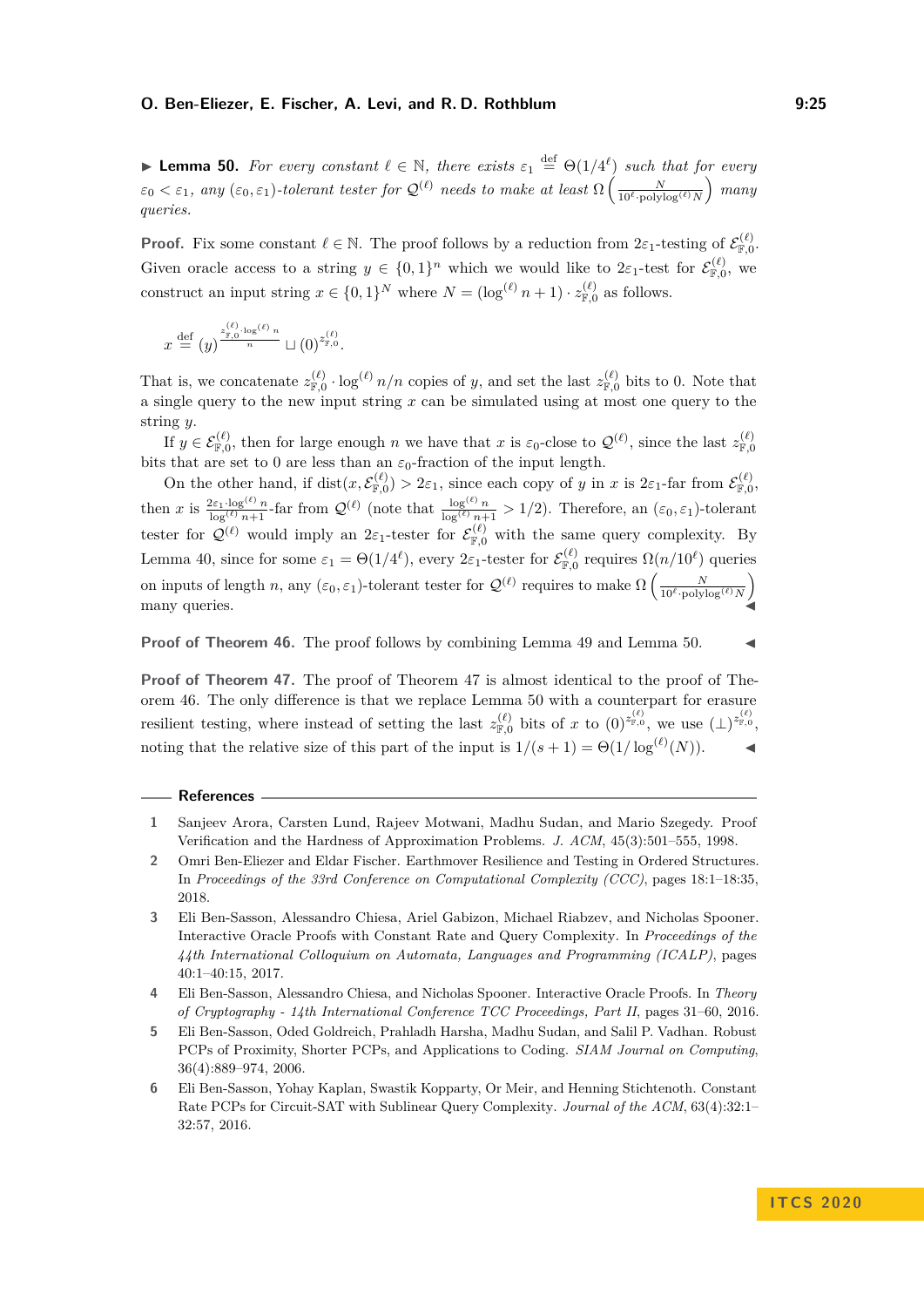## **9:26 Hard Properties with (Very) Short PCPPs and Their Applications**

- <span id="page-25-2"></span>**7** Eli Ben-Sasson and Madhu Sudan. Short PCPs with polylog query complexity. *SIAM Journal on Computing*, 38(2):551–607, 2008.
- <span id="page-25-7"></span>**8** Piotr Berman, Meiram Murzabulatov, and Sofya Raskhodnikova. Tolerant Testers of Image Properties. In *Proceedings of the 43rd International Colloquium on Automata, Languages and Programming (ICALP)*, pages 90:1–90:14, 2016.
- <span id="page-25-8"></span>**9** Eric Blais, Clément L. Canonne, Talya Eden, Amit Levi, and Dana Ron. Tolerant junta testing and the connection to submodular optimization and function isomorphism. In *Proceedings of the 29th ACM-SIAM Symposium on Discrete Algorithms (SODA)*, pages 2113–2132, 2018.
- <span id="page-25-6"></span>**10** Andrea Campagna, Alan Guo, and Ronitt Rubinfeld. Local reconstructors and tolerant testers for connectivity and diameter. In *Approximation, Randomization, and Combinatorial Optimization. Algorithms and Techniques*, pages 411–424. Springer, 2013.
- <span id="page-25-16"></span>**11** Anindya De, Elchanan Mossel, and Joe Neeman. Junta correlation is testable. In *Proceedings of the 60th Annual IEEE Symposium on Foundations of Computer Science (FOCS)*, pages 1549–1563, 2019.
- <span id="page-25-1"></span>**12** Irit Dinur. The PCP theorem by gap amplification. *Journal of the ACM*, 54(3):12, 2007.
- <span id="page-25-0"></span>**13** Irit Dinur and Omer Reingold. Assignment Testers: Towards a Combinatorial Proof of the PCP Theorem. *SIAM Journal on Computing*, 36(4):975–1024, 2006.
- <span id="page-25-10"></span>**14** Kashyap Dixit, Sofya Raskhodnikova, Abhradeep Thakurta, and Nithin M. Varma. Erasure-Resilient Property Testing. *SIAM Journal on Computing*, 47(2):295–329, 2018.
- <span id="page-25-9"></span>**15** Eldar Fischer and Lance Fortnow. Tolerant versus intolerant testing for Boolean properties. *Theory of Computing*, 2(9):173–183, 2006.
- <span id="page-25-4"></span>**16** Eldar Fischer and Ilan Newman. Testing versus estimation of graph properties. *SIAM Journal on Computing*, 37(2):482–501, 2007.
- <span id="page-25-20"></span>**17** Eldar Fischer, Ilan Newman, and Jiří Sgall. Functions that have read-twice constant width branching programs are not necessarily testable. *Random Structures & Algorithms*, 24(2):175– 193, 2004.
- <span id="page-25-21"></span>**18** Oded Goldreich. *Computational complexity - A conceptual perspective*. Cambridge University Press, 2008.
- <span id="page-25-13"></span>**19** Oded Goldreich, Shafi Goldwasser, and Dana Ron. Property testing and its connection to learning and approximation. *Journal of the ACM*, 45(4):653–750, 1998.
- <span id="page-25-19"></span>**20** Oded Goldreich and Or Meir. A small gap in the gap amplification of assignment testers, 2007. In ECCC, 2007, TR05-46, Comment 3.
- <span id="page-25-14"></span>**21** Oded Goldreich and Luca Trevisan. Three theorems regarding testing graph properties. *Random Structures & Algorithms*, 23(1):23–57, 2003.
- <span id="page-25-17"></span>**22** Ellis Horowitz. A fast method for interpolation using preconditioning. *Information Processing Letters*, 1(4):157–163, 1972.
- <span id="page-25-5"></span>**23** Swastik Kopparty and Shubhangi Saraf. Tolerant linearity testing and locally testable codes. In *Approximation, Randomization, and Combinatorial Optimization. Algorithms and Techniques (APPROX/RANDOM)*, pages 601–614. Springer, 2009.
- <span id="page-25-15"></span>**24** Amit Levi and Erik Waingarten. Lower Bounds for Tolerant Junta and Unateness Testing via Rejection Sampling of Graphs. In *Proceedings of the 10th Innovations in Theoretical Computer Science Conference (ITCS)*, pages 52:1–52:20, 2019.
- <span id="page-25-18"></span>**25** Florence Jessie MacWilliams and Neil James Alexander Sloane. *The theory of error-correcting codes*, volume 16. Elsevier, 1977.
- <span id="page-25-3"></span>**26** Michal Parnas, Dana Ron, and Ronitt Rubinfeld. Tolerant property testing and distance approximation. *Journal of Computer and System Sciences*, 72(6):1012–1042, 2006.
- <span id="page-25-11"></span>**27** Sofya Raskhodnikova, Noga Ron-Zewi, and Nithin M. Varma. Erasures vs. Errors in Local Decoding and Property Testing. In *Proceedings of the 10th Innovations in Theoretical Computer Science Conference (ITCS)*, pages 63:1–63:21, 2019.
- <span id="page-25-12"></span>**28** Omer Reingold, Guy N. Rothblum, and Ron D. Rothblum. Constant-round interactive proofs for delegating computation. In *Proceedings of the 48th ACM Symposium on the Theory of Computing (STOC)*, pages 49–62, 2016.